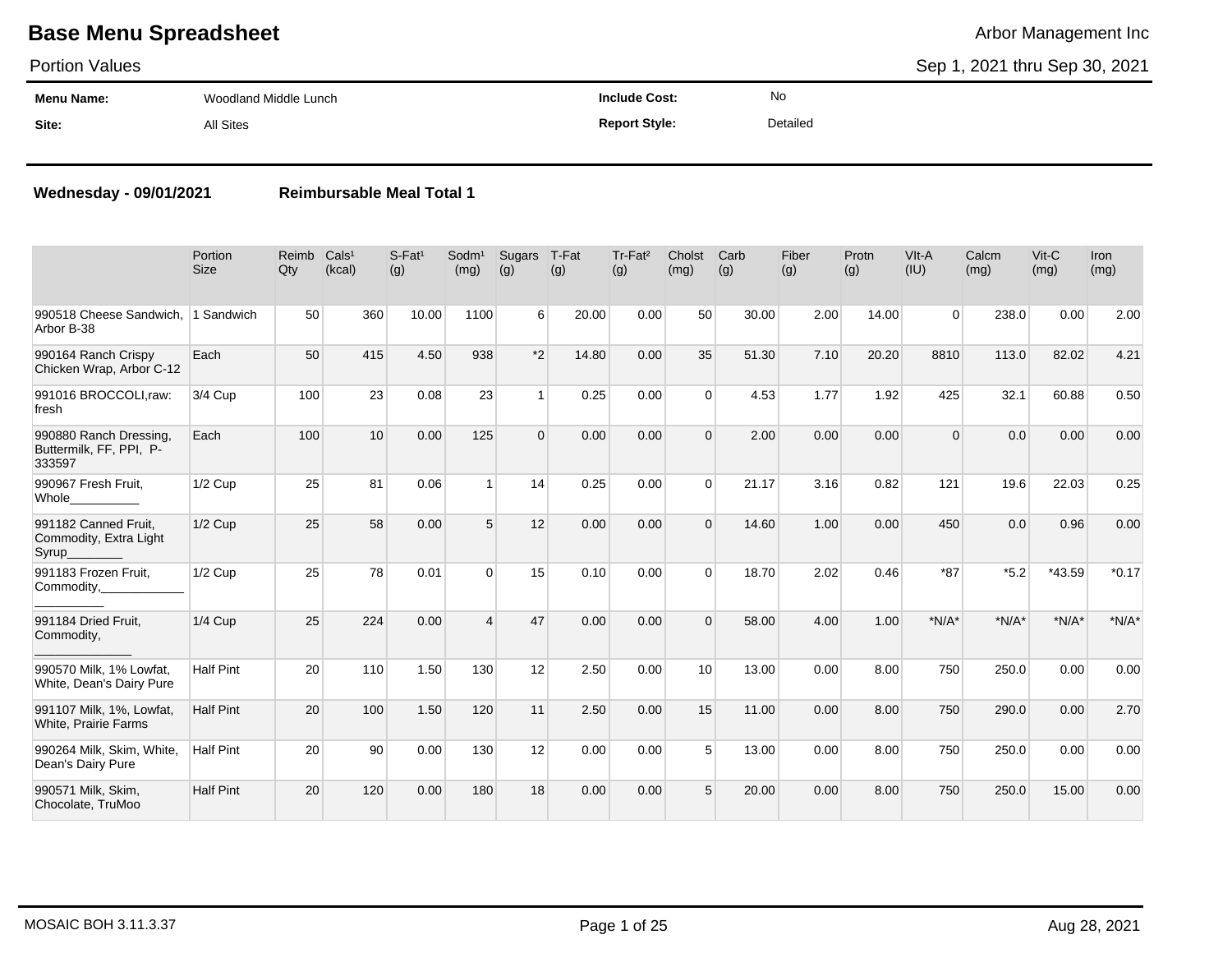### Portion Values

### Sep 1, 2021 thru Sep 30, 2021

|                                                      | Portion<br>Size  | Reimb Cals <sup>1</sup><br>Qty | (kcal)      | $S-Fat1$<br>(g) | Sodm <sup>1</sup><br>(mg) | Sugars<br>(g) | T-Fat<br>(g) | Tr-Fat <sup>2</sup><br>(g) | Cholst<br>(mg)  | Carb<br>(g) | Fiber<br>(g) | Protn<br>(g) | VIt-A<br>(IU) | Calcm<br>(mg) | $V$ it-C<br>(mg)  | Iron<br>(mg) |
|------------------------------------------------------|------------------|--------------------------------|-------------|-----------------|---------------------------|---------------|--------------|----------------------------|-----------------|-------------|--------------|--------------|---------------|---------------|-------------------|--------------|
| 990796 Milk, 1%, Lowfat,<br>Chocolate, Prairie Farms | <b>Half Pint</b> | 20                             | 150         | 1.50            | 230                       | 22            | 2.50         | 0.00                       | 10 <sup>1</sup> | 24.00       | 0.00         | 8.00         | 1000          | 200.0         | 0.00              | 0.00         |
| <b>Weighted Daily Average</b>                        |                  |                                | 64498       | 824.38          | 132728                    | $*4211$       | 1923.92      | 0.00                       | 5150            | 9149.72     | 886.65       | 2759.68      | *579480       |               | *46178.2 *12153.2 | *424.88      |
| % of Calories                                        |                  |                                |             | 11.50%          |                           | $*26.1\%$     | 26.8%        | $0.0\%$                    |                 | 56.7%       |              | 17.1%        |               |               |                   |              |
| <b>Weekly Nutrient Guideline</b>                     |                  |                                | $600 - 700$ | $<$ 10          | 1360                      |               | $\leq=0$     |                            |                 |             |              |              |               |               |                   |              |

**Thursday - 09/02/2021 Reimbursable Meal Total 1**

|                                                          | Portion<br><b>Size</b> | Reimb<br>Qty | Cals <sup>1</sup><br>(kcal) | $S-Fat1$<br>(g) | Sodm <sup>1</sup><br>(mg) | Sugars<br>(g) | T-Fat<br>(g) | Tr-Fat <sup>2</sup><br>(g) | Cholst<br>(mg) | Carb<br>(g) | Fiber<br>(g) | Protn<br>(g) | VIt-A<br>(IU) | Calcm<br>(mg) | Vit-C<br>(mg) | <b>Iron</b><br>(mg) |
|----------------------------------------------------------|------------------------|--------------|-----------------------------|-----------------|---------------------------|---------------|--------------|----------------------------|----------------|-------------|--------------|--------------|---------------|---------------|---------------|---------------------|
| 991024 Hummus & Pita                                     | Each                   | 50           | 532                         | 2.90            | 766                       | 4             | 31.58        | 0.00                       | $\Omega$       | 49.98       | 10.59        | 12.59        | $\Omega$      | 175.9         | 0.00          | 4.53                |
| 990956 Turkey & Cheese<br>Sandwich, Jennie-O P-<br>26381 | Each                   | 50           | 300                         | 5.75            | 875                       | 5             | 13.18        | 0.00                       | 48             | 27.10       | 1.93         | 19.29        | $\Omega$      | 136.7         | 0.00          | 2.11                |
| 990966 Spring Pea Salad,<br>$E-27$                       | 3/4 Cup                | 100          | 195                         | 1.52            | 152                       | $*2$          | 6.82         | $*0.00$                    | 8              | 23.54       | 7.84         | 7.83         | 780           | 0.6           | 23.58         | 2.11                |
| 001050 Mayo Packet, 9<br>gm, Americana, P-44589          | Each                   | 50           | 60                          | 1.00            | 55                        | $\Omega$      | 7.00         | 0.00                       | 5              | 0.00        | 0.00         | 0.00         | $\Omega$      | 0.0           | 0.00          | 0.00                |
| 990967 Fresh Fruit,<br>Whole                             | $1/2$ Cup              | 25           | 81                          | 0.06            |                           | 14            | 0.25         | 0.00                       | $\Omega$       | 21.17       | 3.16         | 0.82         | 121           | 19.6          | 22.03         | 0.25                |
| 991182 Canned Fruit,<br>Commodity, Extra Light<br>Syrup_ | $1/2$ Cup              | 25           | 58                          | 0.00            | 5                         | 12            | 0.00         | 0.00                       | $\Omega$       | 14.60       | 1.00         | 0.00         | 450           | 0.0           | 0.96          | 0.00                |
| 991183 Frozen Fruit,<br>Commodity,                       | $1/2$ Cup              | 25           | 78                          | 0.01            | $\Omega$                  | 15            | 0.10         | 0.00                       | $\Omega$       | 18.70       | 2.02         | 0.46         | $*87$         | $*5.2$        | $*43.59$      | $*0.17$             |
| 991184 Dried Fruit,<br>Commodity,                        | $1/4$ Cup              | 25           | 224                         | 0.00            | 4                         | 47            | 0.00         | 0.00                       | $\Omega$       | 58.00       | 4.00         | 1.00         | $*N/A*$       | $*N/A*$       | $*N/A*$       | $*N/A*$             |
| 990570 Milk, 1% Lowfat,<br>White, Dean's Dairy Pure      | <b>Half Pint</b>       | 20           | 110                         | 1.50            | 130                       | 12            | 2.50         | 0.00                       | 10             | 13.00       | 0.00         | 8.00         | 750           | 250.0         | 0.00          | 0.00                |
| 991107 Milk, 1%, Lowfat,<br>White, Prairie Farms         | <b>Half Pint</b>       | 20           | 100                         | 1.50            | 120                       | 11            | 2.50         | 0.00                       | 15             | 11.00       | 0.00         | 8.00         | 750           | 290.0         | 0.00          | 2.70                |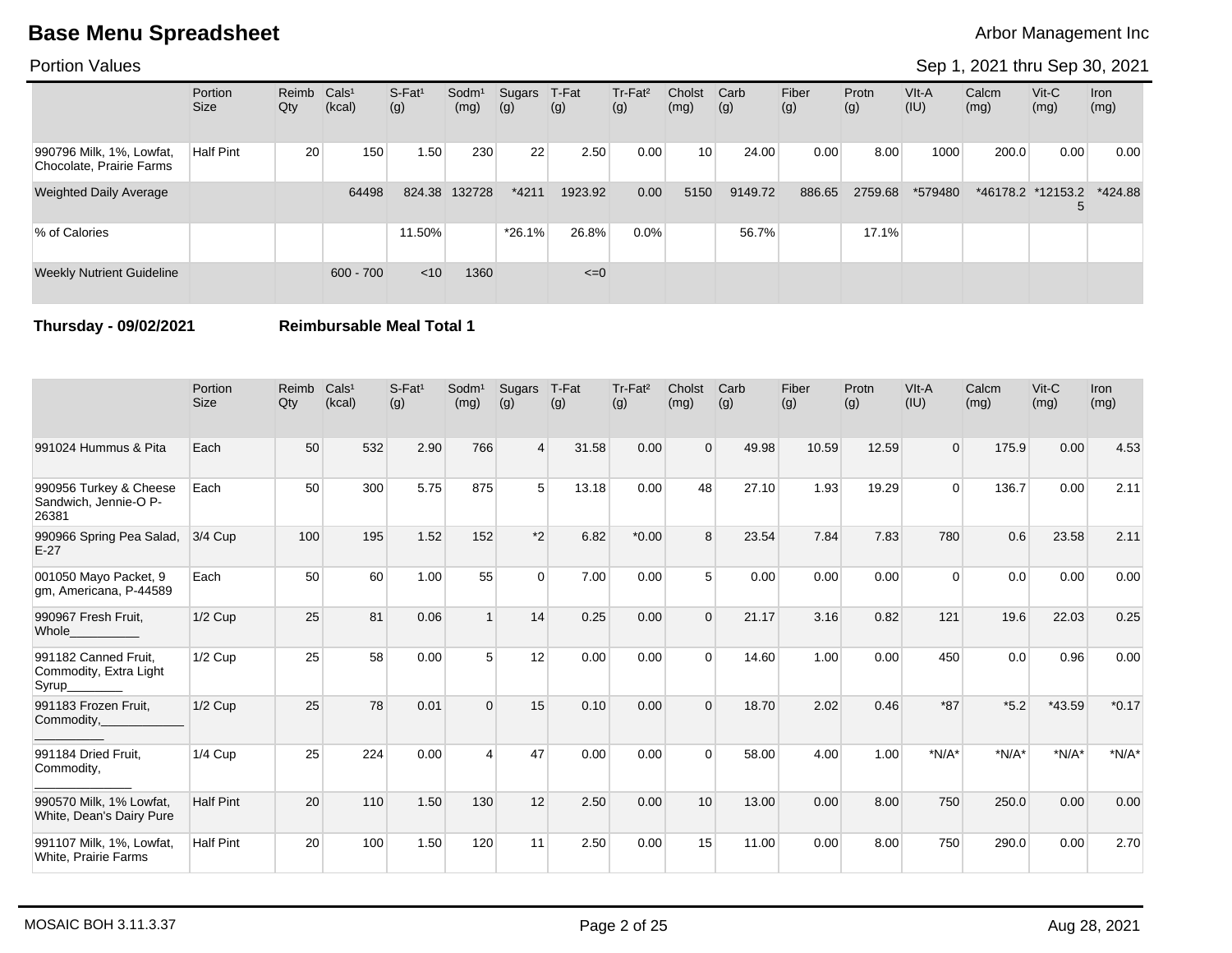### Portion Values

# Sep 1, 2021 thru Sep 30, 2021

|                                                      | <b>Portion</b><br>Size | Reimb<br>Qty | Cals <sup>1</sup><br>(kcal) | S-Fat <sup>1</sup><br>(g) | Sodm <sup>1</sup><br>(mg) | Sugars<br>(g) | T-Fat<br>(g) | Tr-Fat <sup>2</sup><br>(g) | Cholst<br>(mg) | Carb<br>(g) | Fiber<br>(g) | Protn<br>(g) | VIt-A<br>(IU) | Calcm<br>(mg) | $V$ it-C<br>(mg) | Iron<br>(mg) |
|------------------------------------------------------|------------------------|--------------|-----------------------------|---------------------------|---------------------------|---------------|--------------|----------------------------|----------------|-------------|--------------|--------------|---------------|---------------|------------------|--------------|
| 990264 Milk, Skim, White,<br>Dean's Dairy Pure       | <b>Half Pint</b>       | 20           | 90                          | 0.00                      | 130                       | 12            | 0.00         | 0.00                       | 5 <sup>1</sup> | 13.00       | 0.00         | 8.00         | 750           | 250.0         | 0.00             | 0.00         |
| 990571 Milk, Skim,<br>Chocolate, TruMoo              | <b>Half Pint</b>       | 20           | 120                         | 0.00                      | 180                       | 18            | 0.00         | 0.00                       | 5              | 20.00       | 0.00         | 8.00         | 750           | 250.0         | 15.00            | 0.00         |
| 990796 Milk, 1%, Lowfat,<br>Chocolate, Prairie Farms | <b>Half Pint</b>       | 20           | 150                         | 1.50                      | 230                       | 22            | 2.50         | 0.00                       | 10             | 24.00       | 0.00         | 8.00         | 1000          | 200.0         | 0.00             | 0.00         |
| <b>Weighted Daily Average</b>                        |                        |              | 86526                       | 725.64                    | 116003                    | *4356         | 3428.66      | $*0.00*$                   | 4283           | 10639.45    | 1664.80      | 3234.32      | *174479       | *41109.7      | *4322.65         | $*608.02$    |
| % of Calories                                        |                        |              |                             | 7.55%                     |                           | $*20.1%$      | 35.7%        | $*0.0\%$                   |                | 49.2%       |              | 15.0%        |               |               |                  |              |
| <b>Weekly Nutrient Guideline</b>                     |                        |              | $600 - 700$                 | < 10                      | 1360                      |               | $\leq=0$     |                            |                |             |              |              |               |               |                  |              |

### **Friday - 09/03/2021 Reimbursable Meal Total 1**

|                                                              | Portion<br><b>Size</b> | Reimb<br>Qty | Cals <sup>1</sup><br>(kcal) | S-Fat <sup>1</sup><br>(g) | Sodm <sup>1</sup><br>(mg) | Sugars<br>(g) | T-Fat<br>(g) | Tr-Fat <sup>2</sup><br>(g) | Cholst<br>(mg) | Carb<br>(g) | Fiber<br>(g) | Protn<br>(g) | $V$ It-A<br>(IU) | Calcm<br>(mg) | $V$ it-C<br>(mg) | <b>Iron</b><br>(mg) |
|--------------------------------------------------------------|------------------------|--------------|-----------------------------|---------------------------|---------------------------|---------------|--------------|----------------------------|----------------|-------------|--------------|--------------|------------------|---------------|------------------|---------------------|
| 990187 SunButter & Jelly<br>Sandwich, B-89a                  | Each                   | 25           | 634                         | 4.00                      | 540                       | 33            | 34.00        | 0.00                       | $\Omega$       | 64.57       | 10.00        | 18.00        | $\Omega$         | 78.0          | 0.00             | $*4.88$             |
| 990928 SunButter and<br>Jelly Sandwich, Sunwise,<br>P-629236 | Each-5.2 oz            | 25           | 610                         | 4.00                      | 590                       | 18            | 34.00        | 0.00                       | $\Omega$       | 56.00       | 7.00         | 20.00        | $\Omega$         | 59.0          | 0.00             | 10.00               |
| 991173 Taco Salad, Beef,<br>JTM, P-369222                    | 1 Salad                | 50           | 403                         | 7.05                      | 534                       | $*1$          | 23.68        | 0.00                       | 44             | 32.98       | 4.19         | 16.88        | 854              | 279.0         | 5.78             | 2.12                |
| 991006 Black Beans, LS,<br>Mothers Maid, P-493061            | $3/4$ Cup              | 100          | 142                         | 0.00                      | 198                       | $\Omega$      | 0.00         | 0.00                       | $\Omega$       | 25.51       | 8.50         | 9.92         | $\Omega$         | 56.7          | 0.00             | 3.83                |
| 990880 Ranch Dressing,<br>Buttermilk, FF, PPI, P-<br>333597  | Each                   | 50           | 10                          | 0.00                      | 125                       | $\Omega$      | 0.00         | 0.00                       | $\Omega$       | 2.00        | 0.00         | 0.00         | $\Omega$         | 0.0           | 0.00             | 0.00                |
| 990967 Fresh Fruit,<br>Whole                                 | $1/2$ Cup              | 25           | 81                          | 0.06                      |                           | 14            | 0.25         | 0.00                       | $\Omega$       | 21.17       | 3.16         | 0.82         | 121              | 19.6          | 22.03            | 0.25                |
| 991182 Canned Fruit,<br>Commodity, Extra Light<br>Syrup_     | $1/2$ Cup              | 25           | 58                          | 0.00                      | 5                         | 12            | 0.00         | 0.00                       | $\Omega$       | 14.60       | 1.00         | 0.00         | 450              | 0.0           | 0.96             | 0.00                |
| 991183 Frozen Fruit,<br>Commodity,                           | $1/2$ Cup              | 25           | 78                          | 0.01                      | $\Omega$                  | 15            | 0.10         | 0.00                       | $\Omega$       | 18.70       | 2.02         | 0.46         | $*87$            | $*5.2$        | $*43.59$         | $*0.17$             |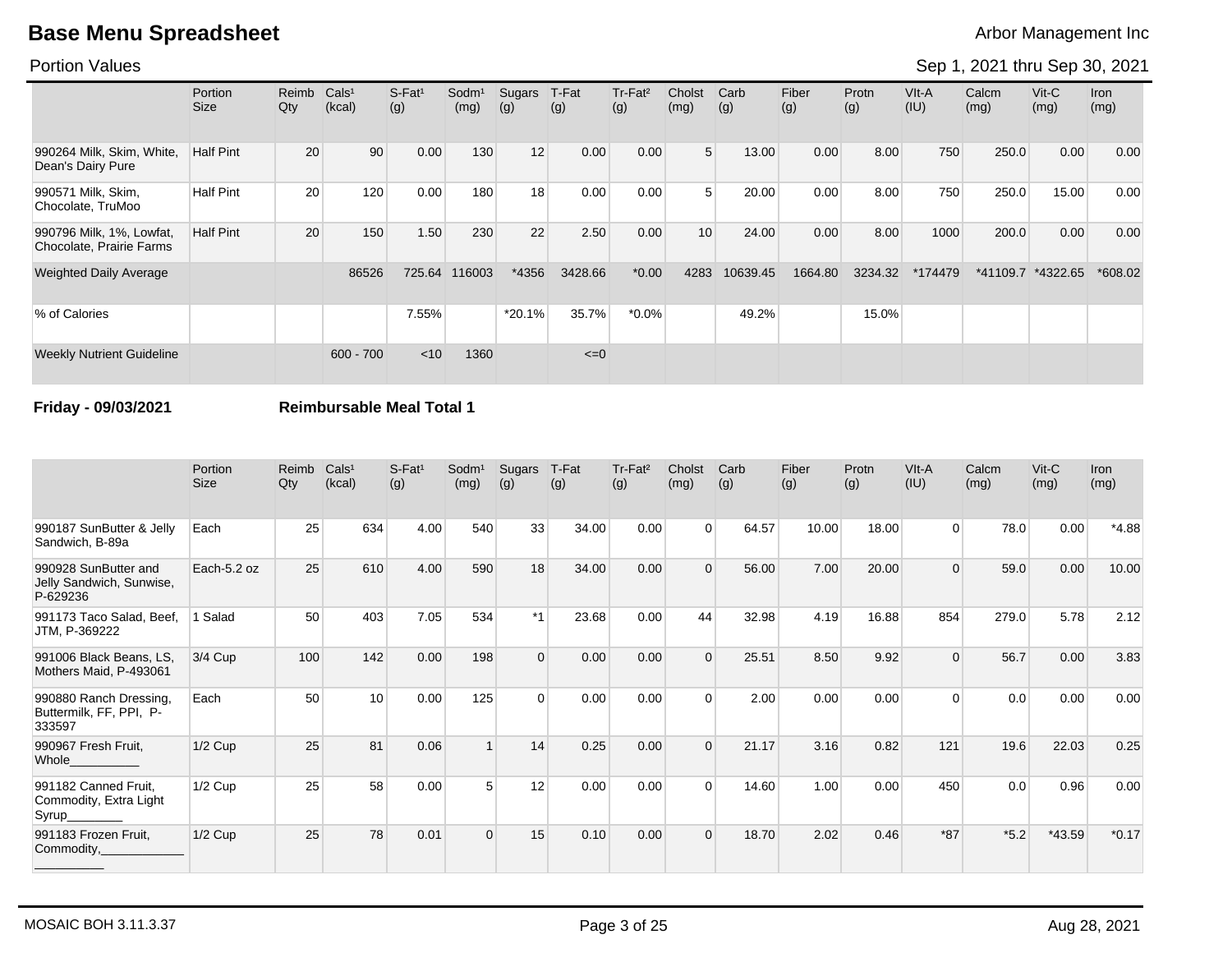Portion Values

Sep 1, 2021 thru Sep 30, 2021

|                                                      | Portion<br><b>Size</b> | Reimb<br>Qty | Cals <sup>1</sup><br>(kcal) | $S-Fat1$<br>(g) | Sodm <sup>1</sup><br>(mg) | Sugars<br>(g) | T-Fat<br>(g) | Tr-Fat <sup>2</sup><br>(g) | Cholst<br>(mg) | Carb<br>(g) | Fiber<br>(g) | Protn<br>(g) | VIt-A<br>(IU) | Calcm<br>(mg) | $V$ it-C<br>(mg) | <b>Iron</b><br>(mg) |
|------------------------------------------------------|------------------------|--------------|-----------------------------|-----------------|---------------------------|---------------|--------------|----------------------------|----------------|-------------|--------------|--------------|---------------|---------------|------------------|---------------------|
| 991184 Dried Fruit.<br>Commodity,                    | 1/4 Cup                | 25           | 224                         | 0.00            | 4                         | 47            | 0.00         | 0.00                       | $\Omega$       | 58.00       | 4.00         | 1.00         | $*N/A*$       | $*N/A*$       | $*N/A*$          | $*N/A*$             |
| 990570 Milk, 1% Lowfat,<br>White, Dean's Dairy Pure  | <b>Half Pint</b>       | 20           | 110                         | 1.50            | 130                       | 12            | 2.50         | 0.00                       | 10             | 13.00       | 0.00         | 8.00         | 750           | 250.0         | 0.00             | 0.00                |
| 991107 Milk, 1%, Lowfat,<br>White, Prairie Farms     | <b>Half Pint</b>       | 20           | 100                         | 1.50            | 120                       | 11            | 2.50         | 0.00                       | 15             | 11.00       | 0.00         | 8.00         | 750           | 290.0         | 0.00             | 2.70                |
| 990264 Milk, Skim, White,<br>Dean's Dairy Pure       | <b>Half Pint</b>       | 20           | 90                          | 0.00            | 130                       | 12            | 0.00         | 0.00                       | 5              | 13.00       | 0.00         | 8.00         | 750           | 250.0         | 0.00             | 0.00                |
| 990571 Milk, Skim,<br>Chocolate, TruMoo              | <b>Half Pint</b>       | 20           | 120                         | 0.00            | 180                       | 18            | 0.00         | 0.00                       | 5              | 20.00       | 0.00         | 8.00         | 750           | 250.0         | 15.00            | 0.00                |
| 990796 Milk, 1%, Lowfat,<br>Chocolate, Prairie Farms | <b>Half Pint</b>       | 20           | 150                         | 1.50            | 230                       | 22            | 2.50         | 0.00                       | 10             | 24.00       | 0.00         | 8.00         | 1000          | 200.0         | 0.00             | 0.00                |
| <b>Weighted Daily Average</b>                        |                        |              | 88389                       | 644.03          | 97143                     | $*5011$       | 3042.54      | 0.00                       | 3102           | 11746.40    | 1739.05      | 3643.22      | *139160       | *48467.7      | *2253.25         | $*925.18$           |
| % of Calories                                        |                        |              |                             | 6.56%           |                           | *22.7%        | 31.0%        | 0.0%                       |                | 53.2%       |              | 16.5%        |               |               |                  |                     |
| <b>Weekly Nutrient Guideline</b>                     |                        |              | $600 - 700$                 | < 10            | 1360                      |               | $\leq=0$     |                            |                |             |              |              |               |               |                  |                     |

**Tuesday - 09/07/2021 Reimbursable Meal Total 1**

|                                                             | Portion<br><b>Size</b> | Reimb<br>Qty | Cals <sup>1</sup><br>(kcal) | $S-Fat1$<br>(g) | Sodm <sup>1</sup><br>(mg) | Sugars<br>(g)    | T-Fat<br>(g) | Tr-Fat <sup>2</sup><br>(g) | Cholst<br>(mg) | Carb<br>(g) | Fiber<br>(g) | Protn<br>(g) | VIt-A<br>(IU)  | Calcm<br>(mg) | $V$ it-C<br>(mg) | Iron<br>(mg) |
|-------------------------------------------------------------|------------------------|--------------|-----------------------------|-----------------|---------------------------|------------------|--------------|----------------------------|----------------|-------------|--------------|--------------|----------------|---------------|------------------|--------------|
| 990518 Cheese Sandwich.<br>Arbor B-38                       | 1 Sandwich             | 50           | 360                         | 10.00           | 1100                      | $6 \overline{6}$ | 20.00        | 0.00                       | 50             | 30.00       | 2.00         | 14.00        | $\overline{0}$ | 238.0         | 0.00             | 2.00         |
| 990311 Crispy BBQ<br>Chicken Wrap, Arbor C-11               | 1 Wrap                 | 50           | 415                         | 4.50            | 990                       | $*7$             | 14.60        | 0.00                       | 35             | 51.00       | 6.20         | 19.90        | 600            | 78.0          | 82.02            | 3.65         |
| 990974 CELERY STICKS                                        | 3/4 CUP                | 100          | 13                          | 0.04            | 72                        |                  | 0.15         | 0.00                       |                | 2.67        | 1.44         | 0.62         | 404            | 36.0          | 2.79             | 0.18         |
| 990880 Ranch Dressing,<br>Buttermilk, FF, PPI, P-<br>333597 | Each                   | 75           | 10                          | 0.00            | 125                       | $\Omega$         | 0.00         | 0.00                       | $\Omega$       | 2.00        | 0.00         | 0.00         | $\Omega$       | 0.0           | 0.00             | 0.00         |
| 990967 Fresh Fruit,<br>Whole                                | $1/2$ Cup              | 25           | 81                          | 0.06            |                           | 14               | 0.25         | 0.00                       | $\Omega$       | 21.17       | 3.16         | 0.82         | 121            | 19.6          | 22.03            | 0.25         |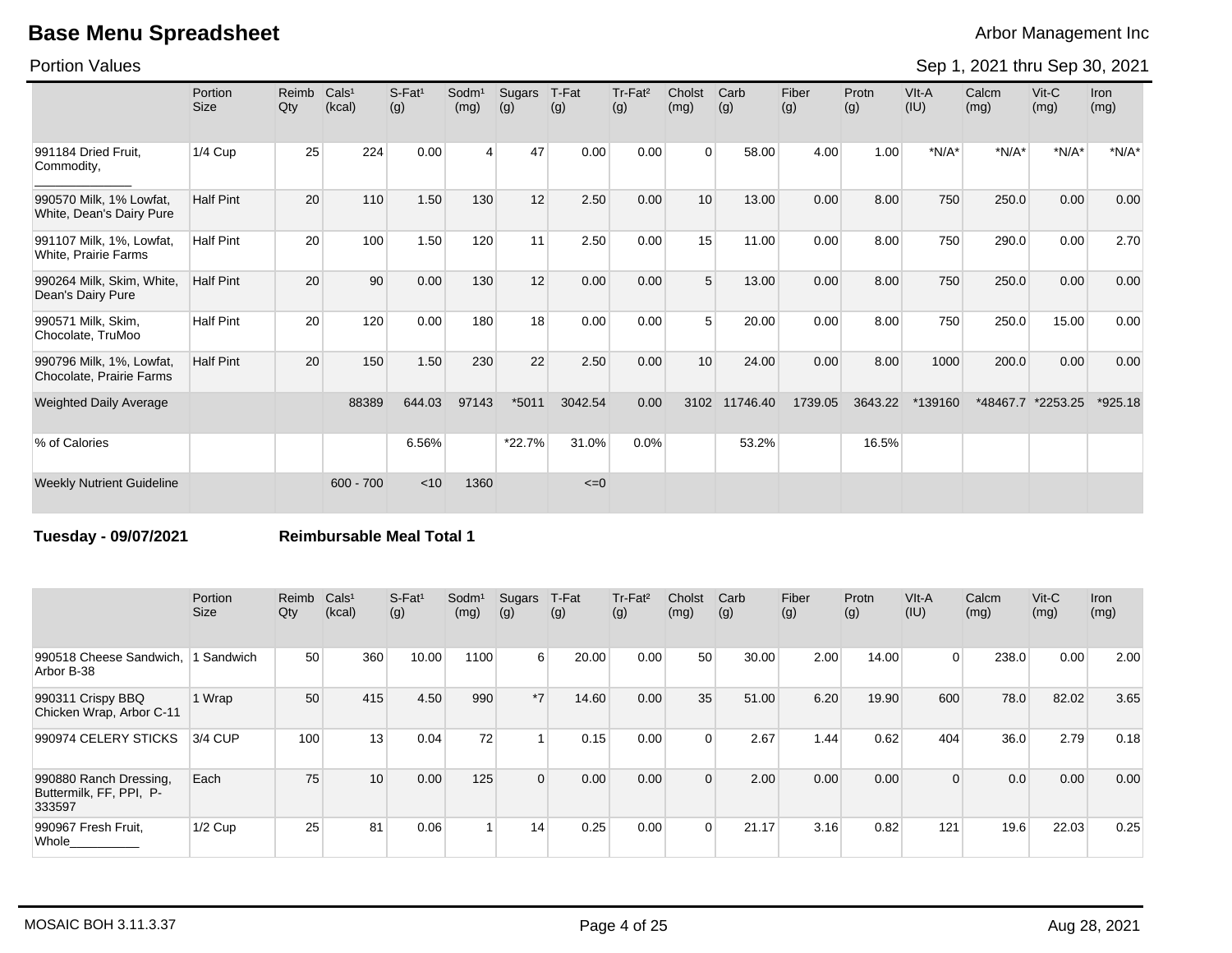Portion Values

Sep 1, 2021 thru Sep 30, 2021

|                                                         | Portion<br><b>Size</b> | Reimb<br>Qty | Cals <sup>1</sup><br>(kcal) | S-Fat <sup>1</sup><br>(g) | Sodm <sup>1</sup><br>(mg) | Sugars<br>(g) | T-Fat<br>(g) | Tr-Fat <sup>2</sup><br>(g) | Cholst<br>(mg)  | Carb<br>(g) | Fiber<br>(g) | Protn<br>(g) | VIt-A<br>(IU) | Calcm<br>(mg) | Vit-C<br>(mg) | <b>Iron</b><br>(mg) |
|---------------------------------------------------------|------------------------|--------------|-----------------------------|---------------------------|---------------------------|---------------|--------------|----------------------------|-----------------|-------------|--------------|--------------|---------------|---------------|---------------|---------------------|
| 991182 Canned Fruit,<br>Commodity, Extra Light<br>Syrup | $1/2$ Cup              | 25           | 58                          | 0.00                      | 5                         | 12            | 0.00         | 0.00                       | $\Omega$        | 14.60       | 1.00         | 0.00         | 450           | 0.0           | 0.96          | 0.00                |
| 991183 Frozen Fruit,<br>Commodity,                      | $1/2$ Cup              | 25           | 78                          | 0.01                      | $\Omega$                  | 15            | 0.10         | 0.00                       | $\Omega$        | 18.70       | 2.02         | 0.46         | $*87$         | $*5.2$        | *43.59        | $*0.17$             |
| 991184 Dried Fruit,<br>Commodity,                       | $1/4$ Cup              | 25           | 224                         | 0.00                      | $\overline{4}$            | 47            | 0.00         | 0.00                       | $\Omega$        | 58.00       | 4.00         | 1.00         | $*N/A*$       | $*N/A*$       | $*N/A*$       | $*N/A*$             |
| 990570 Milk. 1% Lowfat.<br>White, Dean's Dairy Pure     | <b>Half Pint</b>       | 20           | 110                         | 1.50                      | 130                       | 12            | 2.50         | 0.00                       | 10 <sup>1</sup> | 13.00       | 0.00         | 8.00         | 750           | 250.0         | 0.00          | 0.00                |
| 991107 Milk, 1%, Lowfat,<br>White, Prairie Farms        | <b>Half Pint</b>       | 20           | 100                         | 1.50                      | 120                       | 11            | 2.50         | 0.00                       | 15              | 11.00       | 0.00         | 8.00         | 750           | 290.0         | 0.00          | 2.70                |
| 990264 Milk, Skim, White,<br>Dean's Dairy Pure          | <b>Half Pint</b>       | 20           | 90                          | 0.00                      | 130                       | 12            | 0.00         | 0.00                       | 5               | 13.00       | 0.00         | 8.00         | 750           | 250.0         | 0.00          | 0.00                |
| 990571 Milk, Skim,<br>Chocolate, TruMoo                 | <b>Half Pint</b>       | 20           | 120                         | 0.00                      | 180                       | 18            | 0.00         | 0.00                       | 5               | 20.00       | 0.00         | 8.00         | 750           | 250.0         | 15.00         | 0.00                |
| 990796 Milk, 1%, Lowfat,<br>Chocolate, Prairie Farms    | <b>Half Pint</b>       | 20           | 150                         | 1.50                      | 230                       | 22            | 2.50         | 0.00                       | 10 <sup>1</sup> | 24.00       | 0.00         | 8.00         | 1000          | 200.0         | 0.00          | 0.00                |
| <b>Weighted Daily Average</b>                           |                        |              | 63188                       | 820.38                    | 137151                    | *4465         | 1903.96      | 0.00                       | 5150            | 8898.84     | 808.25       | 2614.28      | *166870       | *44820.4      | *6344.35      | $*365.18$           |
| % of Calories                                           |                        |              |                             | 11.68%                    |                           | *28.3%        | 27.1%        | 0.0%                       |                 | 56.3%       |              | 16.5%        |               |               |               |                     |
| <b>Weekly Nutrient Guideline</b>                        |                        |              | $600 - 700$                 | < 10                      | 1360                      |               | $\leq=0$     |                            |                 |             |              |              |               |               |               |                     |

**Wednesday - 09/08/2021 Reimbursable Meal Total 1**

|                                                             | Portion<br><b>Size</b> | Reimb<br>Qty | Cals <sup>1</sup><br>(kcal) | $S$ -Fat <sup>1</sup><br>(g) | Sodm <sup>1</sup><br>(mg) | Sugars<br>(g) | T-Fat<br>(g) | Tr-Fat <sup>2</sup><br>(g) | Cholst<br>(mg) | Carb<br>(g) | Fiber<br>(g) | Protn<br>(g) | VIt-A<br>(IU)  | Calcm<br>(mg) | $V$ it-C<br>(mg) | <b>Iron</b><br>(mg) |
|-------------------------------------------------------------|------------------------|--------------|-----------------------------|------------------------------|---------------------------|---------------|--------------|----------------------------|----------------|-------------|--------------|--------------|----------------|---------------|------------------|---------------------|
| 990182 Yogurt,<br>Strawberry, Upstate<br>Farms, P-74086     | $1/2$ Cup              | 50           | 90                          | 0.00                         | 50                        | 15            | 0.00         | 0.00                       | $\Omega$       | 19.00       | 0.00         | 3.00         | $\overline{0}$ | 200.0         | 0.00             | 0.00                |
| 990698 String Cheese<br>Mozz Stick, BONGARDS,<br>P-574456   | Each                   | 50           | 80                          | 3.50                         | 200                       | $\Omega$      | 6.00         | 0.00                       | 15             | 0.00        | 0.00         | 6.00         | 0              | 150.0         | 0.00             | 0.00                |
| 990202 Muffin, Blueberry,<br>WG, Smart Choice, P-<br>370303 | $2 oz=1 Each$          | 50           | 160                         | 0.50                         | 95                        | 14            | 5.00         | 0.00                       | 26             | 26.00       | 1.00         | 3.00         | 0              | 20.0          | 0.00             | 1.08                |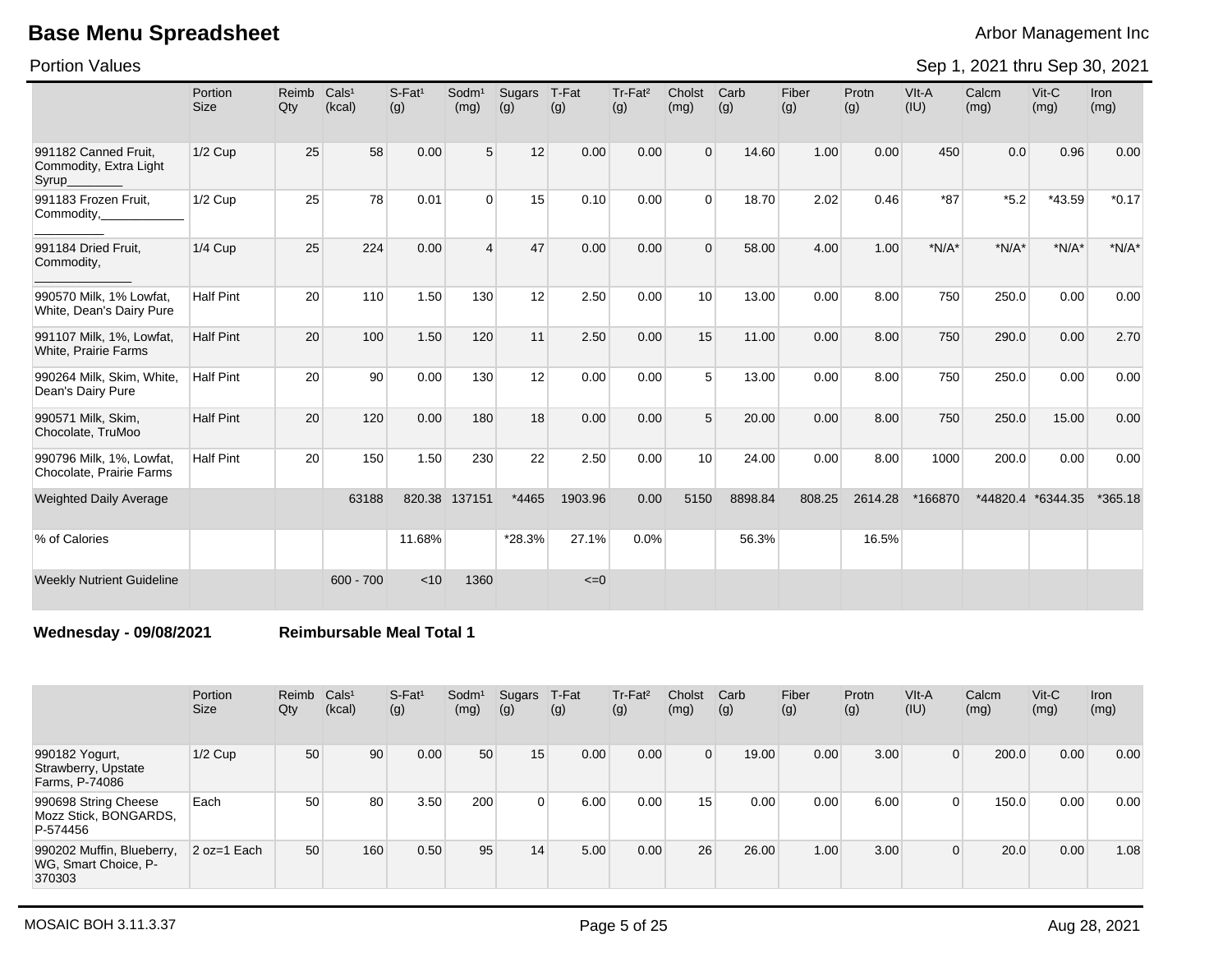Portion Values

Sep 1, 2021 thru Sep 30, 2021

|                                                             | Portion<br><b>Size</b> | Reimb<br>Qty | Cals <sup>1</sup><br>(kcal) | S-Fat <sup>1</sup><br>(g) | Sodm <sup>1</sup><br>(mg) | Sugars<br>(g)  | T-Fat<br>(g) | Tr-Fat <sup>2</sup><br>(g) | Cholst<br>(mg)  | Carb<br>(g) | Fiber<br>(g) | Protn<br>(g) | VIt-A<br>(IU)  | Calcm<br>(mg) | $V$ it-C<br>(mg)  | Iron<br>(mg) |
|-------------------------------------------------------------|------------------------|--------------|-----------------------------|---------------------------|---------------------------|----------------|--------------|----------------------------|-----------------|-------------|--------------|--------------|----------------|---------------|-------------------|--------------|
| 990904 Turkey and<br>Cheese Sub, Jennie-O, P-<br>26381      | Each                   | 50           | 331                         | 6.40                      | 909                       | 5 <sup>1</sup> | 14.22        | 0.03                       | 55              | 28.66       | 2.30         | 21.62        | $\overline{0}$ | 152.3         | 0.00              | 1.66         |
| 991016 BROCCOLI,raw:<br>fresh                               | 3/4 Cup                | 100          | 23                          | 0.08                      | 23                        | 1              | 0.25         | 0.00                       | $\Omega$        | 4.53        | 1.77         | 1.92         | 425            | 32.1          | 60.88             | 0.50         |
| 990880 Ranch Dressing,<br>Buttermilk, FF, PPI, P-<br>333597 | Each                   | 75           | 10                          | 0.00                      | 125                       | $\overline{0}$ | 0.00         | 0.00                       | $\Omega$        | 2.00        | 0.00         | 0.00         | $\overline{0}$ | 0.0           | 0.00              | 0.00         |
| 001050 Mayo Packet, 9<br>gm, Americana, P-44589             | Each                   | 20           | 60                          | 1.00                      | 55                        | $\mathbf{0}$   | 7.00         | 0.00                       | 5 <sup>1</sup>  | 0.00        | 0.00         | 0.00         | $\Omega$       | 0.0           | 0.00              | 0.00         |
| 990967 Fresh Fruit,<br>Whole_                               | $1/2$ Cup              | 25           | 81                          | 0.06                      | $\vert$ 1                 | 14             | 0.25         | 0.00                       | $\Omega$        | 21.17       | 3.16         | 0.82         | 121            | 19.6          | 22.03             | 0.25         |
| 991182 Canned Fruit,<br>Commodity, Extra Light<br>Syrup     | $1/2$ Cup              | 25           | 58                          | 0.00                      | 5 <sup>5</sup>            | 12             | 0.00         | 0.00                       | $\Omega$        | 14.60       | 1.00         | 0.00         | 450            | 0.0           | 0.96              | 0.00         |
| 991183 Frozen Fruit,<br>Commodity,                          | $1/2$ Cup              | 25           | 78                          | 0.01                      | $\Omega$                  | 15             | 0.10         | 0.00                       | $\Omega$        | 18.70       | 2.02         | 0.46         | $*87$          | $*5.2$        | $*43.59$          | $*0.17$      |
| 991184 Dried Fruit,<br>Commodity,                           | 1/4 Cup                | 25           | 224                         | 0.00                      | $\overline{4}$            | 47             | 0.00         | 0.00                       | $\Omega$        | 58.00       | 4.00         | 1.00         | $*N/A*$        | $*N/A*$       | $*N/A*$           | $*N/A*$      |
| 990570 Milk, 1% Lowfat,<br>White, Dean's Dairy Pure         | <b>Half Pint</b>       | 20           | 110                         | 1.50                      | 130                       | 12             | 2.50         | 0.00                       | 10 <sup>1</sup> | 13.00       | 0.00         | 8.00         | 750            | 250.0         | 0.00              | 0.00         |
| 991107 Milk, 1%, Lowfat,<br><b>White, Prairie Farms</b>     | <b>Half Pint</b>       | 20           | 100                         | 1.50                      | 120                       | 11             | 2.50         | 0.00                       | 15              | 11.00       | 0.00         | 8.00         | 750            | 290.0         | 0.00              | 2.70         |
| 990264 Milk, Skim, White,<br>Dean's Dairy Pure              | <b>Half Pint</b>       | 20           | 90                          | 0.00                      | 130                       | 12             | 0.00         | 0.00                       | 5               | 13.00       | 0.00         | 8.00         | 750            | 250.0         | 0.00              | 0.00         |
| 990571 Milk, Skim,<br>Chocolate, TruMoo                     | <b>Half Pint</b>       | 20           | 120                         | 0.00                      | 180                       | 18             | 0.00         | 0.00                       | 5               | 20.00       | 0.00         | 8.00         | 750            | 250.0         | 15.00             | 0.00         |
| 990796 Milk, 1%, Lowfat,<br>Chocolate, Prairie Farms        | <b>Half Pint</b>       | 20           | 150                         | 1.50                      | 230                       | 22             | 2.50         | 0.00                       | 10 <sup>1</sup> | 24.00       | 0.00         | 8.00         | 1000           | 200.0         | 0.00              | 0.00         |
| <b>Weighted Daily Average</b>                               |                        |              | 59771                       | 639.60                    | 91514                     | 5493           | 1585.09      | 1.51                       | 5816            | 8717.50     | 596.75       | 2730.88      | *138980        |               | *54741.6 *8052.25 | $*251.12$    |
| % of Calories                                               |                        |              |                             | 9.63%                     |                           | 36.8%          | 23.9%        | 0.0%                       |                 | 58.3%       |              | 18.3%        |                |               |                   |              |
| <b>Weekly Nutrient Guideline</b>                            |                        |              | $600 - 700$                 | < 10                      | 1360                      |                | $=0$         |                            |                 |             |              |              |                |               |                   |              |

**Thursday - 09/09/2021 Reimbursable Meal Total 1**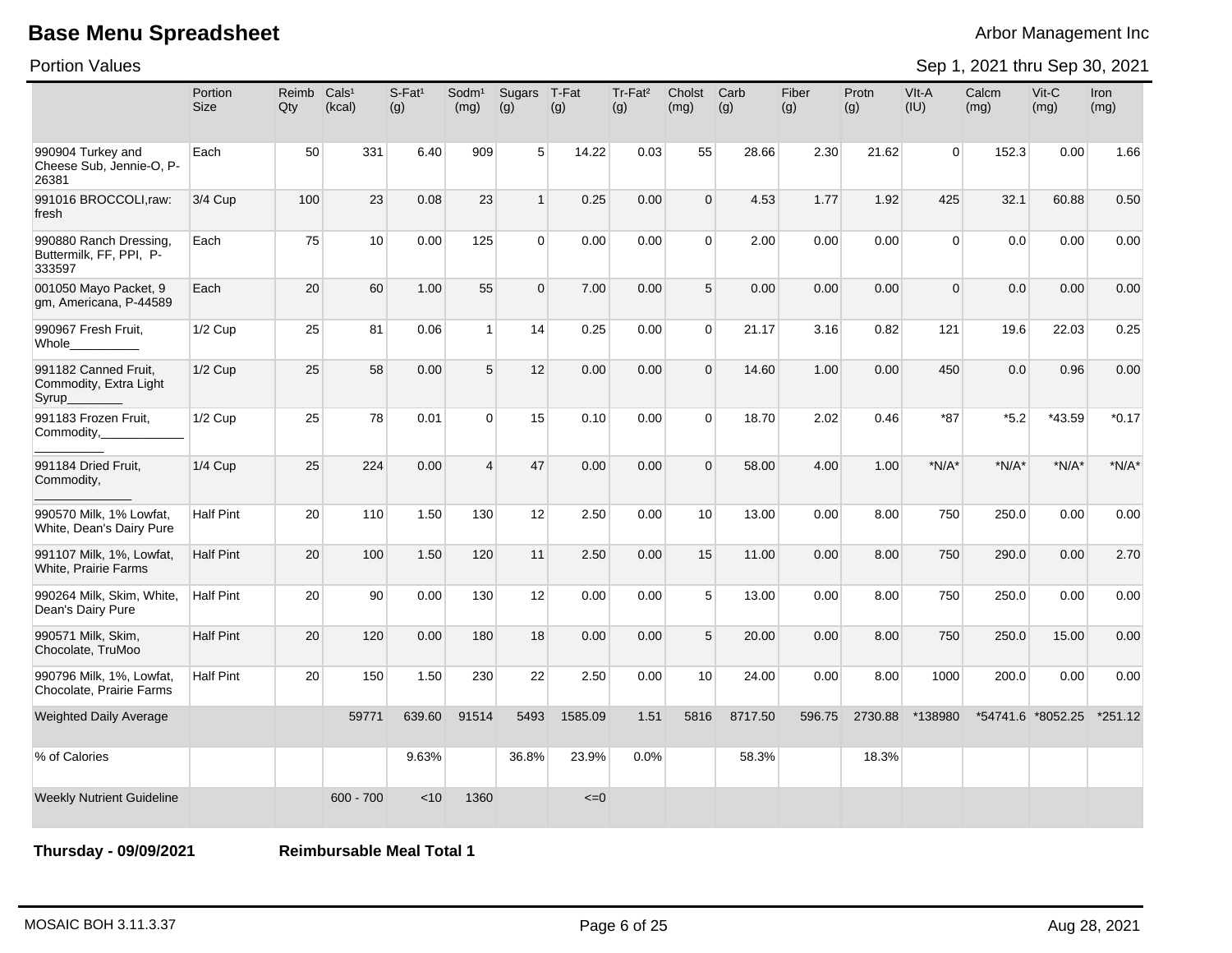Portion Values

Sep 1, 2021 thru Sep 30, 2021

|                                                          | Portion<br><b>Size</b> | Reimb<br>Qty | Cals <sup>1</sup><br>(kcal) | $S-Fat1$<br>(g) | Sodm <sup>1</sup><br>(mg) | Sugars<br>(g) | T-Fat<br>(g) | Tr-Fat <sup>2</sup><br>(g) | Cholst<br>(mg) | Carb<br>(g) | Fiber<br>(g) | Protn<br>(g) | $V$ lt-A<br>(IU) | Calcm<br>(mg) | Vit-C<br>(mg)     | Iron<br>(mg) |
|----------------------------------------------------------|------------------------|--------------|-----------------------------|-----------------|---------------------------|---------------|--------------|----------------------------|----------------|-------------|--------------|--------------|------------------|---------------|-------------------|--------------|
| 990518 Cheese Sandwich. 1 Sandwich<br>Arbor B-38         |                        | 100          | 360                         | 10.00           | 1100                      | 6             | 20.00        | 0.00                       | 50             | 30.00       | 2.00         | 14.00        | $\mathbf{0}$     | 238.0         | 0.00              | 2.00         |
| 991017 Garbanzo Bean<br>Salad, A-38                      | 3/4 Cup                | 100          | 247                         | 0.51            | 210                       | $*1$          | 9.79         | $*0.03$                    | $\Omega$       | 31.94       | 7.86         | 9.18         | 233              | 108.6         | 7.02              | 2.75         |
| 001050 Mayo Packet, 9<br>gm, Americana, P-44589          | Each                   | 50           | 60                          | 1.00            | 55                        | $\mathbf 0$   | 7.00         | 0.00                       | 5              | 0.00        | 0.00         | 0.00         | $\Omega$         | 0.0           | 0.00              | 0.00         |
| 990967 Fresh Fruit,<br>Whole_                            | 1/2 Cup                | 25           | 81                          | 0.06            | $\overline{1}$            | 14            | 0.25         | 0.00                       | $\Omega$       | 21.17       | 3.16         | 0.82         | 121              | 19.6          | 22.03             | 0.25         |
| 991182 Canned Fruit.<br>Commodity, Extra Light<br>Syrup_ | $1/2$ Cup              | 25           | 58                          | 0.00            | $5\overline{)}$           | 12            | 0.00         | 0.00                       | $\Omega$       | 14.60       | 1.00         | 0.00         | 450              | 0.0           | 0.96              | 0.00         |
| 991183 Frozen Fruit,<br>Commodity,                       | 1/2 Cup                | 25           | 78                          | 0.01            | $\Omega$                  | 15            | 0.10         | 0.00                       | $\mathbf 0$    | 18.70       | 2.02         | 0.46         | $*87$            | $*5.2$        | *43.59            | $*0.17$      |
| 991184 Dried Fruit,<br>Commodity,                        | <b>1/4 Cup</b>         | 25           | 224                         | 0.00            | $\overline{4}$            | 47            | 0.00         | 0.00                       | $\Omega$       | 58.00       | 4.00         | 1.00         | $*N/A*$          | $*N/A*$       | $*N/A*$           | $*N/A*$      |
| 990570 Milk, 1% Lowfat,<br>White, Dean's Dairy Pure      | Half Pint              | 20           | 110                         | 1.50            | 130                       | 12            | 2.50         | 0.00                       | 10             | 13.00       | 0.00         | 8.00         | 750              | 250.0         | 0.00              | 0.00         |
| 991107 Milk, 1%, Lowfat,<br>White, Prairie Farms         | <b>Half Pint</b>       | 20           | 100                         | 1.50            | 120                       | 11            | 2.50         | 0.00                       | 15             | 11.00       | 0.00         | 8.00         | 750              | 290.0         | 0.00              | 2.70         |
| 990264 Milk, Skim, White,<br>Dean's Dairy Pure           | <b>Half Pint</b>       | 20           | 90                          | 0.00            | 130                       | 12            | 0.00         | 0.00                       | 5              | 13.00       | 0.00         | 8.00         | 750              | 250.0         | 0.00              | 0.00         |
| 990571 Milk, Skim,<br>Chocolate, TruMoo                  | <b>Half Pint</b>       | 20           | 120                         | 0.00            | 180                       | 18            | 0.00         | 0.00                       | 5              | 20.00       | 0.00         | 8.00         | 750              | 250.0         | 15.00             | 0.00         |
| 990796 Milk, 1%, Lowfat,<br>Chocolate, Prairie Farms     | <b>Half Pint</b>       | 20           | 150                         | 1.50            | 230                       | 22            | 2.50         | 0.00                       | 10             | 24.00       | 0.00         | 8.00         | 1000             | 200.0         | 0.00              | 0.00         |
| <b>Weighted Daily Average</b>                            |                        |              | 86078                       |                 | 1192.94 149846            | *4382         | 3488.14      | $*2.68$                    | 6150           | 10625.73    | 1240.05      | 3174.68      | *119728          |               | *60082.3 *2666.85 | *539.58      |
| % of Calories                                            |                        |              |                             | 12.47%          |                           | $*20.4%$      | 36.5%        | $*0.0\%$                   |                | 49.4%       |              | 14.8%        |                  |               |                   |              |
| <b>Weekly Nutrient Guideline</b>                         |                        |              | $600 - 700$                 | < 10            | 1360                      |               | $\leq=0$     |                            |                |             |              |              |                  |               |                   |              |

**Friday - 09/10/2021 Reimbursable Meal Total 1**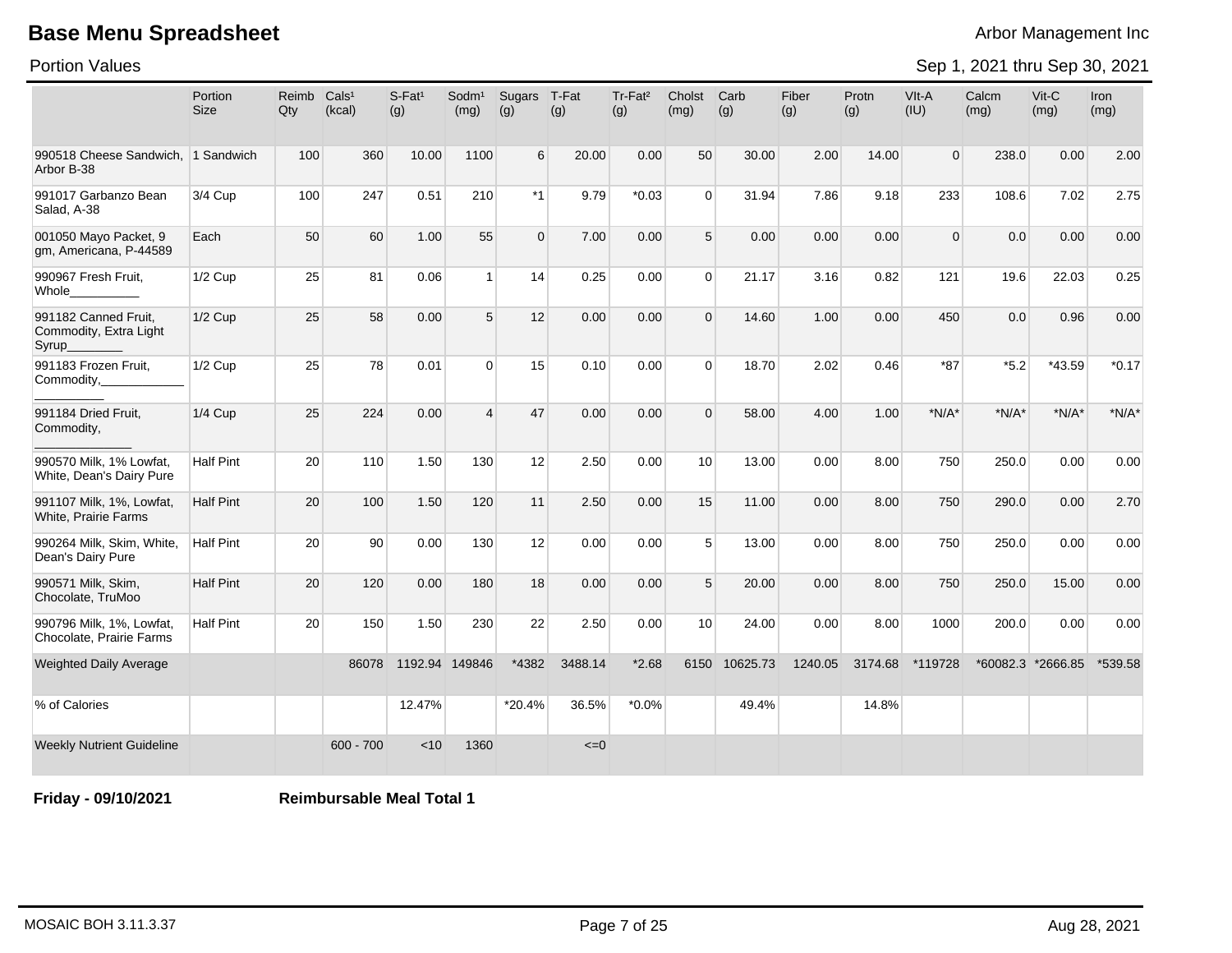Portion Values

Sep 1, 2021 thru Sep 30, 2021

|                                                          | Portion<br><b>Size</b> | Reimb<br>Qty | Cals <sup>1</sup><br>(kcal) | $S$ -Fat <sup>1</sup><br>(g) | Sodm <sup>1</sup><br>(mg) | Sugars<br>(g) | T-Fat<br>(g) | Tr-Fat <sup>2</sup><br>(g) | Cholst<br>(mg) | Carb<br>(g) | Fiber<br>(g) | Protn<br>(g) | VIt-A<br>(IU) | Calcm<br>(mg) | Vit-C<br>(mg)     | Iron<br>(mg) |
|----------------------------------------------------------|------------------------|--------------|-----------------------------|------------------------------|---------------------------|---------------|--------------|----------------------------|----------------|-------------|--------------|--------------|---------------|---------------|-------------------|--------------|
| 990977 Pizza Munchable.<br>w/ Pita and Dip Cup           | Each                   | 50           | 392                         | 7.07                         | 874                       | 6             | 16.12        | 0.00                       | 30             | 42.05       | 4.00         | 18.15        | 502           | 502.7         | 6.00              | 2.52         |
| 990164 Ranch Crispy<br>Chicken Wrap, Arbor C-12          | Each                   | 50           | 415                         | 4.50                         | 938                       | *2            | 14.80        | 0.00                       | 35             | 51.30       | 7.10         | 20.20        | 8810          | 113.0         | 82.02             | 4.21         |
| 990966 Spring Pea Salad,<br>$E-27$                       | 3/4 Cup                | 100          | 195                         | 1.52                         | 152                       | $*2$          | 6.82         | $*0.00$                    | 8              | 23.54       | 7.84         | 7.83         | 780           | 0.6           | 23.58             | 2.11         |
| 990967 Fresh Fruit,<br>Whole                             | 1/2 Cup                | 25           | 81                          | 0.06                         | $\mathbf{1}$              | 14            | 0.25         | 0.00                       | $\Omega$       | 21.17       | 3.16         | 0.82         | 121           | 19.6          | 22.03             | 0.25         |
| 991182 Canned Fruit,<br>Commodity, Extra Light<br>Syrup_ | 1/2 Cup                | 25           | 58                          | 0.00                         | 5                         | 12            | 0.00         | 0.00                       | $\Omega$       | 14.60       | 1.00         | 0.00         | 450           | 0.0           | 0.96              | 0.00         |
| 991183 Frozen Fruit.<br>Commodity,                       | 1/2 Cup                | 25           | 78                          | 0.01                         | $\Omega$                  | 15            | 0.10         | 0.00                       | $\Omega$       | 18.70       | 2.02         | 0.46         | $*87$         | $*5.2$        | $*43.59$          | $*0.17$      |
| 991184 Dried Fruit,<br>Commodity,                        | 1/4 Cup                | 25           | 224                         | 0.00                         | $\overline{4}$            | 47            | 0.00         | 0.00                       | $\Omega$       | 58.00       | 4.00         | 1.00         | $*N/A*$       | $*N/A*$       | $*N/A*$           | $*N/A*$      |
| 990570 Milk, 1% Lowfat,<br>White, Dean's Dairy Pure      | <b>Half Pint</b>       | 20           | 110                         | 1.50                         | 130                       | 12            | 2.50         | 0.00                       | 10             | 13.00       | 0.00         | 8.00         | 750           | 250.0         | 0.00              | 0.00         |
| 991107 Milk, 1%, Lowfat,<br>White, Prairie Farms         | <b>Half Pint</b>       | 20           | 100                         | 1.50                         | 120                       | 11            | 2.50         | 0.00                       | 15             | 11.00       | 0.00         | 8.00         | 750           | 290.0         | 0.00              | 2.70         |
| 990264 Milk, Skim, White,<br>Dean's Dairy Pure           | <b>Half Pint</b>       | 20           | 90                          | 0.00                         | 130                       | 12            | 0.00         | 0.00                       | 5              | 13.00       | 0.00         | 8.00         | 750           | 250.0         | 0.00              | 0.00         |
| 990571 Milk, Skim,<br>Chocolate, TruMoo                  | <b>Half Pint</b>       | 20           | 120                         | 0.00                         | 180                       | 18            | 0.00         | 0.00                       | 5              | 20.00       | 0.00         | 8.00         | 750           | 250.0         | 15.00             | 0.00         |
| 990796 Milk, 1%, Lowfat,<br>Chocolate, Prairie Farms     | <b>Half Pint</b>       | 20           | 150                         | 1.50                         | 230                       | 22            | 2.50         | 0.00                       | 10             | 24.00       | 0.00         | 8.00         | 1000          | 200.0         | 0.00              | 0.00         |
| <b>Weighted Daily Average</b>                            |                        |              | 82281                       |                              | 821.97 121864             | *4324         | 2386.96      | $*0.00*$                   | 4926           | 11452.58    | 1593.55      | 3557.48      | *640103       |               | *56264.3 *8723.65 | $*612.38$    |
| % of Calories                                            |                        |              |                             | 8.99%                        |                           | *21.0%        | 26.1%        | $*0.0\%$                   |                | 55.7%       |              | 17.3%        |               |               |                   |              |
| <b>Weekly Nutrient Guideline</b>                         |                        |              | $600 - 700$                 | < 10                         | 1360                      |               | $\leq=0$     |                            |                |             |              |              |               |               |                   |              |

**Monday - 09/13/2021 Reimbursable Meal Total 1**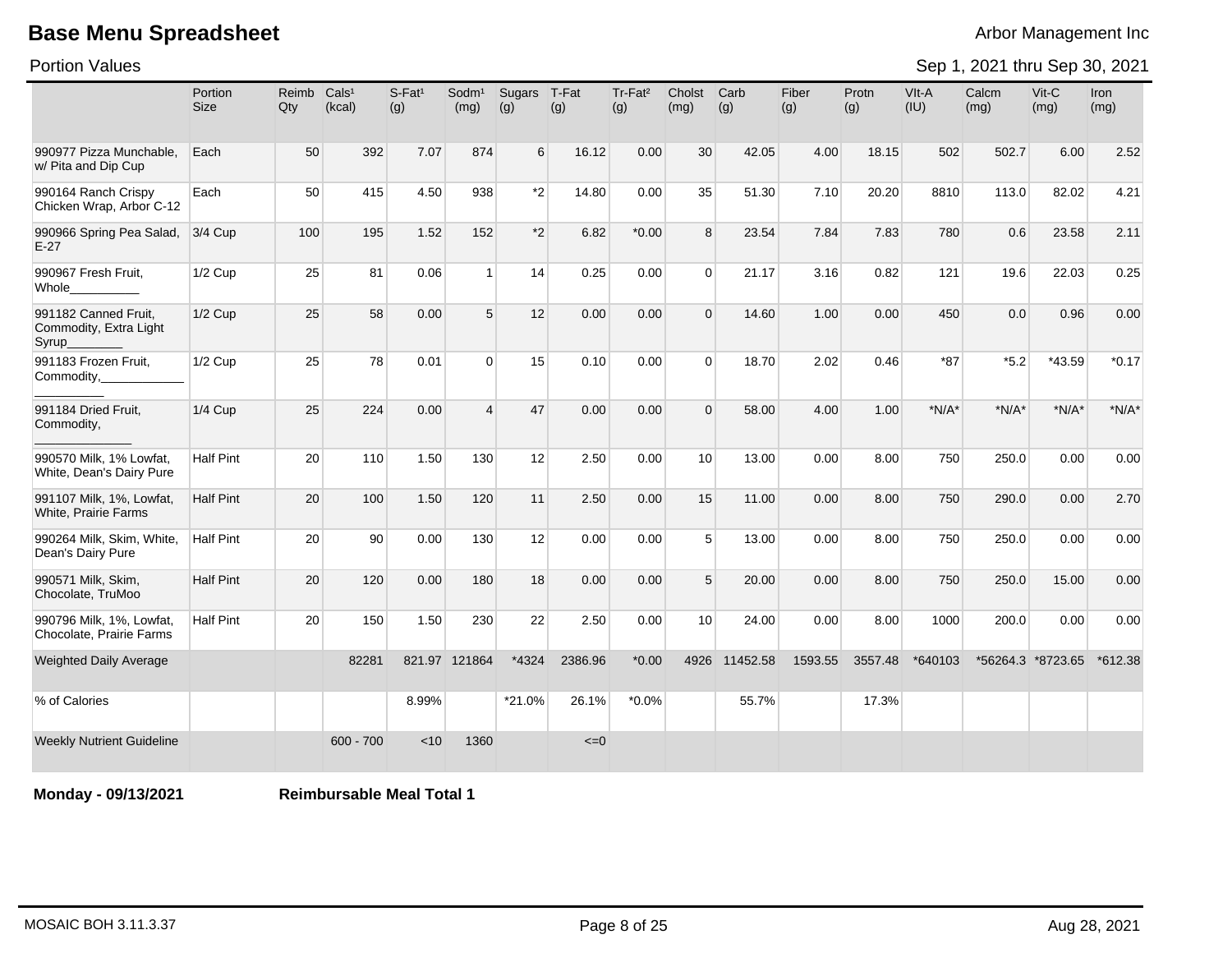Portion Values

|                                                             | Portion<br><b>Size</b> | Reimb<br>Qty | Cals <sup>1</sup><br>(kcal) | $S$ -Fat <sup>1</sup><br>(g) | Sodm <sup>1</sup><br>(mg) | Sugars<br>(g)  | T-Fat<br>(g) | Tr-Fat <sup>2</sup><br>(g) | Cholst<br>(mg)  | Carb<br>(g) | Fiber<br>(g) | Protn<br>(g) | VIt-A<br>(IU)    | Calcm<br>(mg) | Vit-C<br>(mg)     | <b>Iron</b><br>(mg) |
|-------------------------------------------------------------|------------------------|--------------|-----------------------------|------------------------------|---------------------------|----------------|--------------|----------------------------|-----------------|-------------|--------------|--------------|------------------|---------------|-------------------|---------------------|
| 990182 Yogurt,<br>Strawberry, Upstate<br>Farms, P-74086     | $1/2$ Cup              | 100          | 90                          | 0.00                         | 50                        | 15             | 0.00         | 0.00                       | $\Omega$        | 19.00       | 0.00         | 3.00         | $\mathbf{0}$     | 200.0         | 0.00              | 0.00                |
| 990698 String Cheese<br>Mozz Stick, BONGARDS,<br>P-574456   | Each                   | 100          | 80                          | 3.50                         | 200                       | $\overline{0}$ | 6.00         | 0.00                       | 15              | 0.00        | 0.00         | 6.00         | $\Omega$         | 150.0         | 0.00              | 0.00                |
| 990202 Muffin, Blueberry,<br>WG, Smart Choice, P-<br>370303 | 2 oz=1 Each            | 100          | 160                         | 0.50                         | 95                        | 14             | 5.00         | 0.00                       | 26              | 26.00       | 1.00         | 3.00         | $\Omega$         | 20.0          | 0.00              | 1.08                |
| 990970 Baby Carrots                                         | 3/4 Cup                | 100          | 37                          | 0.02                         | 82                        | 5 <sup>1</sup> | 0.14         | 0.00                       | $\Omega$        | 8.69        | 3.06         | 0.68         | 14547            | 33.8          | 2.74              | 0.94                |
| 990880 Ranch Dressing,<br>Buttermilk, FF, PPI, P-<br>333597 | Each                   | 75           | 10                          | 0.00                         | 125                       | $\overline{0}$ | 0.00         | 0.00                       | $\Omega$        | 2.00        | 0.00         | 0.00         | $\Omega$         | 0.0           | 0.00              | 0.00                |
| 990967 Fresh Fruit,<br>Whole                                | $1/2$ Cup              | 25           | 81                          | 0.06                         | $\mathbf{1}$              | 14             | 0.25         | 0.00                       | $\Omega$        | 21.17       | 3.16         | 0.82         | 121              | 19.6          | 22.03             | 0.25                |
| 991182 Canned Fruit,<br>Commodity, Extra Light<br>Syrup_    | $1/2$ Cup              | 25           | 58                          | 0.00                         | $5\phantom{.0}$           | 12             | 0.00         | 0.00                       | $\Omega$        | 14.60       | 1.00         | 0.00         | 450              | 0.0           | 0.96              | 0.00                |
| 991183 Frozen Fruit,<br>Commodity,                          | $1/2$ Cup              | 25           | 78                          | 0.01                         | $\Omega$                  | 15             | 0.10         | 0.00                       | $\Omega$        | 18.70       | 2.02         | 0.46         | $*87$            | $*5.2$        | *43.59            | $*0.17$             |
| 991184 Dried Fruit,<br>Commodity,                           | 1/4 Cup                | 25           | 224                         | 0.00                         | $\overline{4}$            | 47             | 0.00         | 0.00                       | $\Omega$        | 58.00       | 4.00         | 1.00         | $*N/A*$          | $*N/A*$       | $*N/A*$           | $*N/A*$             |
| 990570 Milk, 1% Lowfat,<br>White, Dean's Dairy Pure         | <b>Half Pint</b>       | 20           | 110                         | 1.50                         | 130                       | 12             | 2.50         | 0.00                       | 10 <sup>1</sup> | 13.00       | 0.00         | 8.00         | 750              | 250.0         | 0.00              | 0.00                |
| 991107 Milk, 1%, Lowfat,<br>White, Prairie Farms            | Half Pint              | 20           | 100                         | 1.50                         | 120                       | 11             | 2.50         | 0.00                       | 15              | 11.00       | 0.00         | 8.00         | 750              | 290.0         | 0.00              | 2.70                |
| 990264 Milk, Skim, White,<br>Dean's Dairy Pure              | Half Pint              | 20           | 90                          | 0.00                         | 130                       | 12             | 0.00         | 0.00                       | 5               | 13.00       | 0.00         | 8.00         | 750              | 250.0         | 0.00              | 0.00                |
| 990571 Milk, Skim,<br>Chocolate, TruMoo                     | <b>Half Pint</b>       | 20           | 120                         | 0.00                         | 180                       | 18             | 0.00         | 0.00                       | 5               | 20.00       | 0.00         | 8.00         | 750              | 250.0         | 15.00             | 0.00                |
| 990796 Milk, 1%, Lowfat,<br>Chocolate, Prairie Farms        | Half Pint              | 20           | 150                         | 1.50                         | 230                       | 22             | 2.50         | 0.00                       | 10 <sup>1</sup> | 24.00       | 0.00         | 8.00         | 1000             | 200.0         | 0.00              | 0.00                |
| <b>Weighted Daily Average</b>                               |                        |              | 59870                       | 494.04                       | 68179                     | 7097           | 1272.38      | 0.00                       | 5000            | 9950.75     | 660.15       |              | 2124.68 *1551119 |               | *65796.0 *2238.65 | *266.38             |
| % of Calories                                               |                        |              |                             | 7.43%                        |                           | 47.4%          | 19.1%        | 0.0%                       |                 | 66.5%       |              | 14.2%        |                  |               |                   |                     |
| <b>Weekly Nutrient Guideline</b>                            |                        |              | $600 - 700$                 | $<$ 10                       | 1360                      |                | $\leq=0$     |                            |                 |             |              |              |                  |               |                   |                     |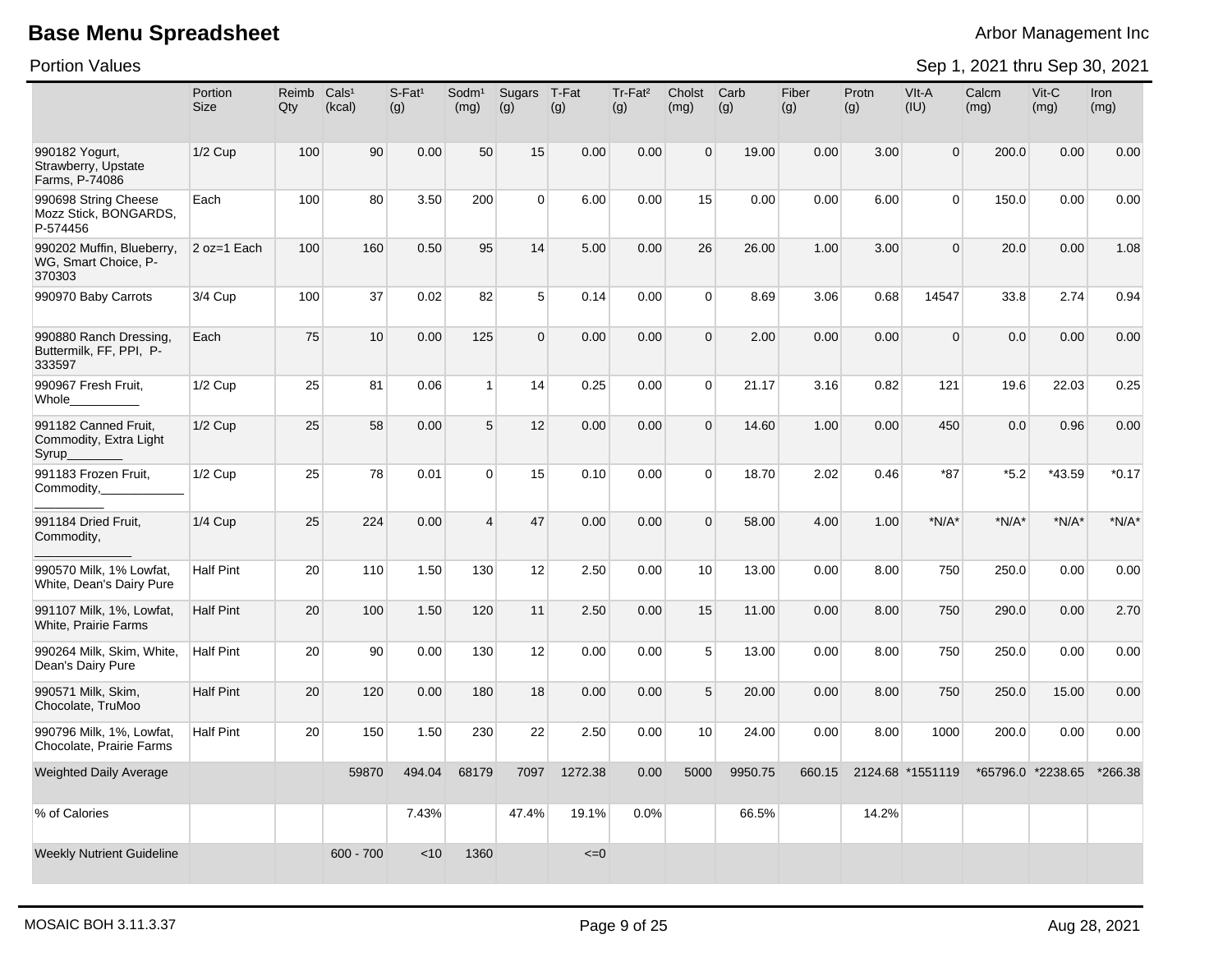#### Portion Values

**Tuesday - 09/14/2021 Reimbursable Meal Total 1**

|                                                             | Portion<br><b>Size</b> | Reimb<br>Qty | Cals <sup>1</sup><br>(kcal) | S-Fat <sup>1</sup><br>(g) | Sodm <sup>1</sup><br>(mg) | Sugars<br>(g)   | T-Fat<br>(g) | Tr-Fat <sup>2</sup><br>(g) | Cholst<br>(mg)  | Carb<br>(g) | Fiber<br>(g) | Protn<br>(g) | VIt-A<br>(IU)  | Calcm<br>(mg) | Vit-C<br>(mg) | Iron<br>(mg) |
|-------------------------------------------------------------|------------------------|--------------|-----------------------------|---------------------------|---------------------------|-----------------|--------------|----------------------------|-----------------|-------------|--------------|--------------|----------------|---------------|---------------|--------------|
| 990518 Cheese Sandwich, 1 Sandwich<br>Arbor B-38            |                        | 50           | 360                         | 10.00                     | 1100                      | 6               | 20.00        | 0.00                       | 50              | 30.00       | 2.00         | 14.00        | $\overline{0}$ | 238.0         | 0.00          | 2.00         |
| 991165 Italian Sub<br>Sandwich, Jennie-O P-<br>372462       | Sub                    | 50           | 325                         | 6.15                      | 937                       | $5\overline{)}$ | 14.62        | 0.00                       | 54              | 30.03       | 2.00         | 18.55        | 169            | 178.6         | 0.40          | 1.48         |
| 990974 CELERY STICKS                                        | 3/4 CUP                | 100          | 13                          | 0.04                      | 72                        | $\overline{1}$  | 0.15         | 0.00                       | $\Omega$        | 2.67        | 1.44         | 0.62         | 404            | 36.0          | 2.79          | 0.18         |
| 990880 Ranch Dressing,<br>Buttermilk, FF, PPI, P-<br>333597 | Each                   | 75           | 10 <sup>1</sup>             | 0.00                      | 125                       | $\Omega$        | 0.00         | 0.00                       | $\Omega$        | 2.00        | 0.00         | 0.00         | $\Omega$       | 0.0           | 0.00          | 0.00         |
| 001050 Mayo Packet, 9<br>gm, Americana, P-44589             | Each                   | 25           | 60                          | 1.00                      | 55                        | $\Omega$        | 7.00         | 0.00                       | 5 <sup>5</sup>  | 0.00        | 0.00         | 0.00         | $\Omega$       | 0.0           | 0.00          | 0.00         |
| 990967 Fresh Fruit,<br>Whole                                | $1/2$ Cup              | 25           | 81                          | 0.06                      | $\overline{1}$            | 14              | 0.25         | 0.00                       | $\Omega$        | 21.17       | 3.16         | 0.82         | 121            | 19.6          | 22.03         | 0.25         |
| 991182 Canned Fruit,<br>Commodity, Extra Light<br>Syrup_    | $1/2$ Cup              | 25           | 58                          | 0.00                      | 5                         | 12              | 0.00         | 0.00                       | $\Omega$        | 14.60       | 1.00         | 0.00         | 450            | 0.0           | 0.96          | 0.00         |
| 991183 Frozen Fruit,<br>Commodity,                          | $1/2$ Cup              | 25           | 78                          | 0.01                      | $\Omega$                  | 15              | 0.10         | 0.00                       | $\Omega$        | 18.70       | 2.02         | 0.46         | $*87$          | $*5.2$        | $*43.59$      | $*0.17$      |
| 991184 Dried Fruit,<br>Commodity,                           | <b>1/4 Cup</b>         | 25           | 224                         | 0.00                      | $\overline{4}$            | 47              | 0.00         | 0.00                       | $\Omega$        | 58.00       | 4.00         | 1.00         | $*N/A*$        | $*N/A*$       | $*N/A*$       | $*N/A*$      |
| 990570 Milk, 1% Lowfat,<br>White, Dean's Dairy Pure         | <b>Half Pint</b>       | 20           | 110                         | 1.50                      | 130                       | 12              | 2.50         | 0.00                       | 10 <sup>1</sup> | 13.00       | 0.00         | 8.00         | 750            | 250.0         | 0.00          | 0.00         |
| 991107 Milk, 1%, Lowfat,<br><b>White, Prairie Farms</b>     | <b>Half Pint</b>       | 20           | 100                         | 1.50                      | 120                       | 11              | 2.50         | 0.00                       | 15              | 11.00       | 0.00         | 8.00         | 750            | 290.0         | 0.00          | 2.70         |
| 990264 Milk, Skim, White,<br>Dean's Dairy Pure              | <b>Half Pint</b>       | 20           | 90                          | 0.00                      | 130                       | 12              | 0.00         | 0.00                       | 5               | 13.00       | 0.00         | 8.00         | 750            | 250.0         | 0.00          | 0.00         |
| 990571 Milk, Skim,<br>Chocolate, TruMoo                     | <b>Half Pint</b>       | 20           | 120                         | 0.00                      | 180                       | 18              | 0.00         | 0.00                       | 5               | 20.00       | 0.00         | 8.00         | 750            | 250.0         | 15.00         | 0.00         |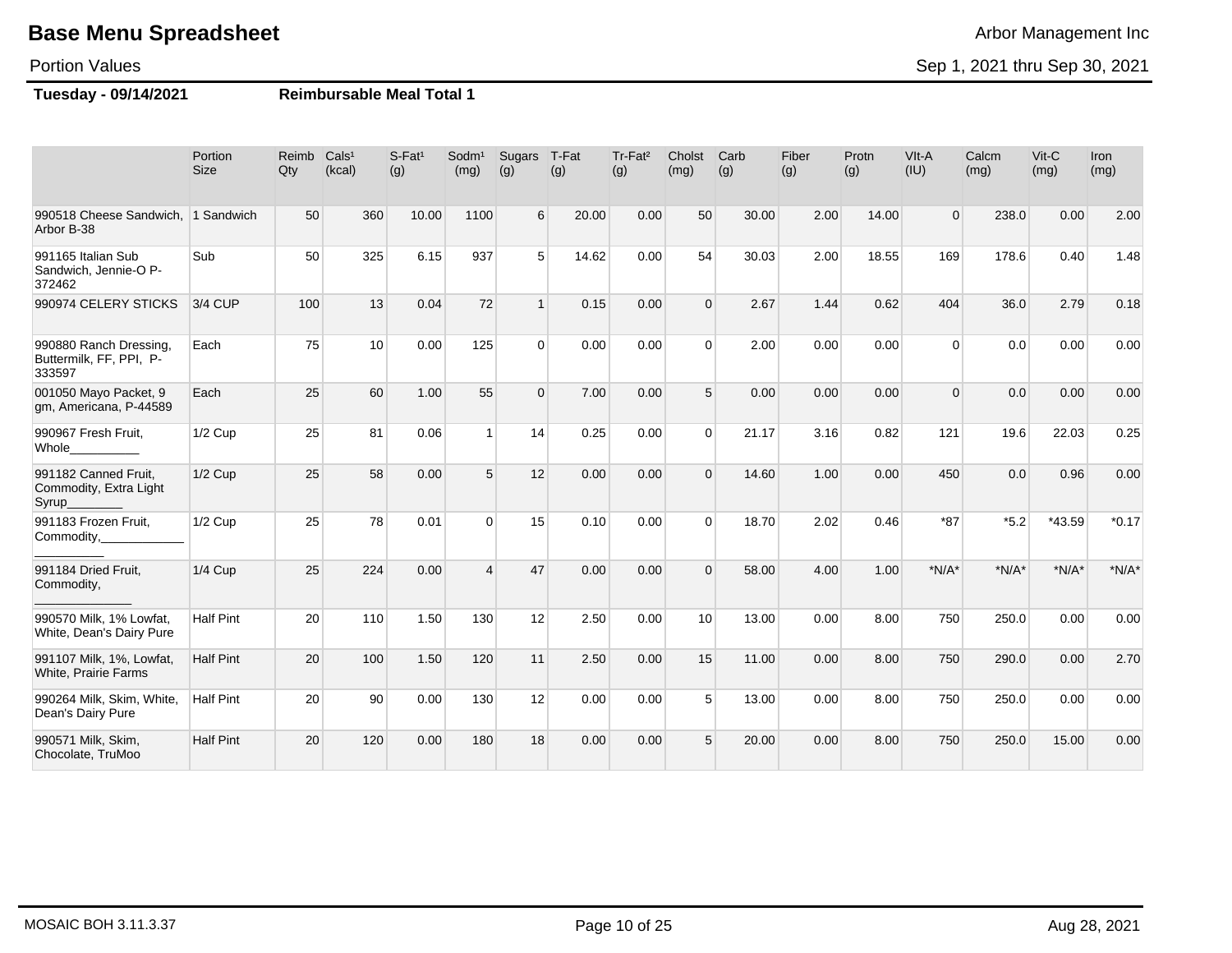### Portion Values

### Sep 1, 2021 thru Sep 30, 2021

|                                                      | Portion<br><b>Size</b> | Reimb Cals <sup>1</sup><br>Qty | (kcal)      | $S-Fat1$<br>(g) | Sodm <sup>1</sup><br>(mg) | Sugars<br>(g) | T-Fat<br>(g) | Tr-Fat <sup>2</sup><br>(g) | Cholst<br>(mg)  | Carb<br>(g) | Fiber<br>(g) | Protn<br>(g) | VIt-A<br>(IU) | Calcm<br>(mg) | $V$ it-C<br>(mg) | <b>Iron</b><br>(mg) |
|------------------------------------------------------|------------------------|--------------------------------|-------------|-----------------|---------------------------|---------------|--------------|----------------------------|-----------------|-------------|--------------|--------------|---------------|---------------|------------------|---------------------|
| 990796 Milk, 1%, Lowfat,<br>Chocolate, Prairie Farms | <b>Half Pint</b>       | 20                             | 150         | 1.50            | 230                       | 22            | 2.50         | 0.00                       | 10 <sup>1</sup> | 24.00       | 0.00         | 8.00         | 1000          | 200.0         | 0.00             | 0.00                |
| <b>Weighted Daily Average</b>                        |                        |                                | 60173       | 927.78          | 135865                    | 4350          | 2079.76      | 0.00                       | 6248            | 7850.35     | 598.25       | 2546.92      | *145345       | *49852.3      | $*2263.15$       | $*256.52$           |
| % of Calories                                        |                        |                                |             | 13.88%          |                           | 28.9%         | 31.1%        | $0.0\%$                    |                 | 52.2%       |              | 16.9%        |               |               |                  |                     |
| <b>Weekly Nutrient Guideline</b>                     |                        |                                | $600 - 700$ | $<$ 10          | 1360                      |               | $\leq=0$     |                            |                 |             |              |              |               |               |                  |                     |

### **Wednesday - 09/15/2021 Reimbursable Meal Total 1**

|                                                              | Portion<br><b>Size</b> | Reimb<br>Qty | Cals <sup>1</sup><br>(kcal) | $S-Fat1$<br>(g) | Sodm <sup>1</sup><br>(mg) | Sugars<br>(g) | T-Fat<br>(g) | Tr-Fat <sup>2</sup><br>(g) | Cholst<br>(mg) | Carb<br>(g) | Fiber<br>(g) | Protn<br>(g) | VIt-A<br>(IU) | Calcm<br>(mg) | $Vit-C$<br>(mg) | <b>Iron</b><br>(mg) |
|--------------------------------------------------------------|------------------------|--------------|-----------------------------|-----------------|---------------------------|---------------|--------------|----------------------------|----------------|-------------|--------------|--------------|---------------|---------------|-----------------|---------------------|
| 990187 SunButter & Jelly<br>Sandwich, B-89a                  | Each                   | 50           | 634                         | 4.00            | 540                       | 33            | 34.00        | 0.00                       | $\Omega$       | 64.57       | 10.00        | 18.00        | $\Omega$      | 78.0          | 0.00            | $*4.88$             |
| 990928 SunButter and<br>Jelly Sandwich, Sunwise,<br>P-629236 | Each-5.2 oz            | 50           | 610                         | 4.00            | 590                       | 18            | 34.00        | 0.00                       | $\Omega$       | 56.00       | 7.00         | 20.00        | $\Omega$      | 59.0          | 0.00            | 10.00               |
| 990956 Turkey & Cheese<br>Sandwich, Jennie-O P-<br>26381     | Each                   | 50           | 300                         | 5.75            | 875                       | 5             | 13.18        | 0.00                       | 48             | 27.10       | 1.93         | 19.29        | $\Omega$      | 136.7         | 0.00            | 2.11                |
| 991016 BROCCOLI,raw:<br>fresh                                | 3/4 Cup                | 100          | 23                          | 0.08            | 23                        | 1             | 0.25         | 0.00                       | $\Omega$       | 4.53        | 1.77         | 1.92         | 425           | 32.1          | 60.88           | 0.50                |
| 001050 Mayo Packet, 9<br>gm, Americana, P-44589              | Each                   | 50           | 60                          | 1.00            | 55                        | $\Omega$      | 7.00         | 0.00                       | 5              | 0.00        | 0.00         | 0.00         | 0             | 0.0           | 0.00            | 0.00                |
| 990880 Ranch Dressing,<br>Buttermilk, FF, PPI, P-<br>333597  | Each                   | 50           | 10 <sup>1</sup>             | 0.00            | 125                       | $\Omega$      | 0.00         | 0.00                       | $\Omega$       | 2.00        | 0.00         | 0.00         | $\Omega$      | 0.0           | 0.00            | 0.00                |
| 990967 Fresh Fruit,<br>Whole_                                | $1/2$ Cup              | 25           | 81                          | 0.06            | $\overline{1}$            | 14            | 0.25         | 0.00                       | $\Omega$       | 21.17       | 3.16         | 0.82         | 121           | 19.6          | 22.03           | 0.25                |
| 991182 Canned Fruit.<br>Commodity, Extra Light<br>Syrup_     | $1/2$ Cup              | 25           | 58                          | 0.00            | 5                         | 12            | 0.00         | 0.00                       | $\Omega$       | 14.60       | 1.00         | 0.00         | 450           | 0.0           | 0.96            | 0.00                |
| 991183 Frozen Fruit,<br>Commodity,                           | $1/2$ Cup              | 25           | 78                          | 0.01            | $\Omega$                  | 15            | 0.10         | 0.00                       | $\Omega$       | 18.70       | 2.02         | 0.46         | $*87$         | $*5.2$        | *43.59          | $*0.17$             |
| 991184 Dried Fruit,<br>Commodity,                            | 1/4 Cup                | 25           | 224                         | 0.00            | $\boldsymbol{\Lambda}$    | 47            | 0.00         | 0.00                       | $\Omega$       | 58.00       | 4.00         | 1.00         | $*N/A*$       | $*N/A*$       | $*N/A*$         | $*N/A*$             |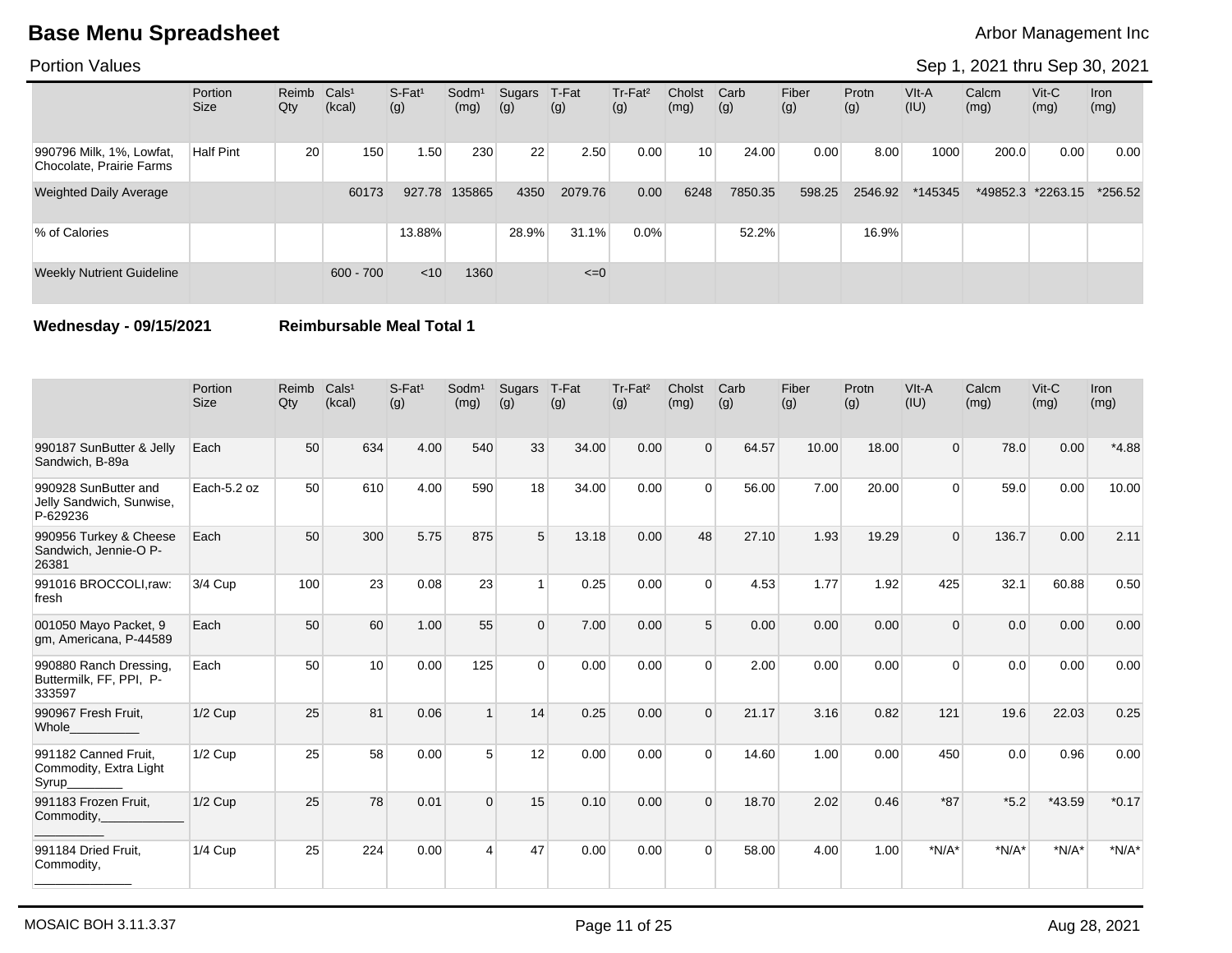Portion Values

Sep 1, 2021 thru Sep 30, 2021

|                                                      | Portion<br><b>Size</b> | Reimb<br>Qty | Cals <sup>1</sup><br>(kcal) | $S-Fat1$<br>(g) | Sodm <sup>1</sup><br>(mg) | <b>Sugars</b><br>(g) | T-Fat<br>(g) | Tr-Fat <sup>2</sup><br>(g) | Cholst<br>(mg) | Carb<br>(g) | Fiber<br>(g) | Protn<br>(g) | VIt-A<br>(IU) | Calcm<br>(mg) | $V$ it-C<br>(mg) | <b>Iron</b><br>(mg) |
|------------------------------------------------------|------------------------|--------------|-----------------------------|-----------------|---------------------------|----------------------|--------------|----------------------------|----------------|-------------|--------------|--------------|---------------|---------------|------------------|---------------------|
| 990570 Milk, 1% Lowfat,<br>White, Dean's Dairy Pure  | <b>Half Pint</b>       | 20           | 110                         | 1.50            | 130                       | 12                   | 2.50         | 0.00                       | 10             | 13.00       | 0.00         | 8.00         | 750           | 250.0         | 0.00             | 0.00                |
| 991107 Milk, 1%, Lowfat,<br>White, Prairie Farms     | <b>Half Pint</b>       | 20           | 100                         | 1.50            | 120                       | 11                   | 2.50         | 0.00                       | 15             | 11.00       | 0.00         | 8.00         | 750           | 290.0         | 0.00             | 2.70                |
| 990264 Milk, Skim, White,<br>Dean's Dairy Pure       | <b>Half Pint</b>       | 20           | 90                          | 0.00            | 130                       | 12                   | 0.00         | 0.00                       | 5              | 13.00       | 0.00         | 8.00         | 750           | 250.0         | 0.00             | 0.00                |
| 990571 Milk, Skim,<br>Chocolate, TruMoo              | <b>Half Pint</b>       | 20           | 120                         | 0.00            | 180                       | 18                   | 0.00         | 0.00                       | 5              | 20.00       | 0.00         | 8.00         | 750           | 250.0         | 15.00            | 0.00                |
| 990796 Milk, 1%, Lowfat,<br>Chocolate, Prairie Farms | <b>Half Pint</b>       | 20           | 150                         | 1.50            | 230                       | 22                   | 2.50         | 0.00                       | 10             | 24.00       | 0.00         | 8.00         | 1000          | 200.0         | 0.00             | 0.00                |
| <b>Weighted Daily Average</b>                        |                        |              | 105482                      | 836.88          | 127561                    | 6588                 | 4592.96      | 0.00                       | 3525           | 12368.37    | 1378.20      | 3914.32      | *138980       | *42312.7      | *8052.25         | *963.82             |
| % of Calories                                        |                        |              |                             | 7.14%           |                           | 25.0%                | 39.2%        | 0.0%                       |                | 46.9%       |              | 14.8%        |               |               |                  |                     |
| <b>Weekly Nutrient Guideline</b>                     |                        |              | $600 - 700$                 | < 10            | 1360                      |                      | $\leq=0$     |                            |                |             |              |              |               |               |                  |                     |

**Thursday - 09/16/2021 Reimbursable Meal Total 1**

|                                                          | Portion<br><b>Size</b> | Reimb<br>Qty | Cals <sup>1</sup><br>(kcal) | $S-Fat1$<br>(g) | Sodm <sup>1</sup><br>(mg) | Sugars<br>(g)   | T-Fat<br>(g) | $Tr-Fat2$<br>(g) | Cholst<br>(mg) | Carb<br>(g) | Fiber<br>(g) | Protn<br>(g) | VIt-A<br>(IU)  | Calcm<br>(mg) | $V$ it-C<br>(mg) | <b>Iron</b><br>(mg) |
|----------------------------------------------------------|------------------------|--------------|-----------------------------|-----------------|---------------------------|-----------------|--------------|------------------|----------------|-------------|--------------|--------------|----------------|---------------|------------------|---------------------|
| 991024 Hummus & Pita                                     | Each                   | 50           | 532                         | 2.90            | 766                       | $\vert 4 \vert$ | 31.58        | 0.00             | $\Omega$       | 49.98       | 10.59        | 12.59        | 0 <sup>1</sup> | 175.9         | 0.00             | 4.53                |
| 991192 Chicken Salad<br>Wrap                             | Each                   | 50           | 322                         | 4.01            | 584                       | 2               | 12.10        | 0.00             | 76             | 31.16       | 3.39         | 23.56        | 57             | 48.7          | 0.90             | 1.89                |
| 991017 Garbanzo Bean<br>Salad, A-38                      | 3/4 Cup                | 100          | 247                         | 0.51            | 210                       | $*1$            | 9.79         | $*0.03$          | $\Omega$       | 31.94       | 7.86         | 9.18         | 233            | 108.6         | 7.02             | 2.75                |
| 990967 Fresh Fruit,<br>Whole                             | $1/2$ Cup              | 25           | 81                          | 0.06            |                           | 14              | 0.25         | 0.00             | $\Omega$       | 21.17       | 3.16         | 0.82         | 121            | 19.6          | 22.03            | 0.25                |
| 991182 Canned Fruit,<br>Commodity, Extra Light<br>Syrup_ | $1/2$ Cup              | 25           | 58                          | 0.00            | 5                         | 12              | 0.00         | 0.00             | $\Omega$       | 14.60       | 1.00         | 0.00         | 450            | 0.0           | 0.96             | 0.00                |
| 991183 Frozen Fruit,<br>Commodity,                       | $1/2$ Cup              | 25           | 78                          | 0.01            | $\Omega$                  | 15              | 0.10         | 0.00             | $\mathbf 0$    | 18.70       | 2.02         | 0.46         | $*87$          | $*5.2$        | $*43.59$         | $*0.17$             |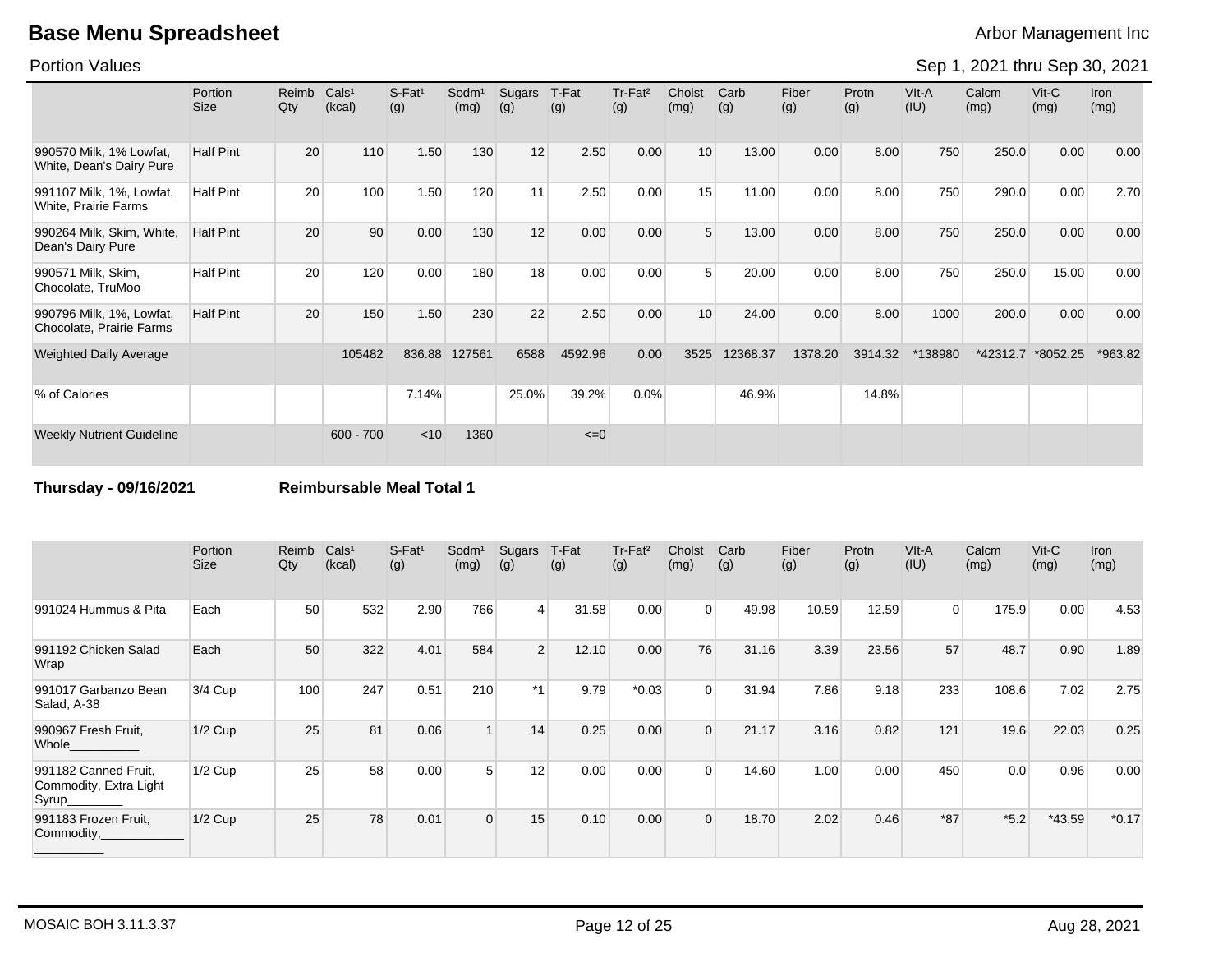Portion Values

Sep 1, 2021 thru Sep 30, 2021

|                                                      | Portion<br>Size  | Reimb<br>Qty | Cals <sup>1</sup><br>(kcal) | $S-Fat1$<br>(g) | Sodm <sup>1</sup><br>(mg) | Sugars<br>(g) | T-Fat<br>(g) | Tr-Fat <sup>2</sup><br>(g) | Cholst<br>(mg) | Carb<br>(g) | Fiber<br>(g) | Protn<br>(g) | VIt-A<br>(IU) | Calcm<br>(mg) | Vit-C<br>(mg) | Iron<br>(mg) |
|------------------------------------------------------|------------------|--------------|-----------------------------|-----------------|---------------------------|---------------|--------------|----------------------------|----------------|-------------|--------------|--------------|---------------|---------------|---------------|--------------|
| 991184 Dried Fruit.<br>Commodity,                    | 1/4 Cup          | 25           | 224                         | 0.00            | 4                         | 47            | 0.00         | 0.00                       | $\Omega$       | 58.00       | 4.00         | 1.00         | $*N/A*$       | $*N/A*$       | $*N/A*$       | $*N/A*$      |
| 990570 Milk, 1% Lowfat,<br>White, Dean's Dairy Pure  | <b>Half Pint</b> | 20           | 110                         | 1.50            | 130                       | 12            | 2.50         | 0.00                       | 10             | 13.00       | 0.00         | 8.00         | 750           | 250.0         | 0.00          | 0.00         |
| 991107 Milk, 1%, Lowfat,<br>White, Prairie Farms     | <b>Half Pint</b> | 20           | 100                         | 1.50            | 120                       | 11            | 2.50         | 0.00                       | 15             | 11.00       | 0.00         | 8.00         | 750           | 290.0         | 0.00          | 2.70         |
| 990264 Milk, Skim, White,<br>Dean's Dairy Pure       | <b>Half Pint</b> | 20           | 90                          | 0.00            | 130                       | 12            | 0.00         | 0.00                       | 5              | 13.00       | 0.00         | 8.00         | 750           | 250.0         | 0.00          | 0.00         |
| 990571 Milk, Skim,<br>Chocolate, TruMoo              | <b>Half Pint</b> | 20           | 120                         | 0.00            | 180                       | 18            | 0.00         | 0.00                       | 5              | 20.00       | 0.00         | 8.00         | 750           | 250.0         | 15.00         | 0.00         |
| 990796 Milk, 1%, Lowfat,<br>Chocolate, Prairie Farms | <b>Half Pint</b> | 20           | 150                         | 1.50            | 230                       | 22            | 2.50         | 0.00                       | 10             | 24.00       | 0.00         | 8.00         | 1000          | 200.0         | 0.00          | 0.00         |
| <b>Weighted Daily Average</b>                        |                  |              | 89770                       | 488.11          | 104564                    | *4095         | 3321.95      | $*2.68$                    | 4702           | 11683.18    | 1739.15      | 3582.42      | *122570       | $*47514.8$    | *2711.85      | *660.68      |
| % of Calories                                        |                  |              |                             | 4.89%           |                           | *18.2%        | 33.3%        | $*0.0\%$                   |                | 52.1%       |              | 16.0%        |               |               |               |              |
| <b>Weekly Nutrient Guideline</b>                     |                  |              | $600 - 700$                 | < 10            | 1360                      |               | $\leq=0$     |                            |                |             |              |              |               |               |               |              |

**Friday - 09/17/2021 Reimbursable Meal Total 1**

|                                                          | Portion<br><b>Size</b> | Reimb<br>Qty | Cals <sup>1</sup><br>(kcal) | $S-Fat1$<br>(g) | Sodm <sup>1</sup><br>(mg) | Sugars<br>(g) | T-Fat<br>(g) | Tr-Fat <sup>2</sup><br>(g) | Cholst<br>(mg) | Carb<br>(g) | Fiber<br>(g) | Protn<br>(g) | VIt-A<br>(IU) | Calcm<br>(mg) | $V$ it-C<br>(mg) | Iron<br>(mg) |
|----------------------------------------------------------|------------------------|--------------|-----------------------------|-----------------|---------------------------|---------------|--------------|----------------------------|----------------|-------------|--------------|--------------|---------------|---------------|------------------|--------------|
| 990977 Pizza Munchable.<br>w/ Pita and Dip Cup           | Each                   | 100          | 392                         | 7.07            | 874                       | 6             | 16.12        | 0.00                       | 30             | 42.05       | 4.00         | 18.15        | 502           | 502.7         | 6.00             | 2.52         |
| 990966 Spring Pea Salad,<br>$E-27$                       | 3/4 Cup                | 100          | 195                         | 1.52            | 152                       | $*2$          | 6.82         | $*0.00$                    |                | 23.54       | 7.84         | 7.83         | 780           | 0.6           | 23.58            | 2.11         |
| 990967 Fresh Fruit,<br>Whole                             | 1/2 Cup                | 25           | 81                          | 0.06            |                           | 14            | 0.25         | 0.00                       |                | 21.17       | 3.16         | 0.82         | 121           | 19.6          | 22.03            | 0.25         |
| 991182 Canned Fruit,<br>Commodity, Extra Light<br>Syrup_ | $1/2$ Cup              | 25           | 58                          | 0.00            | 5 <sup>1</sup>            | 12            | 0.00         | 0.00                       | $\Omega$       | 14.60       | 1.00         | 0.00         | 450           | 0.0           | 0.96             | 0.00         |
| 991183 Frozen Fruit,<br>Commodity,                       | $1/2$ Cup              | 25           | 78                          | 0.01            | $\overline{0}$            | 15            | 0.10         | 0.00                       | $\Omega$       | 18.70       | 2.02         | 0.46         | *87           | $*5.2$        | $*43.59$         | $*0.17$      |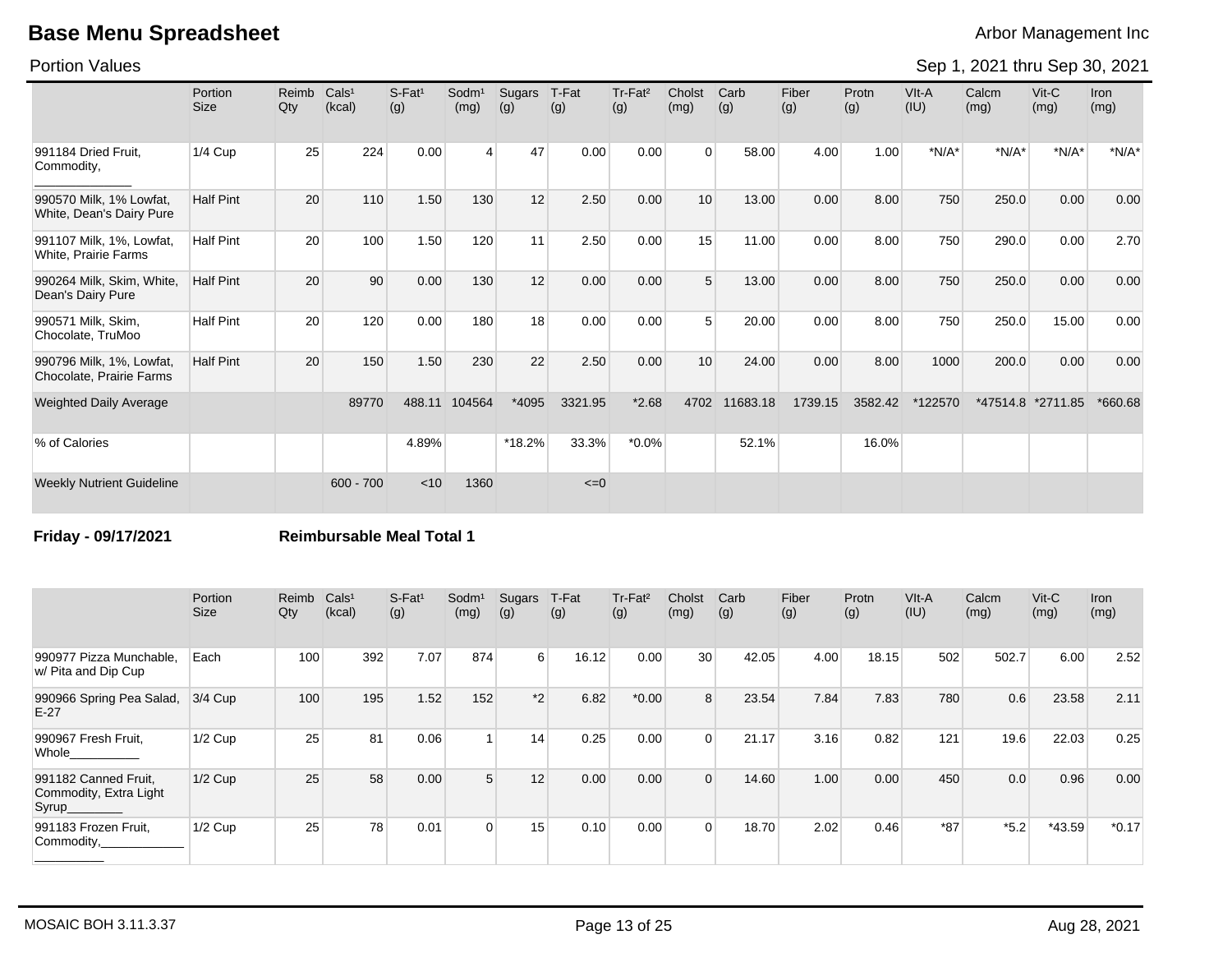Portion Values

Sep 1, 2021 thru Sep 30, 2021

|                                                         | Portion<br><b>Size</b> | Reimb<br>Qty | Cals <sup>1</sup><br>(kcal) | S-Fat <sup>1</sup><br>(g) | $S$ odm $1$<br>(mg) | Sugars<br>(g) | T-Fat<br>(g) | Tr-Fat <sup>2</sup><br>(g) | Cholst<br>(mg) | Carb<br>(g) | Fiber<br>(g) | Protn<br>(g) | VIt-A<br>(IU) | Calcm<br>(mg) | $V$ it-C<br>(mg) | <b>Iron</b><br>(mg) |
|---------------------------------------------------------|------------------------|--------------|-----------------------------|---------------------------|---------------------|---------------|--------------|----------------------------|----------------|-------------|--------------|--------------|---------------|---------------|------------------|---------------------|
| 991184 Dried Fruit,<br>Commodity,                       | $1/4$ Cup              | 25           | 224                         | 0.00                      | $\overline{4}$      | 47            | 0.00         | 0.00                       | $\Omega$       | 58.00       | 4.00         | 1.00         | $*N/A*$       | $*N/A*$       | $*N/A*$          | $*N/A*$             |
| 990570 Milk, 1% Lowfat,<br>White, Dean's Dairy Pure     | <b>Half Pint</b>       | 20           | 110                         | 1.50                      | 130                 | 12            | 2.50         | 0.00                       | 10             | 13.00       | 0.00         | 8.00         | 750           | 250.0         | 0.00             | 0.00                |
| 991107 Milk, 1%, Lowfat,<br><b>White, Prairie Farms</b> | <b>Half Pint</b>       | 20           | 100                         | 1.50                      | 120                 | 11            | 2.50         | 0.00                       | 15             | 11.00       | 0.00         | 8.00         | 750           | 290.0         | 0.00             | 2.70                |
| 990264 Milk, Skim, White,<br>Dean's Dairy Pure          | <b>Half Pint</b>       | 20           | 90                          | 0.00                      | 130                 | 12            | 0.00         | 0.00                       |                | 13.00       | 0.00         | 8.00         | 750           | 250.0         | 0.00             | 0.00                |
| 990571 Milk, Skim,<br>Chocolate, TruMoo                 | <b>Half Pint</b>       | 20           | 120                         | 0.00                      | 180                 | 18            | 0.00         | 0.00                       | $5^{\circ}$    | 20.00       | 0.00         | 8.00         | 750           | 250.0         | 15.00            | 0.00                |
| 990796 Milk, 1%, Lowfat,<br>Chocolate, Prairie Farms    | <b>Half Pint</b>       | 20           | 150                         | 1.50                      | 230                 | 22            | 2.50         | 0.00                       | 10             | 24.00       | 0.00         | 8.00         | 1000          | 200.0         | 0.00             | 0.00                |
| <b>Weighted Daily Average</b>                           |                        |              | 81131                       | 950.72                    | 118689              | *4526         | 2453.20      | $*0.00$                    | 4695           | 10990.07    | 1438.55      | 3454.98      | *224728       | *75750.2      | *4922.65         | *527.78             |
| % of Calories                                           |                        |              |                             | 10.55%                    |                     | *22.3%        | 27.2%        | $*0.0\%$                   |                | 54.2%       |              | 17.0%        |               |               |                  |                     |
| <b>Weekly Nutrient Guideline</b>                        |                        |              | $600 - 700$                 | < 10                      | 1360                |               | $\leq=0$     |                            |                |             |              |              |               |               |                  |                     |

**Monday - 09/20/2021 Reimbursable Meal Total 1**

|                                                             | Portion<br><b>Size</b> | Reimb Cals <sup>1</sup><br>Qty | (kcal) | $S$ -Fat <sup>1</sup><br>(g) | Sodm <sup>1</sup><br>(mg) | Sugars<br>(g)    | T-Fat<br>(g) | Tr-Fat <sup>2</sup><br>(g) | Cholst<br>(mg) | Carb<br>(g) | Fiber<br>(g) | Protn<br>(g) | VIt-A<br>(IU)  | Calcm<br>(mg) | $V$ it-C<br>(mg) | Iron<br>(mg) |
|-------------------------------------------------------------|------------------------|--------------------------------|--------|------------------------------|---------------------------|------------------|--------------|----------------------------|----------------|-------------|--------------|--------------|----------------|---------------|------------------|--------------|
| 990518 Cheese Sandwich,<br>Arbor B-38                       | 1 Sandwich             | 100                            | 360    | 10.00                        | 1100                      | $6 \overline{6}$ | 20.00        | 0.00                       | 50             | 30.00       | 2.00         | 14.00        | $\overline{0}$ | 238.0         | 0.00             | 2.00         |
| 990970 Baby Carrots                                         | 3/4 Cup                | 100                            | 37     | 0.02                         | 82                        | 5 <sup>1</sup>   | 0.14         | 0.00                       |                | 8.69        | 3.06         | 0.68         | 14547          | 33.8          | 2.74             | 0.94         |
| 001050 Mayo Packet, 9<br>gm, Americana, P-44589             | Each                   | 50                             | 60     | 1.00                         | 55                        | $\Omega$         | 7.00         | 0.00                       | $5^{\circ}$    | 0.00        | 0.00         | 0.00         | $\overline{0}$ | 0.0           | 0.00             | 0.00         |
| 990880 Ranch Dressing,<br>Buttermilk, FF, PPI, P-<br>333597 | Each                   | 50                             | 10     | 0.00                         | 125                       | $\Omega$         | 0.00         | 0.00                       | $\Omega$       | 2.00        | 0.00         | 0.00         | $\Omega$       | 0.0           | 0.00             | 0.00         |
| 990967 Fresh Fruit,<br>Whole                                | $1/2$ Cup              | 25                             | 81     | 0.06                         |                           | 14               | 0.25         | 0.00                       | $\Omega$       | 21.17       | 3.16         | 0.82         | 121            | 19.6          | 22.03            | 0.25         |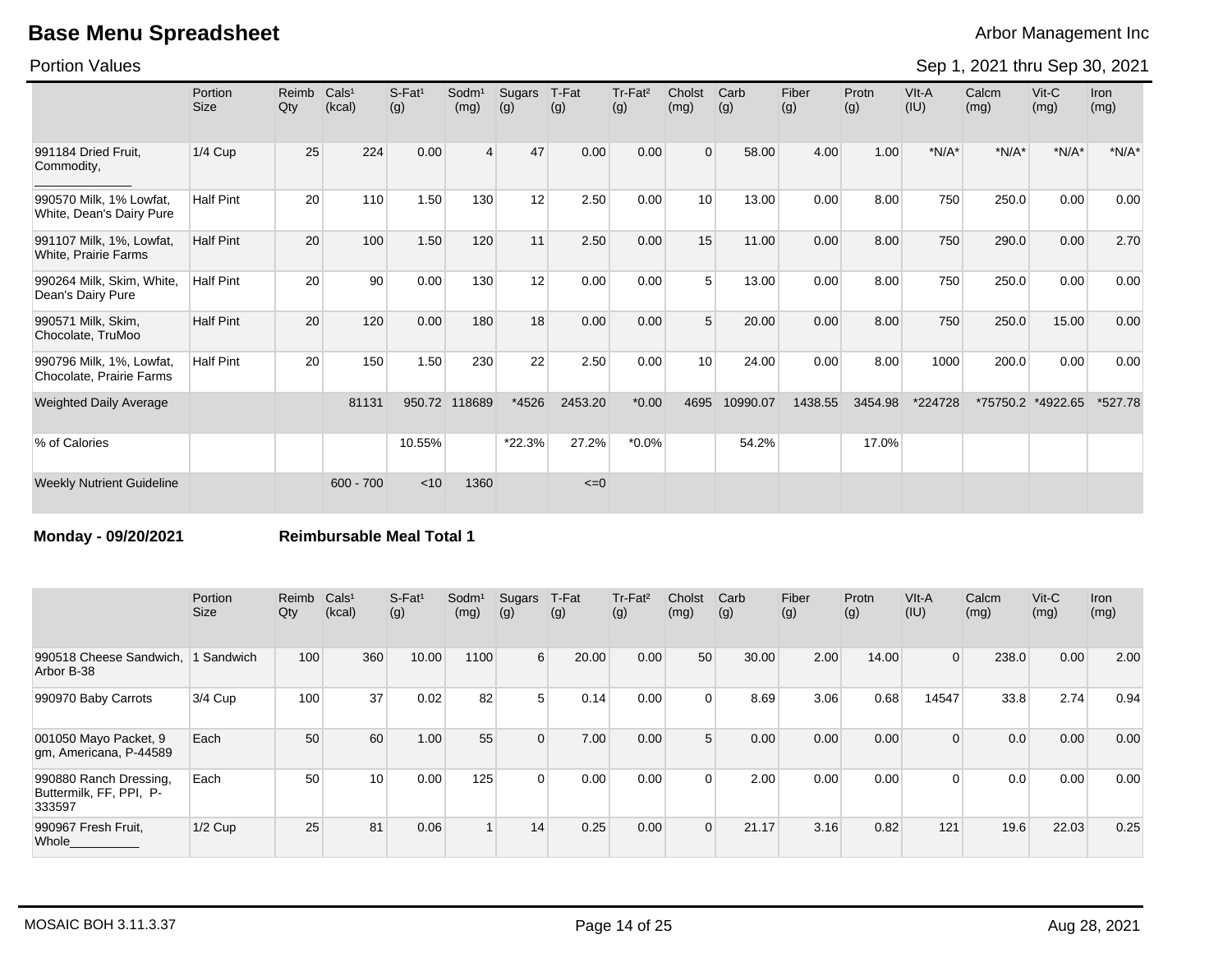Portion Values

Sep 1, 2021 thru Sep 30, 2021

|                                                         | Portion<br>Size  | Reimb<br>Qty | Cals <sup>1</sup><br>(kcal) | $S$ -Fat <sup>1</sup><br>(g) | Sodm <sup>1</sup><br>(mg) | Sugars<br>(g) | T-Fat<br>(g) | Tr-Fat <sup>2</sup><br>(g) | Cholst<br>(mg) | Carb<br>(g) | Fiber<br>(g) | Protn<br>(g) | VIt-A<br>(IU) | Calcm<br>(mg) | $V$ it-C<br>(mg) | <b>Iron</b><br>(mg) |
|---------------------------------------------------------|------------------|--------------|-----------------------------|------------------------------|---------------------------|---------------|--------------|----------------------------|----------------|-------------|--------------|--------------|---------------|---------------|------------------|---------------------|
| 991182 Canned Fruit.<br>Commodity, Extra Light<br>Syrup | $1/2$ Cup        | 25           | 58                          | 0.00                         | 5                         | 12            | 0.00         | 0.00                       | $\Omega$       | 14.60       | 1.00         | 0.00         | 450           | 0.0           | 0.96             | 0.00                |
| 991183 Frozen Fruit,<br>Commodity,                      | $1/2$ Cup        | 25           | 78                          | 0.01                         | $\Omega$                  | 15            | 0.10         | 0.00                       | $\Omega$       | 18.70       | 2.02         | 0.46         | $*87$         | $*5.2$        | *43.59           | $*0.17$             |
| 991184 Dried Fruit,<br>Commodity,                       | $1/4$ Cup        | 25           | 224                         | 0.00                         | $\overline{4}$            | 47            | 0.00         | 0.00                       | $\Omega$       | 58.00       | 4.00         | 1.00         | $*N/A*$       | $*N/A*$       | $*N/A*$          | $*N/A*$             |
| 990570 Milk, 1% Lowfat,<br>White, Dean's Dairy Pure     | <b>Half Pint</b> | 20           | 110                         | 1.50                         | 130                       | 12            | 2.50         | 0.00                       | 10             | 13.00       | 0.00         | 8.00         | 750           | 250.0         | 0.00             | 0.00                |
| 991107 Milk, 1%, Lowfat,<br><b>White, Prairie Farms</b> | <b>Half Pint</b> | 20           | 100                         | 1.50                         | 120                       | 11            | 2.50         | 0.00                       | 15             | 11.00       | 0.00         | 8.00         | 750           | 290.0         | 0.00             | 2.70                |
| 990264 Milk, Skim, White,<br>Dean's Dairy Pure          | <b>Half Pint</b> | 20           | 90                          | 0.00                         | 130                       | 12            | 0.00         | 0.00                       | 5              | 13.00       | 0.00         | 8.00         | 750           | 250.0         | 0.00             | 0.00                |
| 990571 Milk, Skim,<br>Chocolate, TruMoo                 | <b>Half Pint</b> | 20           | 120                         | 0.00                         | 180                       | 18            | 0.00         | 0.00                       | 5              | 20.00       | 0.00         | 8.00         | 750           | 250.0         | 15.00            | 0.00                |
| 990796 Milk, 1%, Lowfat,<br>Chocolate, Prairie Farms    | <b>Half Pint</b> | 20           | 150                         | 1.50                         | 230                       | 22            | 2.50         | 0.00                       | 10             | 24.00       | 0.00         | 8.00         | 1000          | 200.0         | 0.00             | 0.00                |
| <b>Weighted Daily Average</b>                           |                  |              | 65620                       | 1144.04                      | 143304                    | 4797          | 2522.38      | 0.00                       | 6150           | 8400.75     | 760.15       | 2324.68      | *1551119      | *52596.0      | *2238.65         | *358.38             |
| % of Calories                                           |                  |              |                             | 15.69%                       |                           | 29.2%         | 34.6%        | 0.0%                       |                | 51.2%       |              | 14.2%        |               |               |                  |                     |
| <b>Weekly Nutrient Guideline</b>                        |                  |              | $600 - 700$                 | < 10                         | 1360                      |               | $\leq=0$     |                            |                |             |              |              |               |               |                  |                     |

**Tuesday - 09/21/2021 Reimbursable Meal Total 1**

|                                                               | Portion<br><b>Size</b> | Reimb<br>Qty | Cals <sup>1</sup><br>(kcal) | $S-Fat1$<br>(g) | Sodm <sup>1</sup><br>(mg) | Sugars<br>(g)  | T-Fat<br>(g) | Tr-Fat <sup>2</sup><br>(g) | Cholst<br>(mg) | Carb<br>(g) | Fiber<br>(g) | Protn<br>(g) | VIt-A<br>(IU) | Calcm<br>(mg) | $V$ it-C<br>(mg) | <b>Iron</b><br>(mg) |
|---------------------------------------------------------------|------------------------|--------------|-----------------------------|-----------------|---------------------------|----------------|--------------|----------------------------|----------------|-------------|--------------|--------------|---------------|---------------|------------------|---------------------|
| 990961 Cheddar Cheese<br>Stick 1oz, Bongards, P-<br>565041    | 2 Each                 | 50           | 220                         | 10.00           | 380                       | $\Omega$       | 18.00        | 0.00                       | 60             | 2.00        | 0.00         | 12.00        | 0             | 300.0         | 0.00             | 0.00                |
| 990544 Tortilla Chip, 1.6<br>oz bag, El Sabroso, P-<br>583986 | Bag                    | 50           | 210                         | 1.00            | 180                       | $\Omega$       | 12.00        | 0.00                       |                | 25.00       | 2.00         | 3.00         | $\Omega$      | 40.0          | 0.00             | 0.72                |
| 990963 Salsa, Mild, Red<br>Gold, P-886718                     | 4 Ounces               | 25           | 40                          | 0.00            | 280                       | $\overline{4}$ | 0.00         | 0.00                       |                | 8.00        | 2.00         | 0.00         | 2000          | 80.0          | 24.00            | 1.44                |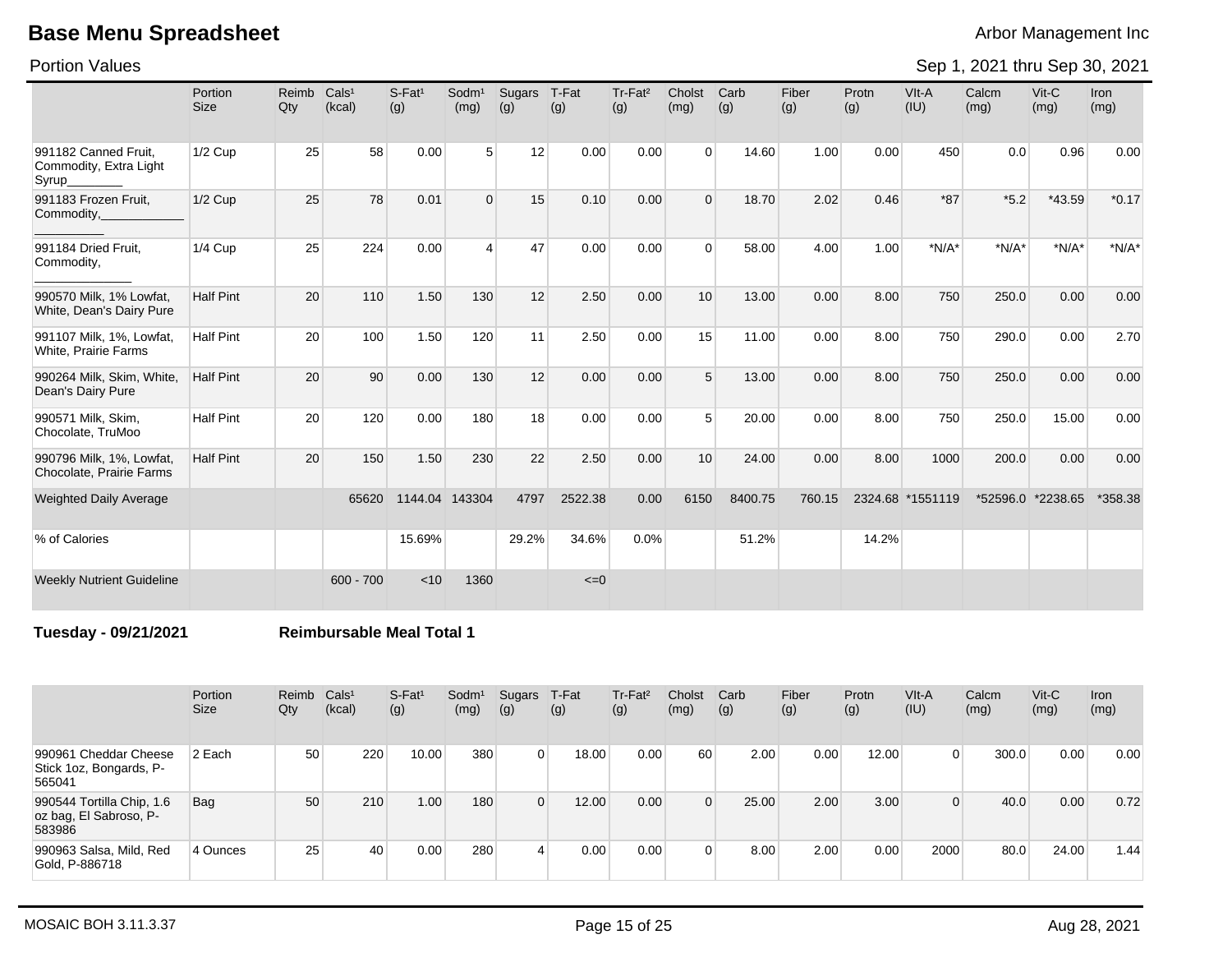Portion Values

|                                                             | Portion<br>Size  | Reimb<br>Qty | Cals <sup>1</sup><br>(kcal) | $S$ -Fat <sup>1</sup><br>(g) | Sodm <sup>1</sup><br>(mg) | Sugars<br>(g)  | T-Fat<br>(g) | Tr-Fat <sup>2</sup><br>(g) | Cholst<br>(mg) | Carb<br>(g) | Fiber<br>(g) | Protn<br>(q) | VIt-A<br>(IU)  | Calcm<br>(mg) | $Vit-C$<br>(mg)   | <b>Iron</b><br>(mg) |
|-------------------------------------------------------------|------------------|--------------|-----------------------------|------------------------------|---------------------------|----------------|--------------|----------------------------|----------------|-------------|--------------|--------------|----------------|---------------|-------------------|---------------------|
| 991065 Salsa Dip Cup,<br>Red Gold. P-432328                 | Each (3oz)       | 25           | 25                          | 0.00                         | 195                       | 3 <sup>1</sup> | 0.00         | 0.00                       | $\overline{0}$ | 5.00        | 1.00         | 1.00         | $\overline{0}$ | 20.0          | 0.00              | 0.72                |
| 990904 Turkey and<br>Cheese Sub, Jennie-O, P-<br>26381      | Each             | 100          | 331                         | 6.40                         | 909                       | 5 <sup>1</sup> | 14.22        | 0.03                       | 55             | 28.66       | 2.30         | 21.62        | $\Omega$       | 152.3         | 0.00              | 1.66                |
| 990974 CELERY STICKS                                        | 3/4 CUP          | 100          | 13                          | 0.04                         | 72                        | 1              | 0.15         | 0.00                       | $\Omega$       | 2.67        | 1.44         | 0.62         | 404            | 36.0          | 2.79              | 0.18                |
| 001050 Mayo Packet, 9<br>qm, Americana, P-44589             | Each             | 50           | 60                          | 1.00                         | 55                        | $\overline{0}$ | 7.00         | 0.00                       | 5 <sup>5</sup> | 0.00        | 0.00         | 0.00         | $\Omega$       | 0.0           | 0.00              | 0.00                |
| 990880 Ranch Dressing,<br>Buttermilk, FF, PPI, P-<br>333597 | Each             | 50           | 10                          | 0.00                         | 125                       | $\overline{0}$ | 0.00         | 0.00                       | $\Omega$       | 2.00        | 0.00         | 0.00         | $\Omega$       | 0.0           | 0.00              | 0.00                |
| 990967 Fresh Fruit,<br>Whole                                | 1/2 Cup          | 25           | 81                          | 0.06                         | $\mathbf{1}$              | 14             | 0.25         | 0.00                       | $\Omega$       | 21.17       | 3.16         | 0.82         | 121            | 19.6          | 22.03             | 0.25                |
| 991182 Canned Fruit,<br>Commodity, Extra Light<br>Syrup     | 1/2 Cup          | 25           | 58                          | 0.00                         | 5 <sup>5</sup>            | 12             | 0.00         | 0.00                       | $\Omega$       | 14.60       | 1.00         | 0.00         | 450            | 0.0           | 0.96              | 0.00                |
| 991183 Frozen Fruit.<br>Commodity,                          | $1/2$ Cup        | 25           | 78                          | 0.01                         | $\Omega$                  | 15             | 0.10         | 0.00                       | $\Omega$       | 18.70       | 2.02         | 0.46         | $*87$          | $*5.2$        | *43.59            | $*0.17$             |
| 991184 Dried Fruit,<br>Commodity,                           | $1/4$ Cup        | 25           | 224                         | 0.00                         | $\overline{4}$            | 47             | 0.00         | 0.00                       | $\Omega$       | 58.00       | 4.00         | 1.00         | $*N/A*$        | $*N/A*$       | $*N/A*$           | $*N/A*$             |
| 990570 Milk, 1% Lowfat,<br>White, Dean's Dairy Pure         | <b>Half Pint</b> | 20           | 110                         | 1.50                         | 130                       | 12             | 2.50         | 0.00                       | 10             | 13.00       | 0.00         | 8.00         | 750            | 250.0         | 0.00              | 0.00                |
| 991107 Milk, 1%, Lowfat,<br>White, Prairie Farms            | <b>Half Pint</b> | 20           | 100                         | 1.50                         | 120                       | 11             | 2.50         | 0.00                       | 15             | 11.00       | 0.00         | 8.00         | 750            | 290.0         | 0.00              | 2.70                |
| 990264 Milk, Skim, White,<br>Dean's Dairy Pure              | <b>Half Pint</b> | 20           | 90                          | 0.00                         | 130                       | 12             | 0.00         | 0.00                       | 5 <sup>5</sup> | 13.00       | 0.00         | 8.00         | 750            | 250.0         | 0.00              | 0.00                |
| 990571 Milk, Skim,<br>Chocolate, TruMoo                     | <b>Half Pint</b> | 20           | 120                         | 0.00                         | 180                       | 18             | 0.00         | 0.00                       | 5              | 20.00       | 0.00         | 8.00         | 750            | 250.0         | 15.00             | 0.00                |
| 990796 Milk, 1%, Lowfat,<br>Chocolate, Prairie Farms        | <b>Half Pint</b> | 20           | 150                         | 1.50                         | 230                       | 22             | 2.50         | 0.00                       | 10             | 24.00       | 0.00         | 8.00         | 1000           | 200.0         | 0.00              | 0.00                |
| <b>Weighted Daily Average</b>                               |                  |              | 83459                       | 1335.80 163072               |                           | 4454           | 3446.32      | 3.02                       | 9681           | 9339.40     | 803.45       | 3856.68      | *186870        |               | *63747.2 *2843.35 | *338.18             |
| % of Calories                                               |                  |              |                             | 14.40%                       |                           | 21.3%          | 37.2%        | 0.0%                       |                | 44.8%       |              | 18.5%        |                |               |                   |                     |
| <b>Weekly Nutrient Guideline</b>                            |                  |              | $600 - 700$                 | < 10                         | 1360                      |                | $\leq=0$     |                            |                |             |              |              |                |               |                   |                     |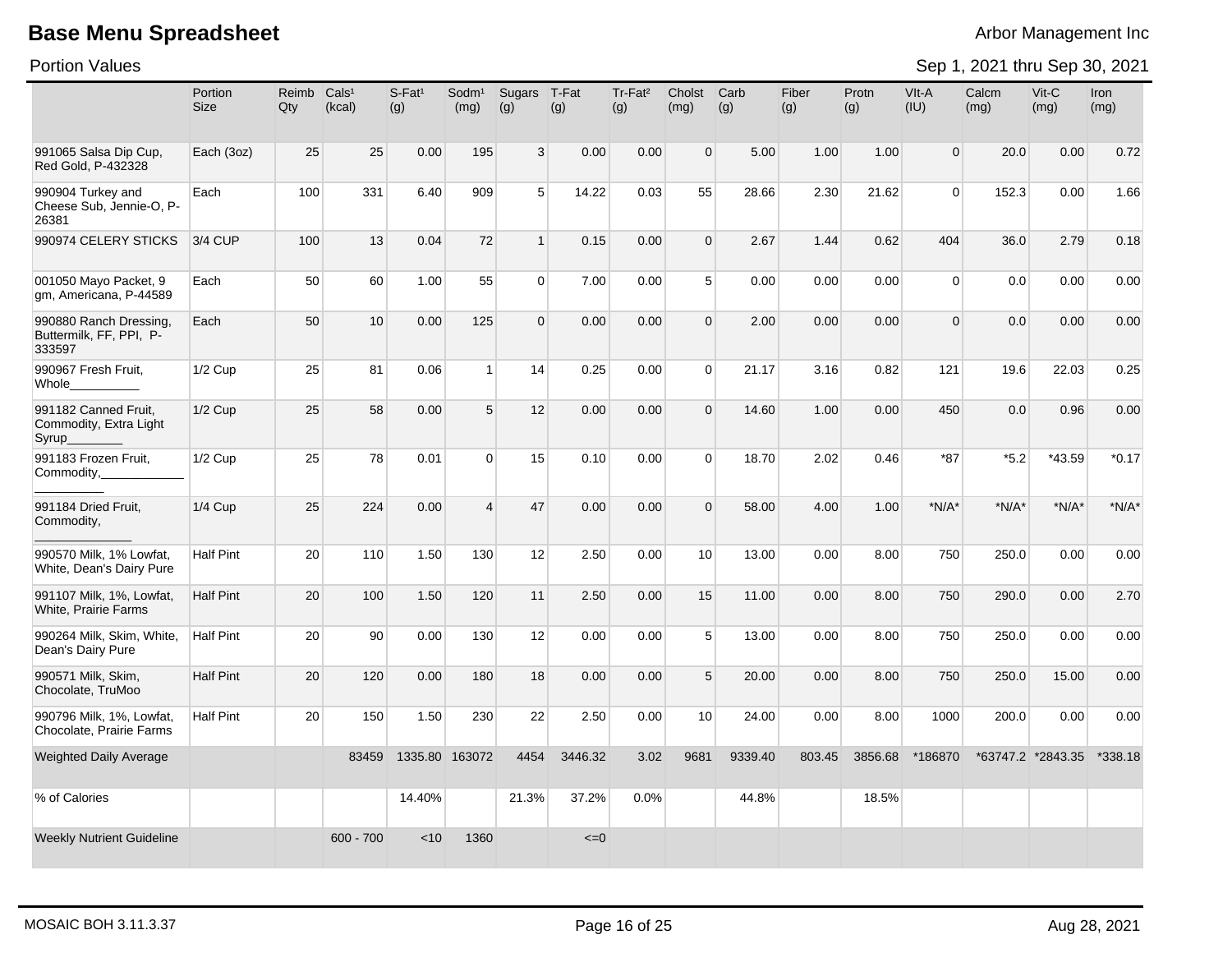#### Portion Values

**Wednesday - 09/22/2021 Reimbursable Meal Total 1**

|                                                              | Portion<br><b>Size</b> | Reimb Cals <sup>1</sup><br>Qty | (kcal) | S-Fat <sup>1</sup><br>(g) | Sodm <sup>1</sup><br>(mg) | Sugars<br>(g)  | T-Fat<br>(g) | Tr-Fat <sup>2</sup><br>(g) | Cholst<br>(mg) | Carb<br>(g) | Fiber<br>(g) | Protn<br>(g) | VIt-A<br>(IU)  | Calcm<br>(mg) | Vit-C<br>(mg) | Iron<br>(mg) |
|--------------------------------------------------------------|------------------------|--------------------------------|--------|---------------------------|---------------------------|----------------|--------------|----------------------------|----------------|-------------|--------------|--------------|----------------|---------------|---------------|--------------|
| 990187 SunButter & Jelly<br>Sandwich, B-89a                  | Each                   | 25                             | 634    | 4.00                      | 540                       | 33             | 34.00        | 0.00                       | $\Omega$       | 64.57       | 10.00        | 18.00        | $\overline{0}$ | 78.0          | 0.00          | $*4.88$      |
| 990928 SunButter and<br>Jelly Sandwich, Sunwise,<br>P-629236 | Each-5.2 oz            | 25                             | 610    | 4.00                      | 590                       | 18             | 34.00        | 0.00                       | $\Omega$       | 56.00       | 7.00         | 20.00        | $\Omega$       | 59.0          | 0.00          | 10.00        |
| 990164 Ranch Crispy<br>Chicken Wrap, Arbor C-12              | Each                   | 50                             | 415    | 4.50                      | 938                       | $*2$           | 14.80        | 0.00                       | 35             | 51.30       | 7.10         | 20.20        | 8810           | 113.0         | 82.02         | 4.21         |
| 991016 BROCCOLI, raw:<br>fresh                               | 3/4 Cup                | 10                             | 23     | 0.08                      | 23                        | 1 <sup>1</sup> | 0.25         | 0.00                       | $\Omega$       | 4.53        | 1.77         | 1.92         | 425            | 32.1          | 60.88         | 0.50         |
| 990880 Ranch Dressing.<br>Buttermilk, FF, PPI, P-<br>333597  | Each                   | 50                             | 10     | 0.00                      | 125                       | $\overline{0}$ | 0.00         | 0.00                       | $\Omega$       | 2.00        | 0.00         | 0.00         | $\Omega$       | 0.0           | 0.00          | 0.00         |
| 990967 Fresh Fruit,<br>Whole                                 | $1/2$ Cup              | 25                             | 81     | 0.06                      | $\overline{1}$            | 14             | 0.25         | 0.00                       | $\Omega$       | 21.17       | 3.16         | 0.82         | 121            | 19.6          | 22.03         | 0.25         |
| 991182 Canned Fruit,<br>Commodity, Extra Light<br>Syrup      | 1/2 Cup                | 25                             | 58     | 0.00                      | 5                         | 12             | 0.00         | 0.00                       | $\Omega$       | 14.60       | 1.00         | 0.00         | 450            | 0.0           | 0.96          | 0.00         |
| 991183 Frozen Fruit,<br>Commodity,                           | $1/2$ Cup              | 25                             | 78     | 0.01                      | $\Omega$                  | 15             | 0.10         | 0.00                       | $\Omega$       | 18.70       | 2.02         | 0.46         | $*87$          | $*5.2$        | *43.59        | $*0.17$      |
| 991184 Dried Fruit,<br>Commodity,                            | <b>1/4 Cup</b>         | 25                             | 224    | 0.00                      | $\overline{4}$            | 47             | 0.00         | 0.00                       | $\Omega$       | 58.00       | 4.00         | 1.00         | $*N/A*$        | $*N/A*$       | $*N/A*$       | $*N/A*$      |
| 990570 Milk, 1% Lowfat,<br>White, Dean's Dairy Pure          | <b>Half Pint</b>       | 20                             | 110    | 1.50                      | 130                       | 12             | 2.50         | 0.00                       | 10             | 13.00       | 0.00         | 8.00         | 750            | 250.0         | 0.00          | 0.00         |
| 991107 Milk, 1%, Lowfat,<br>White, Prairie Farms             | <b>Half Pint</b>       | 20                             | 100    | 1.50                      | 120                       | 11             | 2.50         | 0.00                       | 15             | 11.00       | 0.00         | 8.00         | 750            | 290.0         | 0.00          | 2.70         |
| 990264 Milk, Skim, White,<br>Dean's Dairy Pure               | <b>Half Pint</b>       | 20                             | 90     | 0.00                      | 130                       | 12             | 0.00         | 0.00                       | 5              | 13.00       | 0.00         | 8.00         | 750            | 250.0         | 0.00          | 0.00         |
| 990571 Milk, Skim,<br>Chocolate, TruMoo                      | <b>Half Pint</b>       | 20                             | 120    | 0.00                      | 180                       | 18             | 0.00         | 0.00                       | 5              | 20.00       | 0.00         | 8.00         | 750            | 250.0         | 15.00         | 0.00         |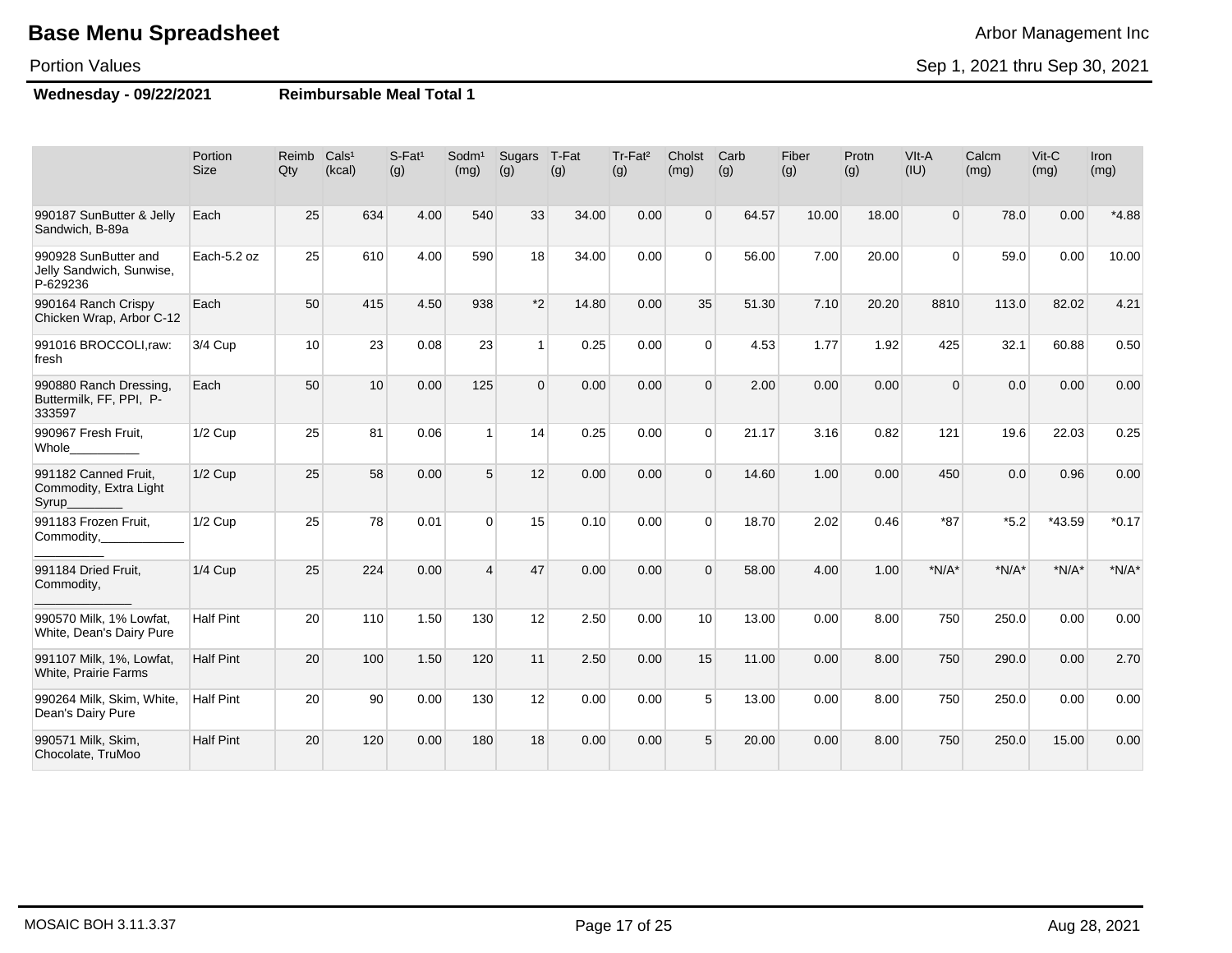### Portion Values

### Sep 1, 2021 thru Sep 30, 2021

|                                                      | Portion<br><b>Size</b> | Reimb Cals <sup>1</sup><br>Qty | (kcal)      | $S-Fat1$<br>(g) | Sodm <sup>1</sup><br>(mg) | Sugars<br>(g) | T-Fat<br>(g) | Tr-Fat <sup>2</sup><br>(g) | Cholst<br>(mg)  | Carb<br>(g) | Fiber<br>(g) | Protn<br>(g) | VIt-A<br>(IU) | Calcm<br>(mg) | $V$ it-C<br>(mg)  | <b>Iron</b><br>(mg) |
|------------------------------------------------------|------------------------|--------------------------------|-------------|-----------------|---------------------------|---------------|--------------|----------------------------|-----------------|-------------|--------------|--------------|---------------|---------------|-------------------|---------------------|
| 990796 Milk, 1%, Lowfat,<br>Chocolate, Prairie Farms | <b>Half Pint</b>       | 20                             | 150         | 1.50            | 230                       | 22            | 2.50         | 0.00                       | 10 <sup>1</sup> | 24.00       | 0.00         | 8.00         | 1000          | 200.0         | 0.00              | 0.00                |
| <b>Weighted Daily Average</b>                        |                        |                                | 75022       | 517.38          | 97701                     | *5073         | 2601.19      | 0.00                       | 2650            | 10156.10    | 1051.99      | 2836.42      | *541212       |               | *34816.2 *6674.14 | *652.06             |
| % of Calories                                        |                        |                                |             | 6.21%           |                           | $*27.0\%$     | 31.2%        | $0.0\%$                    |                 | 54.1%       |              | 15.1%        |               |               |                   |                     |
| <b>Weekly Nutrient Guideline</b>                     |                        |                                | $600 - 700$ | $<$ 10          | 1360                      |               | $\leq=0$     |                            |                 |             |              |              |               |               |                   |                     |

**Thursday - 09/23/2021 Reimbursable Meal Total 1**

|                                                            | Portion<br><b>Size</b> | Reimb<br>Qty | Cals <sup>1</sup><br>(kcal) | $S-Fat1$<br>(g) | Sodm <sup>1</sup><br>(mg) | Sugars<br>(g) | T-Fat<br>(g) | Tr-Fat <sup>2</sup><br>(g) | Cholst<br>(mg) | Carb<br>(g) | Fiber<br>(g) | Protn<br>(g) | VIt-A<br>(IU) | Calcm<br>(mg) | Vit-C<br>(mg) | Iron<br>(mg) |
|------------------------------------------------------------|------------------------|--------------|-----------------------------|-----------------|---------------------------|---------------|--------------|----------------------------|----------------|-------------|--------------|--------------|---------------|---------------|---------------|--------------|
| 990962 Cheddar Cheese<br>Stick 1oz, Bongards, P-<br>565041 | 1 Each                 | 100          | 110                         | 5.00            | 190                       | $\Omega$      | 9.00         | 0.00                       | 30             | 1.00        | 0.00         | 6.00         | $\Omega$      | 150.0         | 0.00          | 0.00         |
| 000370 EGG.HARD-<br>BOILED, Medium, P-<br>439686           | 1 EACH                 | 100          | 70                          | 1.47            | 56                        |               | 4.77         | $*N/A*$                    | 168            | 0.50        | 0.00         | 5.66         | 234           | 22.5          | 0.00          | 0.54         |
| 991193 Slider Roll, Sliced,<br>1.03oz, WG, P-519682        | 2 Each                 | 100          | 180                         | 0.00            | 280                       | $\Delta$      | 2.00         | 0.00                       | $\Omega$       | 32.00       | 4.00         | 8.00         | $\Omega$      | 200.0         | 0.00          | 1.44         |
| 990966 Spring Pea Salad,<br>$E-27$                         | 3/4 Cup                | 100          | 195                         | 1.52            | 152                       | $*_{2}$       | 6.82         | $*0.00$                    | 8              | 23.54       | 7.84         | 7.83         | 780           | 0.6           | 23.58         | 2.11         |
| 990967 Fresh Fruit,<br>Whole                               | $1/2$ Cup              | 25           | 81                          | 0.06            |                           | 14            | 0.25         | 0.00                       | $\Omega$       | 21.17       | 3.16         | 0.82         | 121           | 19.6          | 22.03         | 0.25         |
| 991182 Canned Fruit.<br>Commodity, Extra Light<br>Syrup_   | $1/2$ Cup              | 25           | 58                          | 0.00            | 5                         | 12            | 0.00         | 0.00                       | $\Omega$       | 14.60       | 1.00         | 0.00         | 450           | 0.0           | 0.96          | 0.00         |
| 991183 Frozen Fruit,<br>Commodity,                         | $1/2$ Cup              | 25           | 78                          | 0.01            | $\Omega$                  | 15            | 0.10         | 0.00                       | $\Omega$       | 18.70       | 2.02         | 0.46         | $*87$         | $*5.2$        | *43.59        | $*0.17$      |
| 991184 Dried Fruit,<br>Commodity,                          | $1/4$ Cup              | 25           | 224                         | 0.00            | $\boldsymbol{\Lambda}$    | 47            | 0.00         | 0.00                       | $\Omega$       | 58.00       | 4.00         | 1.00         | $*N/A*$       | $*N/A*$       | $*N/A*$       | $*N/A*$      |
| 990570 Milk, 1% Lowfat,<br>White, Dean's Dairy Pure        | <b>Half Pint</b>       | 20           | 110                         | 1.50            | 130                       | 12            | 2.50         | 0.00                       | 10             | 13.00       | 0.00         | 8.00         | 750           | 250.0         | 0.00          | 0.00         |
| 991107 Milk, 1%, Lowfat,<br>White, Prairie Farms           | <b>Half Pint</b>       | 20           | 100                         | 1.50            | 120                       | 11            | 2.50         | 0.00                       | 15             | 11.00       | 0.00         | 8.00         | 750           | 290.0         | 0.00          | 2.70         |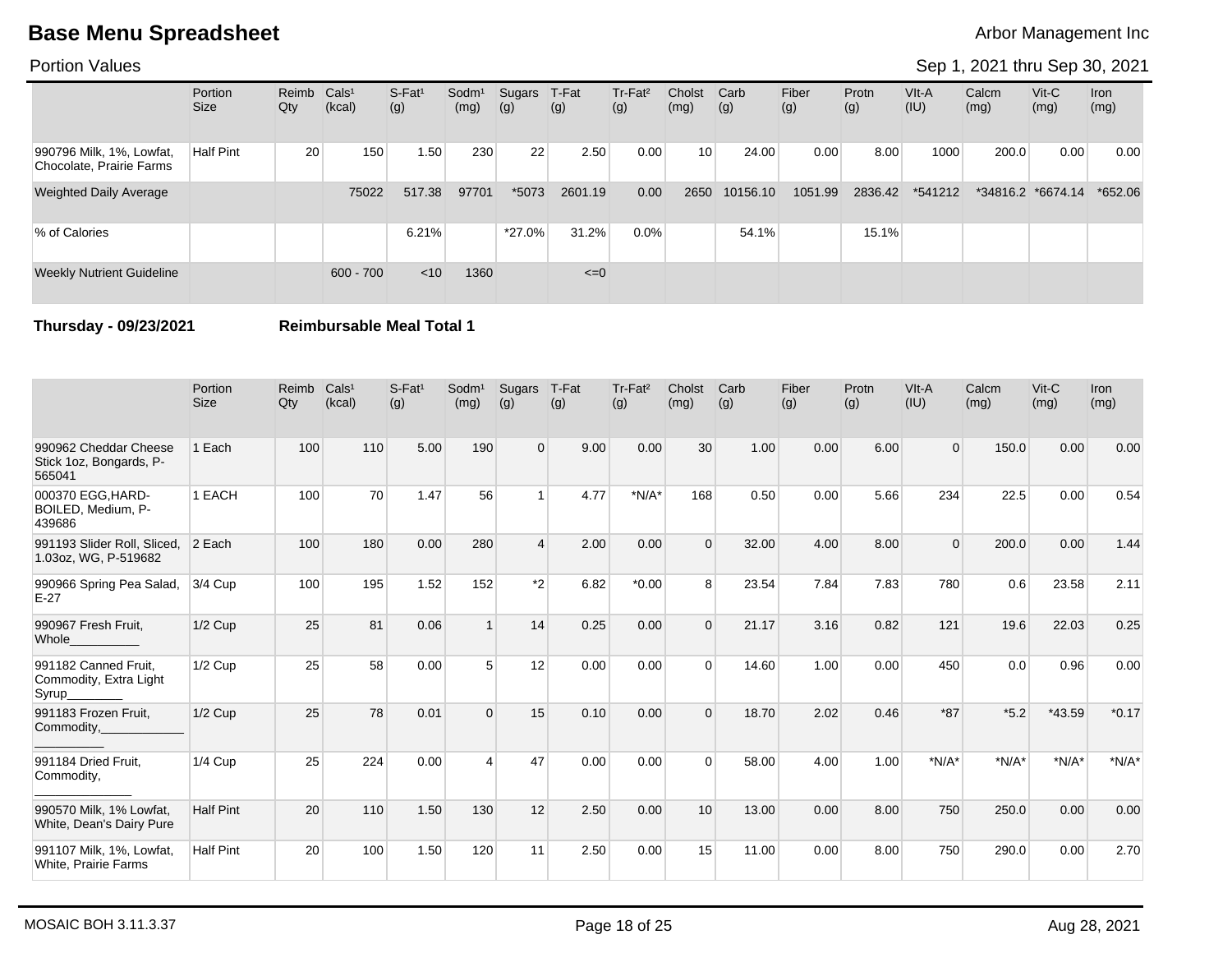### Portion Values

# Sep 1, 2021 thru Sep 30, 2021

|                                                      | <b>Portion</b><br>Size | Reimb<br>Qty | Cals <sup>1</sup><br>(kcal) | S-Fat <sup>1</sup><br>(g) | Sodm <sup>1</sup><br>(mg) | Sugars<br>(g) | T-Fat<br>(g) | Tr-Fat <sup>2</sup><br>(g) | Cholst<br>(mg) | Carb<br>(g) | Fiber<br>(g) | Protn<br>(g) | $V$ lt-A<br>(IU) | Calcm<br>(mg) | $V$ it-C<br>(mg) | Iron<br>(mg) |
|------------------------------------------------------|------------------------|--------------|-----------------------------|---------------------------|---------------------------|---------------|--------------|----------------------------|----------------|-------------|--------------|--------------|------------------|---------------|------------------|--------------|
| 990264 Milk, Skim, White,<br>Dean's Dairy Pure       | <b>Half Pint</b>       | 20           | 90                          | 0.00                      | 130                       | 12            | 0.00         | 0.00                       | 5 <sup>1</sup> | 13.00       | 0.00         | 8.00         | 750              | 250.0         | 0.00             | 0.00         |
| 990571 Milk, Skim,<br>Chocolate, TruMoo              | <b>Half Pint</b>       | 20           | 120                         | 0.00                      | 180                       | 18            | 0.00         | 0.00                       | 5              | 20.00       | 0.00         | 8.00         | 750              | 250.0         | 15.00            | 0.00         |
| 990796 Milk, 1%, Lowfat,<br>Chocolate, Prairie Farms | <b>Half Pint</b>       | 20           | 150                         | 1.50                      | 230                       | 22            | 2.50         | 0.00                       | 10             | 24.00       | 0.00         | 8.00         | 1000             | 200.0         | 0.00             | 0.00         |
| <b>Weighted Daily Average</b>                        |                        |              | 77906                       | 890.24                    | 83819                     | *4374         | 2418.18      | $*0.00$                    | 21443          | 10135.48    | 1438.55      | 3606.08      | 197879*          | *62728.4      | *4322.65         | $*473.38$    |
| % of Calories                                        |                        |              |                             | 10.28%                    |                           | $*22.5%$      | 27.9%        | $*0.0\%$                   |                | 52.0%       |              | 18.5%        |                  |               |                  |              |
| <b>Weekly Nutrient Guideline</b>                     |                        |              | $600 - 700$                 | < 10                      | 1360                      |               | $\leq=0$     |                            |                |             |              |              |                  |               |                  |              |

### **Friday - 09/24/2021 Reimbursable Meal Total 1**

|                                                          | Portion<br><b>Size</b> | Reimb<br>$Q$ ty | Cals <sup>1</sup><br>(kcal) | S-Fat <sup>1</sup><br>(g) | Sodm <sup>1</sup><br>(mg) | Sugars<br>(g) | T-Fat<br>(g) | Tr-Fat <sup>2</sup><br>(g) | Cholst<br>(mg) | Carb<br>(g) | Fiber<br>(g) | Protn<br>(g) | VIt-A<br>(IU) | Calcm<br>(mg) | $V$ it- $C$<br>(mg) | Iron<br>(mg) |
|----------------------------------------------------------|------------------------|-----------------|-----------------------------|---------------------------|---------------------------|---------------|--------------|----------------------------|----------------|-------------|--------------|--------------|---------------|---------------|---------------------|--------------|
| 991024 Hummus & Pita                                     | Each                   | 50              | 532                         | 2.90                      | 766                       | 4             | 31.58        | 0.00                       | $\Omega$       | 49.98       | 10.59        | 12.59        | $\Omega$      | 175.9         | 0.00                | 4.53         |
| 991173 Taco Salad, Beef,<br>JTM, P-369222                | 1 Salad                | 50              | 403                         | 7.05                      | 534                       | $*1$          | 23.68        | 0.00                       | 44             | 32.98       | 4.19         | 16.88        | 854           | 279.0         | 5.78                | 2.12         |
| 991006 Black Beans, LS,<br>Mothers Maid, P-493061        | 3/4 Cup                | 100             | 142                         | 0.00                      | 198                       | $\Omega$      | 0.00         | 0.00                       | $\Omega$       | 25.51       | 8.50         | 9.92         | 0             | 56.7          | 0.00                | 3.83         |
| 990967 Fresh Fruit,<br>Whole_                            | $1/2$ Cup              | 25              | 81                          | 0.06                      |                           | 14            | 0.25         | 0.00                       | $\Omega$       | 21.17       | 3.16         | 0.82         | 121           | 19.6          | 22.03               | 0.25         |
| 991182 Canned Fruit,<br>Commodity, Extra Light<br>Syrup_ | $1/2$ Cup              | 25              | 58                          | 0.00                      | 5                         | 12            | 0.00         | 0.00                       | $\Omega$       | 14.60       | 1.00         | 0.00         | 450           | 0.0           | 0.96                | 0.00         |
| 991183 Frozen Fruit,<br>Commodity,                       | $1/2$ Cup              | 25              | 78                          | 0.01                      | $\Omega$                  | 15            | 0.10         | 0.00                       |                | 18.70       | 2.02         | 0.46         | $*87$         | $*5.2$        | $*43.59$            | $*0.17$      |
| 991184 Dried Fruit.<br>Commodity,                        | $1/4$ Cup              | 25              | 224                         | 0.00                      | 4                         | 47            | 0.00         | 0.00                       | $\Omega$       | 58.00       | 4.00         | 1.00         | $*N/A*$       | $*N/A*$       | $*N/A*$             | $*N/A*$      |
| 990570 Milk, 1% Lowfat,<br>White, Dean's Dairy Pure      | <b>Half Pint</b>       | 20              | 110                         | 1.50                      | 130                       | 12            | 2.50         | 0.00                       | 10             | 13.00       | 0.00         | 8.00         | 750           | 250.0         | 0.00                | 0.00         |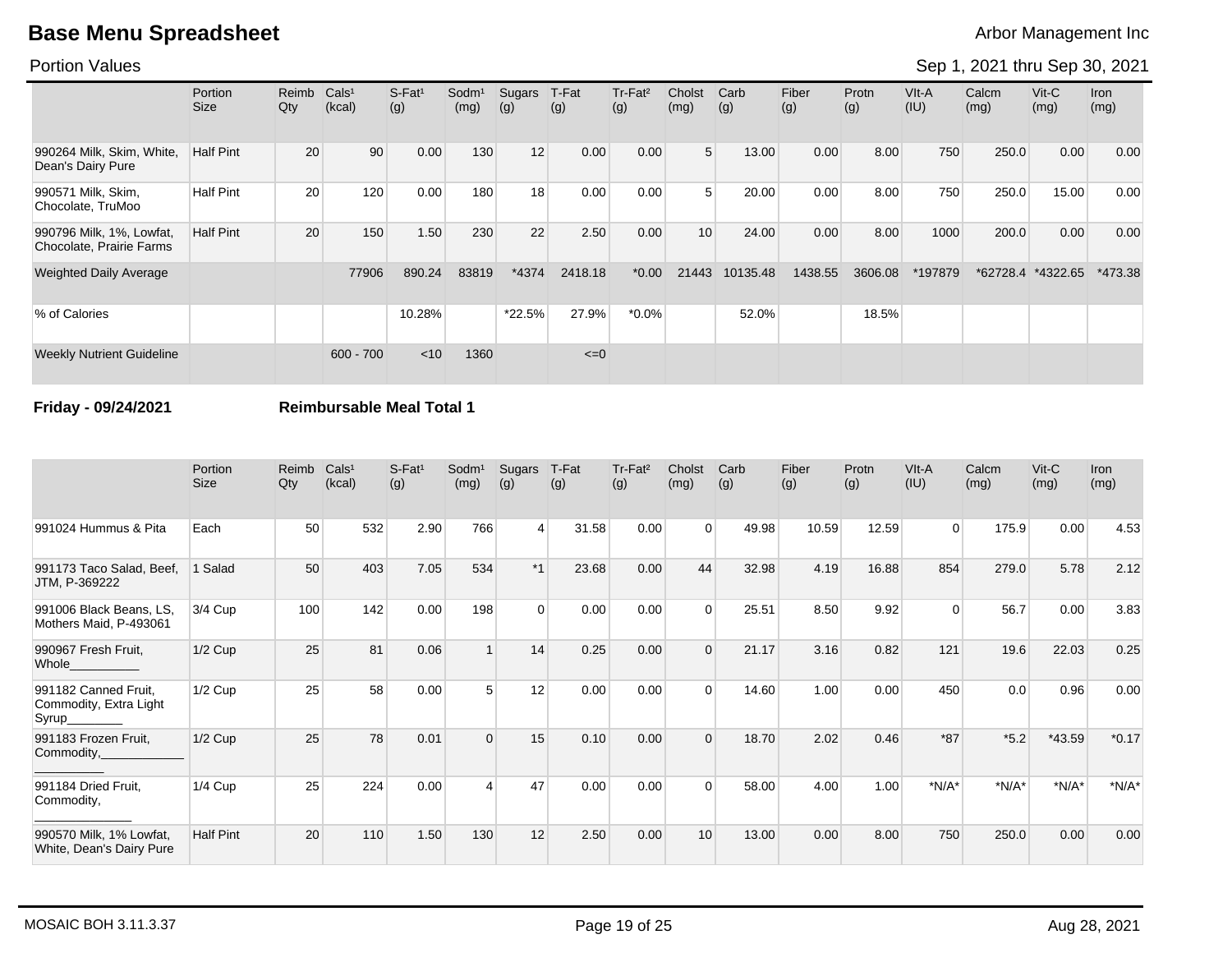Portion Values

Sep 1, 2021 thru Sep 30, 2021

|                                                      | <b>Portion</b><br><b>Size</b> | Reimb<br>Qty | Cals <sup>1</sup><br>(kcal) | $S-Fat1$<br>(g) | Sodm <sup>1</sup><br>(mg) | Sugars<br>(g) | T-Fat<br>(g) | Tr-Fat <sup>2</sup><br>(g) | Cholst<br>(mg) | Carb<br>(g) | Fiber<br>(g) | Protn<br>(g) | VIt-A<br>(IU) | Calcm<br>(mg) | $V$ it-C<br>(mg) | Iron<br>(mg) |
|------------------------------------------------------|-------------------------------|--------------|-----------------------------|-----------------|---------------------------|---------------|--------------|----------------------------|----------------|-------------|--------------|--------------|---------------|---------------|------------------|--------------|
| 991107 Milk, 1%, Lowfat,<br>White, Prairie Farms     | <b>Half Pint</b>              | 20           | 100                         | 1.50            | 120                       | 11            | 2.50         | 0.00                       | 15             | 11.00       | 0.00         | 8.00         | 750           | 290.0         | 0.00             | 2.70         |
| 990264 Milk, Skim, White,<br>Dean's Dairy Pure       | <b>Half Pint</b>              | 20           | 90                          | 0.00            | 130                       | 12            | 0.00         | 0.00                       | 5              | 13.00       | 0.00         | 8.00         | 750           | 250.0         | 0.00             | 0.00         |
| 990571 Milk, Skim,<br>Chocolate, TruMoo              | <b>Half Pint</b>              | 20           | 120                         | 0.00            | 180                       | 18            | 0.00         | 0.00                       | 5              | 20.00       | 0.00         | 8.00         | 750           | 250.0         | 15.00            | 0.00         |
| 990796 Milk, 1%, Lowfat,<br>Chocolate, Prairie Farms | <b>Half Pint</b>              | 20           | 150                         | 1.50            | 230                       | 22            | 2.50         | 0.00                       | 10             | 24.00       | 0.00         | 8.00         | 1000          | 200.0         | 0.00             | 0.00         |
| <b>Weighted Daily Average</b>                        |                               |              | 83363                       | 588.95          | 100924                    | *3934         | 2921.42      | 0.00                       | 3102           | 11131.36    | 1843.75      | 3322.92      | *139160       | *53839.5      | *2253.25         | *779.88      |
| % of Calories                                        |                               |              |                             | 6.36%           |                           | $*18.9%$      | 31.5%        | 0.0%                       |                | 53.4%       |              | 15.9%        |               |               |                  |              |
| <b>Weekly Nutrient Guideline</b>                     |                               |              | $600 - 700$                 | < 10            | 1360                      |               | $\leq=0$     |                            |                |             |              |              |               |               |                  |              |

**Monday - 09/27/2021 Reimbursable Meal Total 1**

|                                                              | Portion<br><b>Size</b> | Reimb<br>Qty | Cals <sup>1</sup><br>(kcal) | $S-Fat1$<br>(g) | Sodm <sup>1</sup><br>(mg) | Sugars<br>(g) | T-Fat<br>(g) | Tr-Fat <sup>2</sup><br>(g) | Cholst<br>(mg) | Carb<br>(g) | Fiber<br>(g) | Protn<br>(g) | VIt-A<br>(IU) | Calcm<br>(mg) | $V$ it-C<br>(mg) | Iron<br>(mg) |
|--------------------------------------------------------------|------------------------|--------------|-----------------------------|-----------------|---------------------------|---------------|--------------|----------------------------|----------------|-------------|--------------|--------------|---------------|---------------|------------------|--------------|
| 990187 SunButter & Jelly<br>Sandwich, B-89a                  | Each                   | 50           | 634                         | 4.00            | 540                       | 33            | 34.00        | 0.00                       | $\Omega$       | 64.57       | 10.00        | 18.00        | $\Omega$      | 78.0          | 0.00             | $*4.88$      |
| 990928 SunButter and<br>Jelly Sandwich, Sunwise,<br>P-629236 | Each-5.2 oz            | 50           | 610                         | 4.00            | 590                       | 18            | 34.00        | 0.00                       | 0              | 56.00       | 7.00         | 20.00        | $\Omega$      | 59.0          | 0.00             | 10.00        |
| 991016 BROCCOLI,raw:<br>fresh                                | 3/4 Cup                | 100          | 23                          | 0.08            | 23                        |               | 0.25         | 0.00                       | $\Omega$       | 4.53        | 1.77         | 1.92         | 425           | 32.1          | 60.88            | 0.50         |
| 990880 Ranch Dressing,<br>Buttermilk, FF, PPI, P-<br>333597  | Each                   | 50           | 10 <sup>1</sup>             | 0.00            | 125                       | $\Omega$      | 0.00         | 0.00                       | 0              | 2.00        | 0.00         | 0.00         | $\Omega$      | 0.0           | 0.00             | 0.00         |
| 990967 Fresh Fruit,<br>Whole                                 | $1/2$ Cup              | 25           | 81                          | 0.06            |                           | 14            | 0.25         | 0.00                       | $\Omega$       | 21.17       | 3.16         | 0.82         | 121           | 19.6          | 22.03            | 0.25         |
| 991182 Canned Fruit,<br>Commodity, Extra Light<br>Syrup_     | $1/2$ Cup              | 25           | 58                          | 0.00            | 5                         | 12            | 0.00         | 0.00                       | $\Omega$       | 14.60       | 1.00         | 0.00         | 450           | 0.0           | 0.96             | 0.00         |
| 991183 Frozen Fruit,<br>Commodity,                           | $1/2$ Cup              | 25           | 78                          | 0.01            | $\Omega$                  | 15            | 0.10         | 0.00                       | $\Omega$       | 18.70       | 2.02         | 0.46         | $*87$         | $*5.2$        | $*43.59$         | $*0.17$      |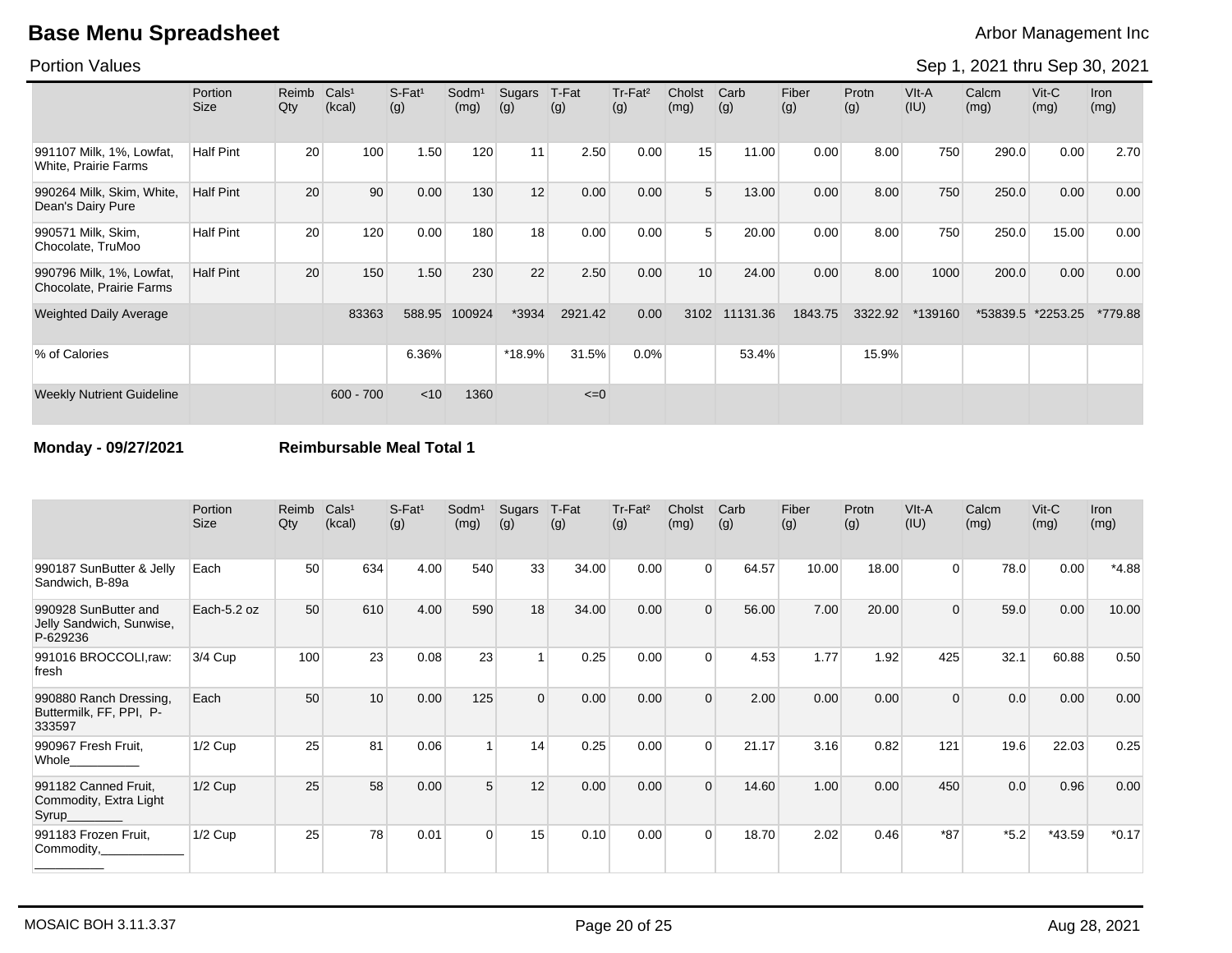Portion Values

Sep 1, 2021 thru Sep 30, 2021

|                                                         | Portion<br><b>Size</b> | Reimb<br>Qty | Cals <sup>1</sup><br>(kcal) | S-Fat <sup>1</sup><br>(g) | $S$ odm $1$<br>(mg) | Sugars<br>(g) | T-Fat<br>(g) | Tr-Fat <sup>2</sup><br>(g) | Cholst<br>(mg) | Carb<br>(g) | Fiber<br>(g) | Protn<br>(g) | VIt-A<br>(IU) | Calcm<br>(mg) | $V$ it-C<br>(mg) | <b>Iron</b><br>(mg) |
|---------------------------------------------------------|------------------------|--------------|-----------------------------|---------------------------|---------------------|---------------|--------------|----------------------------|----------------|-------------|--------------|--------------|---------------|---------------|------------------|---------------------|
| 991184 Dried Fruit.<br>Commodity,                       | $1/4$ Cup              | 25           | 224                         | 0.00                      | $\overline{4}$      | 47            | 0.00         | 0.00                       | $\Omega$       | 58.00       | 4.00         | 1.00         | $*N/A*$       | $*N/A*$       | $*N/A*$          | $*N/A*$             |
| 990570 Milk, 1% Lowfat,<br>White, Dean's Dairy Pure     | <b>Half Pint</b>       | 20           | 110                         | 1.50                      | 130                 | 12            | 2.50         | 0.00                       | 10             | 13.00       | 0.00         | 8.00         | 750           | 250.0         | 0.00             | 0.00                |
| 991107 Milk, 1%, Lowfat,<br><b>White, Prairie Farms</b> | <b>Half Pint</b>       | 20           | 100                         | 1.50                      | 120                 | 11            | 2.50         | 0.00                       | 15             | 11.00       | 0.00         | 8.00         | 750           | 290.0         | 0.00             | 2.70                |
| 990264 Milk, Skim, White,<br>Dean's Dairy Pure          | <b>Half Pint</b>       | 20           | 90                          | 0.00                      | 130                 | 12            | 0.00         | 0.00                       |                | 13.00       | 0.00         | 8.00         | 750           | 250.0         | 0.00             | 0.00                |
| 990571 Milk, Skim,<br>Chocolate, TruMoo                 | <b>Half Pint</b>       | 20           | 120                         | 0.00                      | 180                 | 18            | 0.00         | 0.00                       | 5              | 20.00       | 0.00         | 8.00         | 750           | 250.0         | 15.00            | 0.00                |
| 990796 Milk, 1%, Lowfat,<br>Chocolate, Prairie Farms    | <b>Half Pint</b>       | 20           | 150                         | 1.50                      | 230                 | 22            | 2.50         | 0.00                       | 10             | 24.00       | 0.00         | 8.00         | 1000          | 200.0         | 0.00             | 0.00                |
| <b>Weighted Daily Average</b>                           |                        |              | 87473                       | 499.38                    | 81078               | 6345          | 3583.92      | 0.00                       | 900            | 11013.20    | 1281.65      | 2949.68      | *138980       | $*35478.2$    | *8052.25         | *858.28             |
| % of Calories                                           |                        |              |                             | 5.14%                     |                     | 29.0%         | 36.9%        | 0.0%                       |                | 50.4%       |              | 13.5%        |               |               |                  |                     |
| <b>Weekly Nutrient Guideline</b>                        |                        |              | $600 - 700$                 | < 10                      | 1360                |               | $\leq=0$     |                            |                |             |              |              |               |               |                  |                     |

**Tuesday - 09/28/2021 Reimbursable Meal Total 1**

|                                                             | Portion<br><b>Size</b> | Reimb<br>Qty | Cals <sup>1</sup><br>(kcal) | $S$ -Fat <sup>1</sup><br>(g) | Sodm <sup>1</sup><br>(mg) | Sugars<br>(g)    | T-Fat<br>(g) | Tr-Fat <sup>2</sup><br>(g) | Cholst<br>(mg) | Carb<br>(g) | Fiber<br>(g) | Protn<br>(g) | VIt-A<br>(IU)  | Calcm<br>(mg) | $Vit-C$<br>(mg) | Iron<br>(mg) |
|-------------------------------------------------------------|------------------------|--------------|-----------------------------|------------------------------|---------------------------|------------------|--------------|----------------------------|----------------|-------------|--------------|--------------|----------------|---------------|-----------------|--------------|
| 990518 Cheese Sandwich,<br>Arbor B-38                       | 1 Sandwich             | 50           | 360                         | 10.00                        | 1100                      | $6 \overline{6}$ | 20.00        | 0.00                       | 50             | 30.00       | 2.00         | 14.00        | $\overline{0}$ | 238.0         | 0.00            | 2.00         |
| 990311 Crispy BBQ<br>Chicken Wrap, Arbor C-11               | 1 Wrap                 | 50           | 415                         | 4.50                         | 990                       | $*7$             | 14.60        | 0.00                       | 35             | 51.00       | 6.20         | 19.90        | 600            | 78.0          | 82.02           | 3.65         |
| 990974 CELERY STICKS                                        | 3/4 CUP                | 100          | 13                          | 0.04                         | 72                        |                  | 0.15         | 0.00                       | $\Omega$       | 2.67        | 1.44         | 0.62         | 404            | 36.0          | 2.79            | 0.18         |
| 990880 Ranch Dressing,<br>Buttermilk, FF, PPI, P-<br>333597 | Each                   | 50           | 10                          | 0.00                         | 125                       | $\overline{0}$   | 0.00         | 0.00                       | $\Omega$       | 2.00        | 0.00         | 0.00         | $\Omega$       | 0.0           | 0.00            | 0.00         |
| 990967 Fresh Fruit,<br>Whole                                | $1/2$ Cup              | 25           | 81                          | 0.06                         |                           | 14               | 0.25         | 0.00                       | $\Omega$       | 21.17       | 3.16         | 0.82         | 121            | 19.6          | 22.03           | 0.25         |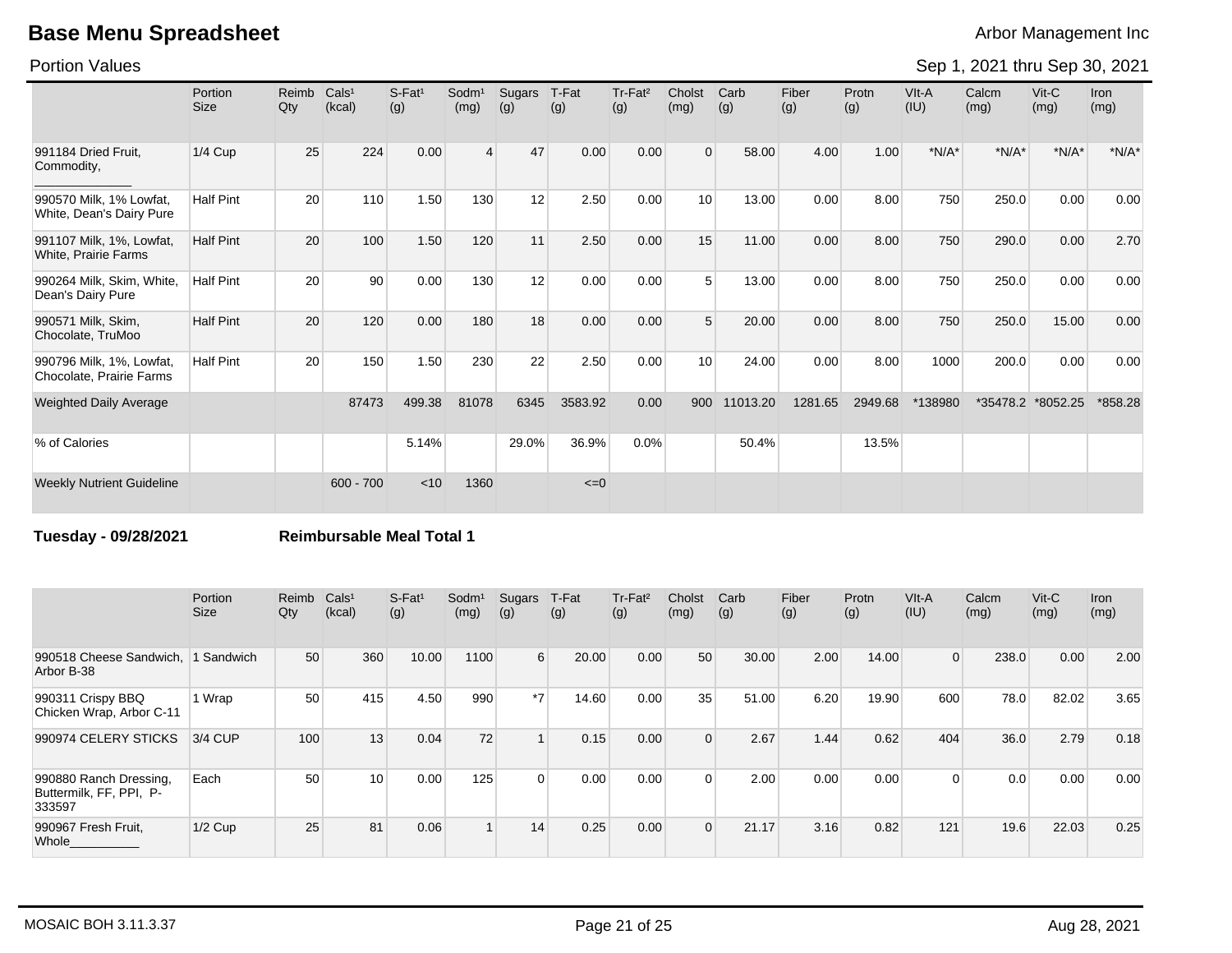Portion Values

Sep 1, 2021 thru Sep 30, 2021

|                                                         | Portion<br><b>Size</b> | Reimb<br>Qty | Cals <sup>1</sup><br>(kcal) | $S$ -Fat <sup>1</sup><br>(g) | Sodm <sup>1</sup><br>(mg) | Sugars<br>(g) | T-Fat<br>(g) | Tr-Fat <sup>2</sup><br>(g) | Cholst<br>(mg) | Carb<br>(g) | Fiber<br>(g) | Protn<br>(g) | VIt-A<br>(IU) | Calcm<br>(mg) | Vit-C<br>(mg) | <b>Iron</b><br>(mg) |
|---------------------------------------------------------|------------------------|--------------|-----------------------------|------------------------------|---------------------------|---------------|--------------|----------------------------|----------------|-------------|--------------|--------------|---------------|---------------|---------------|---------------------|
| 991182 Canned Fruit.<br>Commodity, Extra Light<br>Syrup | $1/2$ Cup              | 25           | 58                          | 0.00                         | $5\overline{)}$           | 12            | 0.00         | 0.00                       | $\Omega$       | 14.60       | 1.00         | 0.00         | 450           | 0.0           | 0.96          | 0.00                |
| 991183 Frozen Fruit,<br>Commodity,                      | $1/2$ Cup              | 25           | 78                          | 0.01                         | $\Omega$                  | 15            | 0.10         | 0.00                       | $\Omega$       | 18.70       | 2.02         | 0.46         | $*87$         | $*5.2$        | *43.59        | $*0.17$             |
| 991184 Dried Fruit,<br>Commodity,                       | $1/4$ Cup              | 25           | 224                         | 0.00                         | $\overline{4}$            | 47            | 0.00         | 0.00                       | $\Omega$       | 58.00       | 4.00         | 1.00         | $*N/A*$       | $*N/A*$       | $*N/A*$       | $*N/A*$             |
| 990570 Milk, 1% Lowfat,<br>White, Dean's Dairy Pure     | <b>Half Pint</b>       | 20           | 110                         | 1.50                         | 130                       | 12            | 2.50         | 0.00                       | 10             | 13.00       | 0.00         | 8.00         | 750           | 250.0         | 0.00          | 0.00                |
| 991107 Milk, 1%, Lowfat,<br>White, Prairie Farms        | <b>Half Pint</b>       | 20           | 100                         | 1.50                         | 120                       | 11            | 2.50         | 0.00                       | 15             | 11.00       | 0.00         | 8.00         | 750           | 290.0         | 0.00          | 2.70                |
| 990264 Milk, Skim, White,<br>Dean's Dairy Pure          | <b>Half Pint</b>       | 20           | 90                          | 0.00                         | 130                       | 12            | 0.00         | 0.00                       | 5 <sup>5</sup> | 13.00       | 0.00         | 8.00         | 750           | 250.0         | 0.00          | 0.00                |
| 990571 Milk, Skim,<br>Chocolate, TruMoo                 | <b>Half Pint</b>       | 20           | 120                         | 0.00                         | 180                       | 18            | 0.00         | 0.00                       | 5              | 20.00       | 0.00         | 8.00         | 750           | 250.0         | 15.00         | 0.00                |
| 990796 Milk, 1%, Lowfat,<br>Chocolate, Prairie Farms    | <b>Half Pint</b>       | 20           | 150                         | 1.50                         | 230                       | 22            | 2.50         | 0.00                       | 10             | 24.00       | 0.00         | 8.00         | 1000          | 200.0         | 0.00          | 0.00                |
| <b>Weighted Daily Average</b>                           |                        |              | 62938                       | 820.38                       | 134026                    | *4465         | 1903.96      | 0.00                       | 5150           | 8848.84     | 808.25       | 2614.28      | *166870       | *44820.4      | *6344.35      | $*365.18$           |
| % of Calories                                           |                        |              |                             | 11.73%                       |                           | $*28.4%$      | 27.2%        | 0.0%                       |                | 56.2%       |              | 16.6%        |               |               |               |                     |
| <b>Weekly Nutrient Guideline</b>                        |                        |              | $600 - 700$                 | < 10                         | 1360                      |               | $\leq=0$     |                            |                |             |              |              |               |               |               |                     |

**Wednesday - 09/29/2021 Reimbursable Meal Total 1**

|                                                               | Portion<br><b>Size</b> | Reimb Cals <sup>1</sup><br>Qty | (kcal) | S-Fat <sup>1</sup><br>(g) | Sodm <sup>1</sup><br>(mg) | Sugars<br>(g)  | T-Fat<br>(g) | Tr-Fat <sup>2</sup><br>(g) | Cholst<br>(mg) | Carb<br>(g) | Fiber<br>(g) | Protn<br>(g) | VIt-A<br>(IU) | Calcm<br>(mg) | $V$ it- $C$<br>(mg) | <b>Iron</b><br>(mg) |
|---------------------------------------------------------------|------------------------|--------------------------------|--------|---------------------------|---------------------------|----------------|--------------|----------------------------|----------------|-------------|--------------|--------------|---------------|---------------|---------------------|---------------------|
| 990961 Cheddar Cheese<br>Stick 1oz, Bongards, P-<br>565041    | 2 Each                 | 100                            | 220    | 10.00                     | 380                       | $\overline{0}$ | 18.00        | 0.00                       | 60             | 2.00        | 0.00         | 12.00        | $\Omega$      | 300.0         | 0.00                | 0.00                |
| 990544 Tortilla Chip, 1.6<br>oz bag, El Sabroso, P-<br>583986 | Bag                    | 100                            | 210    | 1.00                      | 180                       | $\overline{0}$ | 12.00        | 0.00                       | $\Omega$       | 25.00       | 2.00         | 3.00         | $\Omega$      | 40.0          | 0.00                | 0.72                |
| 990963 Salsa, Mild, Red<br>Gold, P-886718                     | 4 Ounces               | 50                             | 40     | 0.00                      | 280                       | 4              | 0.00         | 0.00                       |                | 8.00        | 2.00         | 0.00         | 2000          | 80.0          | 24.00               | 1.44                |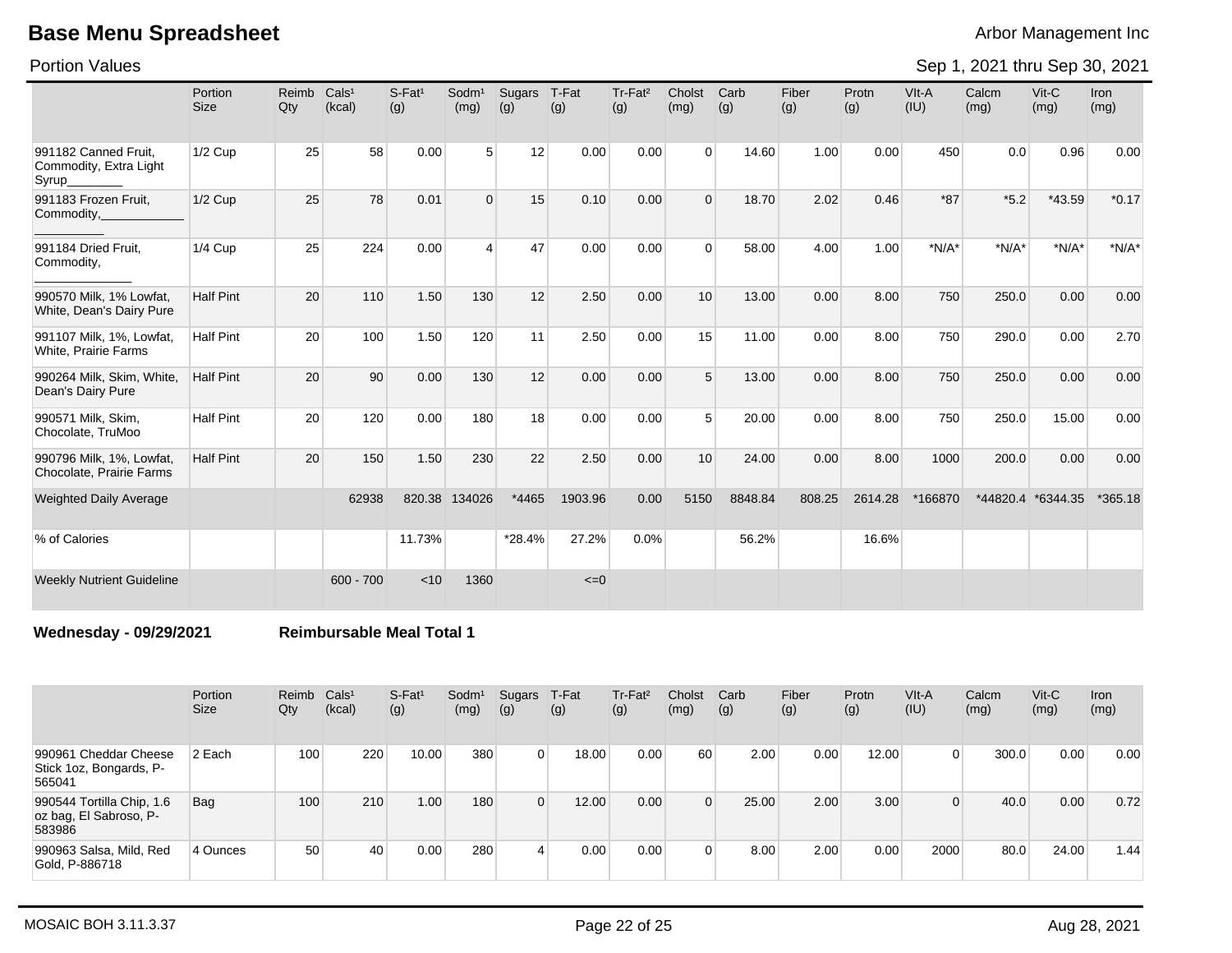Portion Values

Sep 1, 2021 thru Sep 30, 2021

|                                                             | Portion<br><b>Size</b> | Reimb<br>Qty | Cals <sup>1</sup><br>(kcal) | $S$ -Fat <sup>1</sup><br>(g) | Sodm <sup>1</sup><br>(mg) | Sugars<br>(g)  | T-Fat<br>(g) | Tr-Fat <sup>2</sup><br>(g) | Cholst<br>(mg)  | Carb<br>(g) | Fiber<br>(g) | Protn<br>(g) | VIt-A<br>(IU)  | Calcm<br>(mg) | Vit-C<br>(mg)     | Iron<br>(mg) |
|-------------------------------------------------------------|------------------------|--------------|-----------------------------|------------------------------|---------------------------|----------------|--------------|----------------------------|-----------------|-------------|--------------|--------------|----------------|---------------|-------------------|--------------|
| 991065 Salsa Dip Cup,<br>Red Gold, P-432328                 | Each (3oz)             | 50           | 25                          | 0.00                         | 195                       | $\mathbf{3}$   | 0.00         | 0.00                       | $\overline{0}$  | 5.00        | 1.00         | 1.00         | $\overline{0}$ | 20.0          | 0.00              | 0.72         |
| 991050<br>CARROTS, BABY, RAW                                | <b>1/4 Cup</b>         | 100          | 12                          | 0.01                         | 27                        | $\overline{2}$ | 0.05         | 0.00                       | $\overline{0}$  | 2.88        | 1.01         | 0.22         | 4812           | 11.2          | 0.91              | 0.31         |
| 990880 Ranch Dressing,<br>Buttermilk, FF, PPI, P-<br>333597 | Each                   | 50           | 10                          | 0.00                         | 125                       | $\overline{0}$ | 0.00         | 0.00                       | $\Omega$        | 2.00        | 0.00         | 0.00         | $\Omega$       | 0.0           | 0.00              | 0.00         |
| 990967 Fresh Fruit,<br>Whole                                | 1/2 Cup                | 25           | 81                          | 0.06                         | $\vert$ 1                 | 14             | 0.25         | 0.00                       | $\Omega$        | 21.17       | 3.16         | 0.82         | 121            | 19.6          | 22.03             | 0.25         |
| 991182 Canned Fruit,<br>Commodity, Extra Light<br>Syrup     | 1/2 Cup                | 25           | 58                          | 0.00                         | 5                         | 12             | 0.00         | 0.00                       | $\Omega$        | 14.60       | 1.00         | 0.00         | 450            | 0.0           | 0.96              | 0.00         |
| 991183 Frozen Fruit,<br>Commodity,                          | 1/2 Cup                | 25           | 78                          | 0.01                         | $\Omega$                  | 15             | 0.10         | 0.00                       | $\Omega$        | 18.70       | 2.02         | 0.46         | $*87$          | $*5.2$        | *43.59            | $*0.17$      |
| 991184 Dried Fruit,<br>Commodity,                           | 1/4 Cup                | 25           | 224                         | 0.00                         | $\overline{4}$            | 47             | 0.00         | 0.00                       | $\Omega$        | 58.00       | 4.00         | 1.00         | $*N/A*$        | $*N/A*$       | $*N/A*$           | $*N/A*$      |
| 990570 Milk, 1% Lowfat,<br>White, Dean's Dairy Pure         | <b>Half Pint</b>       | 20           | 110                         | 1.50                         | 130                       | 12             | 2.50         | 0.00                       | 10 <sup>1</sup> | 13.00       | 0.00         | 8.00         | 750            | 250.0         | 0.00              | 0.00         |
| 991107 Milk, 1%, Lowfat,<br>White, Prairie Farms            | <b>Half Pint</b>       | 20           | 100                         | 1.50                         | 120                       | 11             | 2.50         | 0.00                       | 15              | 11.00       | 0.00         | 8.00         | 750            | 290.0         | 0.00              | 2.70         |
| 990264 Milk, Skim, White,<br>Dean's Dairy Pure              | <b>Half Pint</b>       | 20           | 90                          | 0.00                         | 130                       | 12             | 0.00         | 0.00                       | 5               | 13.00       | 0.00         | 8.00         | 750            | 250.0         | 0.00              | 0.00         |
| 990571 Milk, Skim,<br>Chocolate, TruMoo                     | <b>Half Pint</b>       | 20           | 120                         | 0.00                         | 180                       | 18             | 0.00         | 0.00                       | 5               | 20.00       | 0.00         | 8.00         | 750            | 250.0         | 15.00             | 0.00         |
| 990796 Milk, 1%, Lowfat,<br>Chocolate, Prairie Farms        | <b>Half Pint</b>       | 20           | 150                         | 1.50                         | 230                       | 22             | 2.50         | 0.00                       | 10 <sup>1</sup> | 24.00       | 0.00         | 8.00         | 1000           | 200.0         | 0.00              | 0.00         |
| Weighted Daily Average                                      |                        |              | 70399                       | 1192.40 104797               |                           | 4211           | 3163.20      | 0.00                       | 6900            | 8169.05     | 705.45       | 2429.48      | *677617        |               | *65536.9 *3255.05 | *275.58      |
| % of Calories                                               |                        |              |                             | 15.24%                       |                           | 23.9%          | 40.4%        | 0.0%                       |                 | 46.4%       |              | 13.8%        |                |               |                   |              |
| <b>Weekly Nutrient Guideline</b>                            |                        |              | $600 - 700$                 | < 10                         | 1360                      |                | $\leq=0$     |                            |                 |             |              |              |                |               |                   |              |

**Thursday - 09/30/2021 Reimbursable Meal Total 1**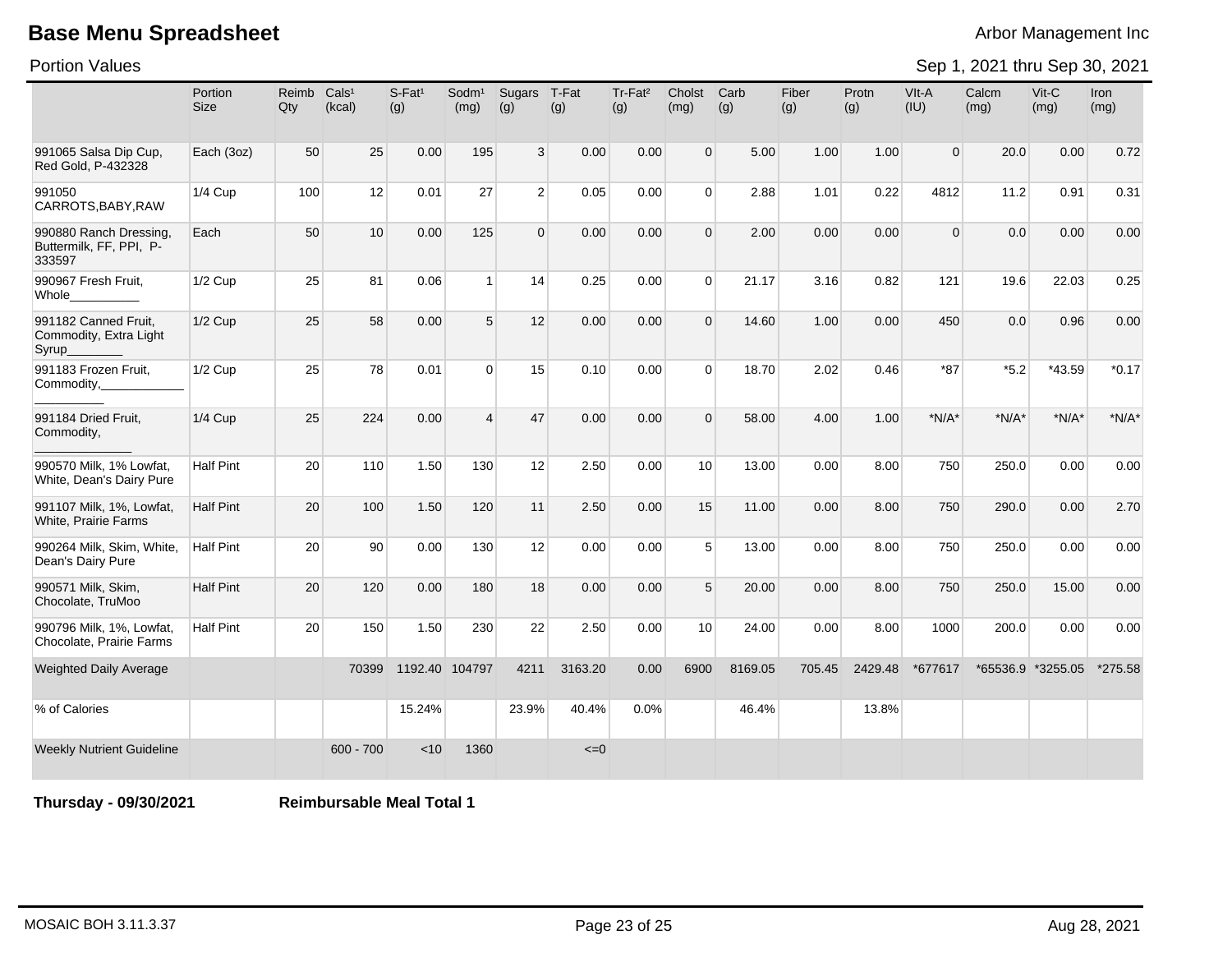Portion Values

|                                                             | Portion<br><b>Size</b> | Reimb<br>Qty | Cals <sup>1</sup><br>(kcal) | S-Fat <sup>1</sup><br>(g) | Sodm <sup>1</sup><br>(mg) | Sugars<br>(g)  | T-Fat<br>(g) | Tr-Fat <sup>2</sup><br>(g) | Cholst<br>(mg) | Carb<br>(g) | Fiber<br>(g) | Protn<br>(g) | VIt-A<br>(IU)  | Calcm<br>(mg) | Vit-C<br>(mg) | Iron<br>(mg) |
|-------------------------------------------------------------|------------------------|--------------|-----------------------------|---------------------------|---------------------------|----------------|--------------|----------------------------|----------------|-------------|--------------|--------------|----------------|---------------|---------------|--------------|
| 990182 Yogurt,<br>Strawberry, Upstate<br>Farms, P-74086     | 1/2 Cup                | 50           | 90                          | 0.00                      | 50                        | 15             | 0.00         | 0.00                       | $\Omega$       | 19.00       | 0.00         | 3.00         | $\Omega$       | 200.0         | 0.00          | 0.00         |
| 990698 String Cheese<br>Mozz Stick, BONGARDS,<br>P-574456   | Each                   | 50           | 80                          | 3.50                      | 200                       | 0              | 6.00         | 0.00                       | 15             | 0.00        | 0.00         | 6.00         | $\overline{0}$ | 150.0         | 0.00          | 0.00         |
| 990202 Muffin, Blueberry,<br>WG, Smart Choice, P-<br>370303 | 2 oz=1 Each            | 50           | 160                         | 0.50                      | 95                        | 14             | 5.00         | 0.00                       | 26             | 26.00       | 1.00         | 3.00         | $\Omega$       | 20.0          | 0.00          | 1.08         |
| 990956 Turkey & Cheese<br>Sandwich, Jennie-O P-<br>26381    | Each                   | 50           | 300                         | 5.75                      | 875                       | 5              | 13.18        | 0.00                       | 48             | 27.10       | 1.93         | 19.29        | $\Omega$       | 136.7         | 0.00          | 2.11         |
| 991017 Garbanzo Bean<br>Salad, A-38                         | 3/4 Cup                | 100          | 247                         | 0.51                      | 210                       | $*1$           | 9.79         | $*0.03$                    | $\Omega$       | 31.94       | 7.86         | 9.18         | 233            | 108.6         | 7.02          | 2.75         |
| 001050 Mayo Packet, 9<br>gm, Americana, P-44589             | Each                   | 50           | 60                          | 1.00                      | 55                        | $\overline{0}$ | 7.00         | 0.00                       | 5 <sup>1</sup> | 0.00        | 0.00         | 0.00         | $\overline{0}$ | 0.0           | 0.00          | 0.00         |
| 990967 Fresh Fruit,<br>Whole                                | 1/2 Cup                | 25           | 81                          | 0.06                      | $\mathbf{1}$              | 14             | 0.25         | 0.00                       | $\Omega$       | 21.17       | 3.16         | 0.82         | 121            | 19.6          | 22.03         | 0.25         |
| 991182 Canned Fruit,<br>Commodity, Extra Light<br>Syrup     | $1/2$ Cup              | 25           | 58                          | 0.00                      | 5 <sup>5</sup>            | 12             | 0.00         | 0.00                       | $\Omega$       | 14.60       | 1.00         | 0.00         | 450            | 0.0           | 0.96          | 0.00         |
| 991183 Frozen Fruit,<br>Commodity,                          | 1/2 Cup                | 25           | 78                          | 0.01                      | $\Omega$                  | 15             | 0.10         | 0.00                       | $\Omega$       | 18.70       | 2.02         | 0.46         | $*87$          | $*5.2$        | *43.59        | $*0.17$      |
| 991184 Dried Fruit,<br>Commodity,                           | $1/4$ Cup              | 25           | 224                         | 0.00                      | $\overline{4}$            | 47             | 0.00         | 0.00                       | $\Omega$       | 58.00       | 4.00         | 1.00         | $*N/A*$        | $*N/A*$       | $*N/A*$       | $*N/A*$      |
| 990570 Milk, 1% Lowfat,<br>White, Dean's Dairy Pure         | <b>Half Pint</b>       | 20           | 110                         | 1.50                      | 130                       | 12             | 2.50         | 0.00                       | 10             | 13.00       | 0.00         | 8.00         | 750            | 250.0         | 0.00          | 0.00         |
| 991107 Milk, 1%, Lowfat,<br>White, Prairie Farms            | <b>Half Pint</b>       | 20           | 100                         | 1.50                      | 120                       | 11             | 2.50         | 0.00                       | 15             | 11.00       | 0.00         | 8.00         | 750            | 290.0         | 0.00          | 2.70         |
| 990264 Milk, Skim, White,<br>Dean's Dairy Pure              | <b>Half Pint</b>       | 20           | 90                          | 0.00                      | 130                       | 12             | 0.00         | 0.00                       | 5 <sup>5</sup> | 13.00       | 0.00         | 8.00         | 750            | 250.0         | 0.00          | 0.00         |
| 990571 Milk, Skim,<br>Chocolate, TruMoo                     | <b>Half Pint</b>       | 20           | 120                         | 0.00                      | 180                       | 18             | 0.00         | 0.00                       | 5              | 20.00       | 0.00         | 8.00         | 750            | 250.0         | 15.00         | 0.00         |